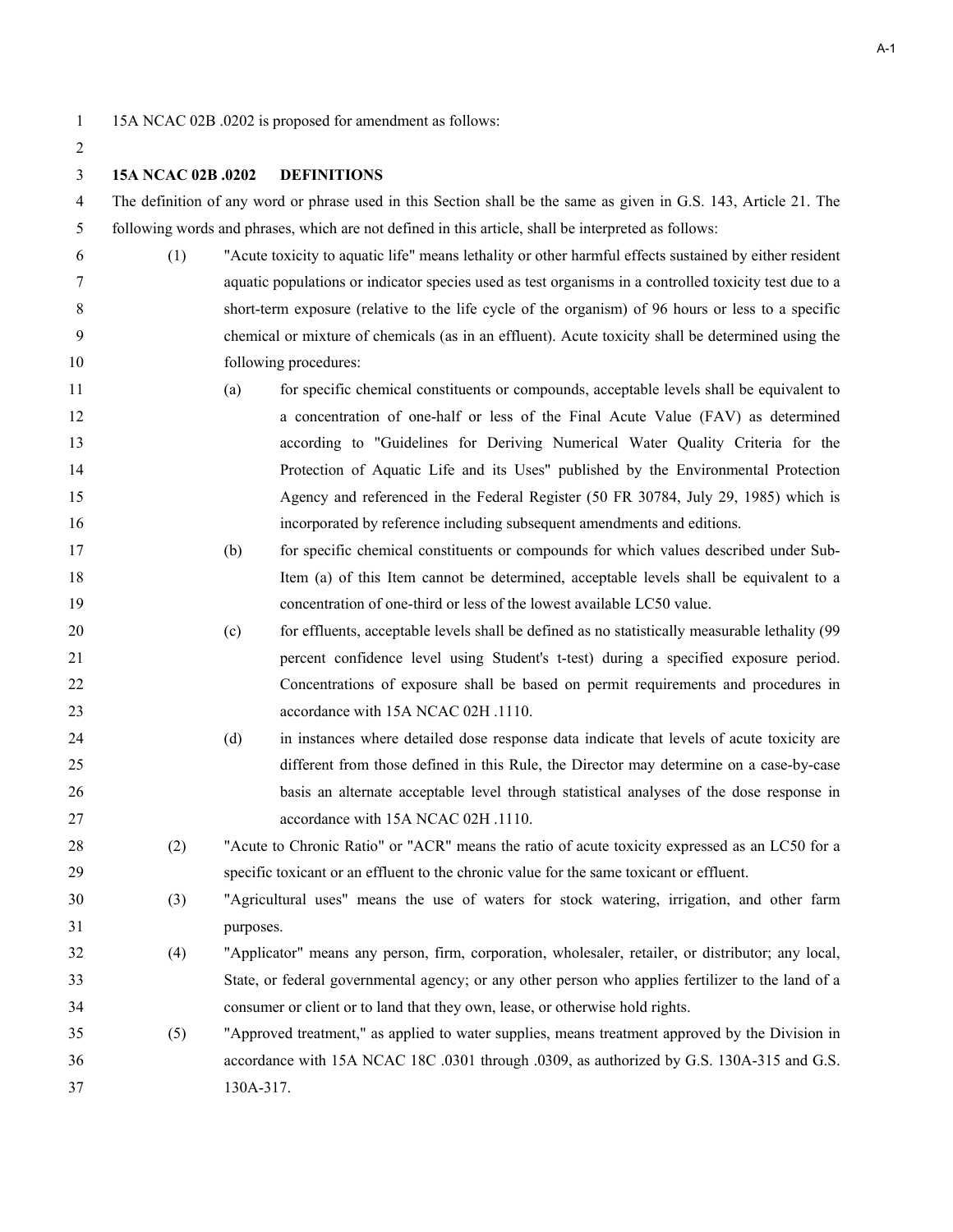1 (6) "Attainable water uses" means uses that can be achieved by the imposition of effluent limits and 2 cost effective and reasonable best management practices (BMP) for nonpoint source control. 3 (7) "Average" means the arithmetical average of the analytical results of all representative samples 4 taken under prevailing environmental conditions during a specified period (for example: daily, 5 weekly, or monthly). 6 (8) "Best Management Practice" or "BMP" means a structural or nonstructural management-based 7 practice used singularly or in combination to reduce point source or nonpoint source inputs to 8 receiving waters in order to achieve water quality protection goals. 9 (9) "Best usage" or "Best use" of waters, as specified for each class, means those uses as determined by the Environmental Management Commission in accordance with the provisions of G.S. 11 143-214.1. (10) "Bioaccumulation factor" or "BAF" means a unitless value that describes the degree to which substances are taken up or accumulated into tissues of aquatic organisms from water directly and from food or other ingested materials containing the accumulated substances, and is measured as a ratio of a substance's concentration in tissue versus its concentration in water in situations where exposure to the substance occurs from both water and the food chain. (11) "Bioconcentration factor" or "BCF" means a unitless value that describes the degree to which substances are absorbed or concentrated into tissues of aquatic organisms from water directly and is measured as a ratio of substance's concentration in tissue versus its concentration in water in situations where exposure to the substance occurs from water only. (12) "Biological integrity" means the ability of an aquatic ecosystem to support and maintain a balanced and indigenous community of organisms having species composition, diversity, population densities, and functional organization similar to that of reference conditions. (13) "Buffer" means a natural or vegetated area through which stormwater runoff flows in a diffuse manner so that the runoff does not become channelized and which provides for infiltration of the runoff and filtering of pollutants. (14) "Chronic toxicity to aquatic life" means any harmful effect sustained by either resident aquatic populations or indicator species used as test organisms in a controlled toxicity test due to long-term exposure (relative to the life cycle of the organism) or exposure during a substantial portion of the duration of a sensitive period of the life cycle to a specific chemical substance or mixture of chemicals (as in an effluent). In absence of extended periods of exposure, early life stage or reproductive toxicity tests may be used to define chronic impacts. (15) "Chronic value for aquatic life" means the geometric mean of two concentrations identified in a controlled toxicity test as the No Observable Effect Concentration (NOEC) and the Lowest Observable Effect Concentration (LOEC).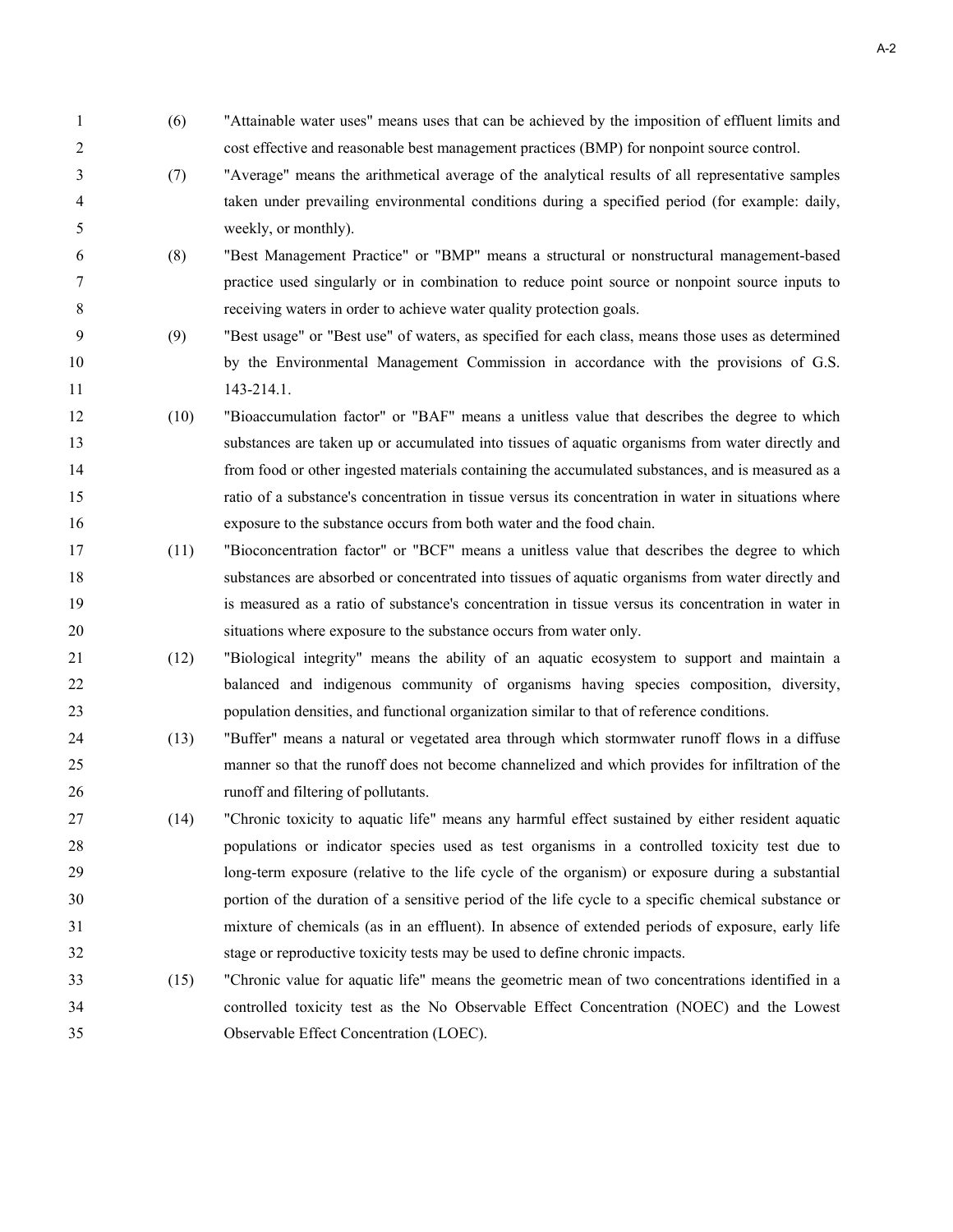| 1  | (16) | "Commercial applicator" means any person, firm, corporation, wholesaler, retailer, distributor, or    |
|----|------|-------------------------------------------------------------------------------------------------------|
| 2  |      | any other person who for hire or compensation applies fertilizer to the land of a consumer or         |
| 3  |      | client.                                                                                               |
| 4  | (17) | "Concentration" means the mass of a substance per volume of water and, for the purposes of this       |
| 5  |      | Section, shall be expressed as milligrams per liter (mg/l), micrograms per liter (ug/l), or           |
| 6  |      | nanograms per liter (ng/l).                                                                           |
| 7  | (18) | "Contiguous" means those wetlands landward of the mean high water line or normal water level          |
| 8  |      | and within 575 feet of classified surface waters that appear as solid blue lines on the most recently |
| 9  |      | published versions of U.S.G.S. 1:24,000 (7.5 minute) scale topographic maps, which are available      |
| 10 |      | at no cost at http://www.usgs.gov/pubprod/.                                                           |
| 11 | (19) | "Critical area" means the area adjacent to a water supply intake or reservoir where risk associated   |
| 12 |      | with pollution is greater than risk associated with pollution from the remaining portions of the      |
| 13 |      | watershed. The boundary of a critical area is defined as:                                             |
| 14 |      | extending either $1/2$ mile in a straight line fashion upstream from and draining to the<br>(a)       |
| 15 |      | normal pool elevation of the reservoir in which the intake is located or to the ridge line of         |
| 16 |      | the watershed, whichever is nearest the normal pool elevation of the reservoir;                       |
| 17 |      | extending either 1/2 mile in a straight line fashion upstream from and draining to the<br>(b)         |
| 18 |      | intake (or other appropriate downstream location associated with the water supply)                    |
| 19 |      | located directly in the stream or river (run-of-the-river) or to the ridge line of the                |
| 20 |      | watershed, whichever is nearest the intake; or                                                        |
| 21 |      | extending a different distance from the reservoir or intake as adopted by the Commission<br>(c)       |
| 22 |      | during the reclassification process pursuant to Rule .0104 of this Subchapter.                        |
| 23 |      | Since WS-I watersheds are essentially undeveloped, establishment of a critical area is not            |
| 24 |      | required.                                                                                             |
| 25 | (20) | "Cropland" means agricultural land that is not covered by a certified animal waste management         |
| 26 |      | plan and is used for growing corn, grains, oilseed crops, cotton, forages, tobacco, beans, or other   |
| 27 |      | vegetables or fruits.                                                                                 |
| 28 | (21) | "Designated Nonpoint Source Agency" means an agency specified by the Governor in the North            |
| 29 |      | Carolina Nonpoint Source Management Program, as approved by the Environmental Protection              |
| 30 |      | Agency pursuant to the 1987 amendments to the federal Clean Water Act 33 U.S.C. 1329 that             |
| 31 |      | established Section 319 Nonpoint source management programs.                                          |
| 32 | (22) | "Director" means the Director of the Division.                                                        |
| 33 | (23) | "Discharge" means the addition of any man-induced waste effluent either directly or indirectly to     |
| 34 |      | State surface waters.                                                                                 |
| 35 | (24) | "Division" means the Division of Water Resources or its successors.                                   |
| 36 | (25) | "Domestic wastewater discharge" means the discharge of sewage, non-process industrial                 |
| 37 |      | wastewater, other domestic wastewater, or any combination of these items. Domestic wastewater         |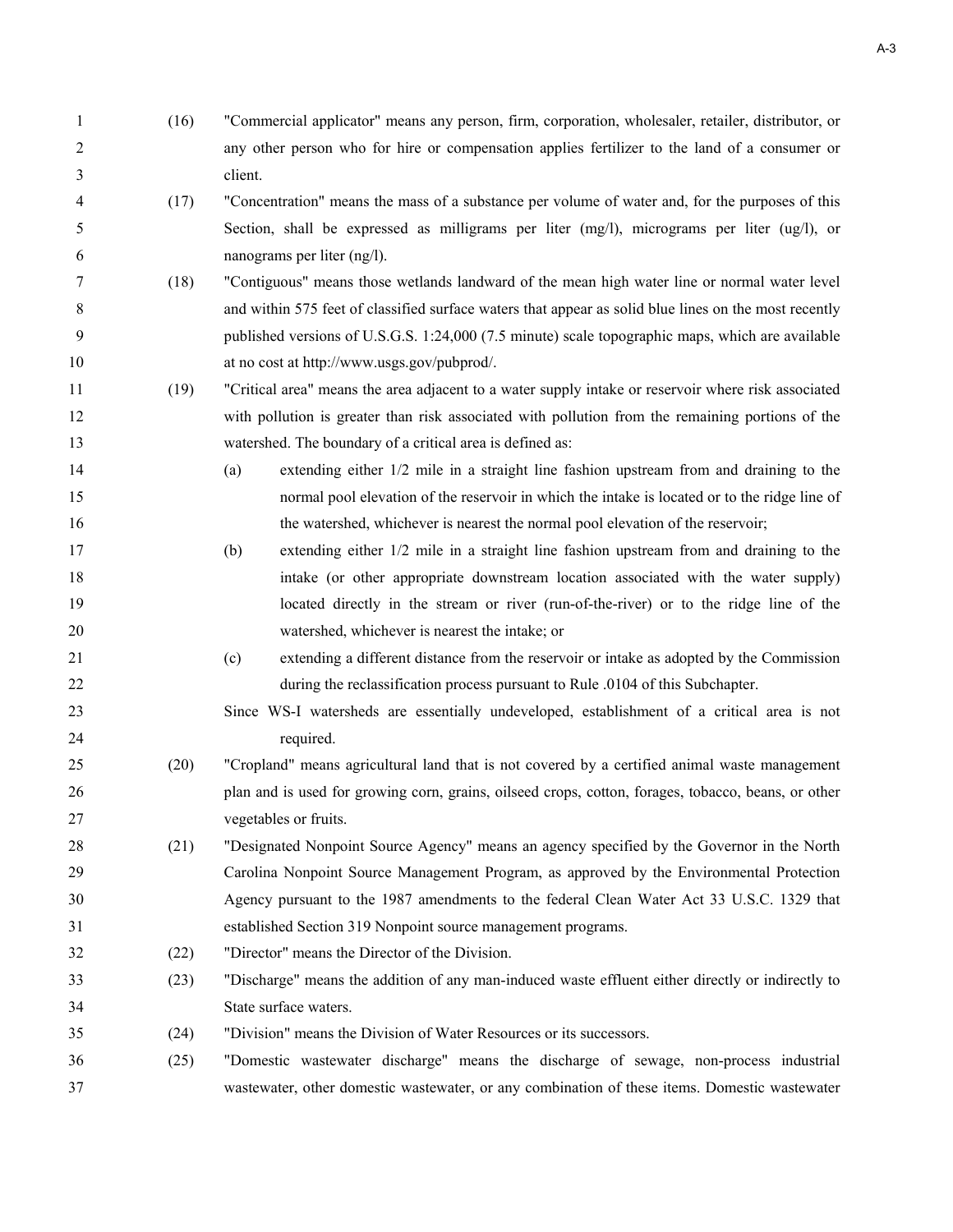| 1  |      | includes, but is not limited to, liquid waste generated by domestic water using fixtures and        |
|----|------|-----------------------------------------------------------------------------------------------------|
| 2  |      | appliances from any residence, place of business, or place of public assembly, even if it contains  |
| 3  |      | no sewage. Examples of domestic wastewater include once-through non-contact cooling water,          |
| 4  |      | seafood packing facility discharges, and wastewater from restaurants.                               |
| 5  | (26) | "Effluent channel" means a discernable confined and discrete conveyance that is used for            |
| 6  |      | transporting treated wastewater to a receiving stream or other body of water, as provided in Rule   |
| 7  |      | .0228 of this Section.                                                                              |
| 8  | (27) | "Existing uses" mean uses actually attained in the water body on or after November 28, 1975,        |
| 9  |      | whether or not they are included in the water quality standards.                                    |
| 10 | (28) | "Fertilizer" means any substance containing nitrogen or phosphorus that is used primarily as plant  |
| 11 |      | food.                                                                                               |
| 12 | (29) | "Fishing" means the taking of fish by recreational or commercial methods, the consumption of fish   |
| 13 |      | or shellfish, the propagation of fish, or the propagation of other aquatic life as is necessary to  |
| 14 |      | protect the biological integrity of the environment for fish.                                       |
| 15 | (30) | "Forest vegetation" means the plants of an area that grow in disturbed or undisturbed conditions in |
| 16 |      | wooded plant communities in any combination of trees, saplings, shrubs, vines, and herbaceous       |
| 17 |      | plants, including mature and successional forests and cutover stands.                               |
| 18 | (31) | "Freshwater" means all waters that under natural conditions have a chloride ion content of 500      |
| 19 |      | mg/l or less.                                                                                       |
| 20 | (32) | "Industrial discharge" means the discharge of industrial process treated wastewater or wastewater   |
| 21 |      | other than sewage. Stormwater shall not be considered to be an industrial wastewater unless it is   |
| 22 |      | contaminated with industrial wastewater. Industrial discharge includes:                             |
| 23 |      | wastewater resulting from any process of industry or manufacture or from the<br>(a)                 |
| 24 |      | development of any natural resource;                                                                |
| 25 |      | wastewater resulting from processes of trade or business, including wastewater from<br>(b)          |
| 26 |      | laundromats and car washes, but not wastewater from restaurants; and                                |
| 27 |      | for the purpose of prohibiting discharges to waters classified as Water Supply (WS) in<br>(c)[A1]   |
| 28 |      | accordance with Rules .0212, .0214, .0215, .0216, and .0218 of this Section, wastewater             |
| 29 |      | discharged from a municipal wastewater treatment plant requiring required to administer             |
| 30 |      | a pretreatment <b>program.</b> program pursuant to 15A NCAC 02H .0904.                              |
| 31 | (33) | "Land-disturbing activity" means any use of the land that results in a change in the natural cover  |
| 32 |      | or topography that may cause or contribute to sedimentation.                                        |
| 33 | (34) | "LC50" means that concentration of a toxic substance that is lethal or immobilizing to 50 percent   |
| 34 |      | of the sensitive aquatic toxicity testing species tested during a specified exposure period, as     |
| 35 |      | required by NPDES permit, under aquatic conditions characteristic of the receiving waters.          |
| 36 |      | Sensitive species for aquatic toxicity testing is defined by Subparagraph (50) of this Rule.        |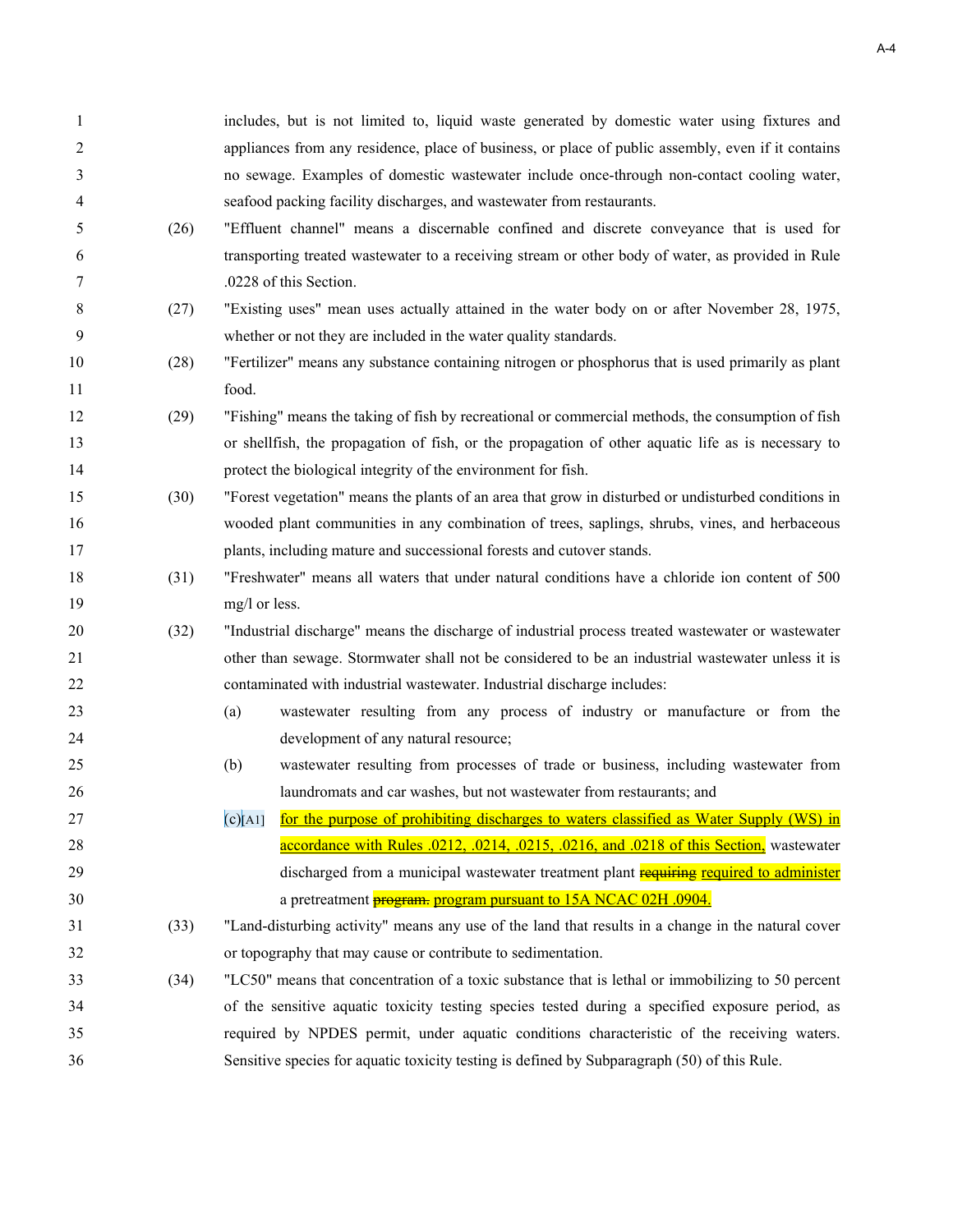| 1  | "Lentic[A2]" means an aquatic ecosystem with standing or slow flowing water such as a lake,<br>(35)                             |
|----|---------------------------------------------------------------------------------------------------------------------------------|
| 2  | pond, or reservoir.                                                                                                             |
| 3  | $\frac{(35)(36)}{2}$ "Local government" means a city or county in singular or plural as defined in G.S. 160A-1(2) and           |
| 4  | G.S. 158A-10.                                                                                                                   |
| 5  | "Lotic <sup>[A3]</sup> " means an aquatic ecosystem with rapidly flowing water such as a stream or river.<br>(37)               |
| 6  | (38) "Lower piedmont and coastal plain waters" means those waters of the Catawba River Basin below                              |
| 7  | Lookout Shoals Dam; the Yadkin River Basin below the junction of the Forsyth, Yadkin, and                                       |
| 8  | Davie County lines; and all of the waters of Cape Fear, Lumber, Roanoke, Neuse, Tar-Pamlico,                                    |
| 9  | Chowan, Pasquotank, and White Oak River Basins; except tidal salt waters which are assigned S                                   |
| 10 | classifications.                                                                                                                |
| 11 | $\frac{(37)(39)}{(17)(39)}$ "MF" means the membrane filter procedure for bacteriological analysis.                              |
| 12 | $\left(\frac{38}{40}\right)$ "Mixing zone" means a region of the receiving water in the vicinity of a discharge within which    |
| 13 | dispersion and dilution of constituents in the discharge occurs. Zones shall be subject to conditions                           |
| 14 | established in accordance with Rule .0204(b) of this Section.                                                                   |
| 15 | $\left(\frac{39)(41}{2}\right)$ "Mountain and upper piedmont waters" means all of the waters of the Hiwassee; Little Tennessee, |
| 16 | including the Savannah River drainage area; French Broad; Broad; New; and Watauga River                                         |
| 17 | Basins; and those portions of the Catawba River Basin above Lookout Shoals Dam and the Yadkin                                   |
| 18 | River Basin above the junction of the Forsyth, Yadkin, and Davie County lines.                                                  |
| 19 | $(40)(42)$ "Nonpoint source pollution" means pollution that enters waters mainly as a result of precipitation                   |
| 20 | and subsequent runoff from lands that have been disturbed by man's activities and includes all                                  |
| 21 | sources of water pollution that are not required to have a permit in accordance with G.S.                                       |
| 22 | $143 - 215.1(c)$ .                                                                                                              |
| 23 | $(41)(43)$ "Non-process discharge" means industrial effluent not directly resulting from the manufacturing                      |
| 24 | process. An example is non-contact cooling water from a compressor.                                                             |
| 25 | $\frac{(42)(44)}{ }$ "Offensive condition" means any condition or conditions resulting from the presence of sewage,             |
| 26 | industrial wastes, or other wastes within the waters of the State or along the shorelines thereof that                          |
| 27 | shall either directly or indirectly cause foul or noxious odors, unsightly conditions, or breeding of                           |
| 28 | abnormally large quantities of mosquitoes or other insect pests; damage private or public water                                 |
| 29 | supplies or other structures; result in the development of gases which destroy or damage                                        |
| 30 | surrounding property, herbage or grasses; cause the impairment of taste such as from fish flesh                                 |
| 31 | tainting; or affect the health of any person residing or working in the area.                                                   |
| 32 | $(43)(45)$ "Primary contact recreation" means swimming, diving, skiing, and similar uses involving human                        |
| 33 | body contact with water where such activities take place in an organized or on a frequent basis.                                |
| 34 | $(44)(46)$ "Primary nursery area" or "PNA" means tidal saltwaters that provide essential habitat for the early                  |
| 35 | development of commercially important fish and shellfish and are so designated by the Marine                                    |
| 36 | Fisheries Commission.                                                                                                           |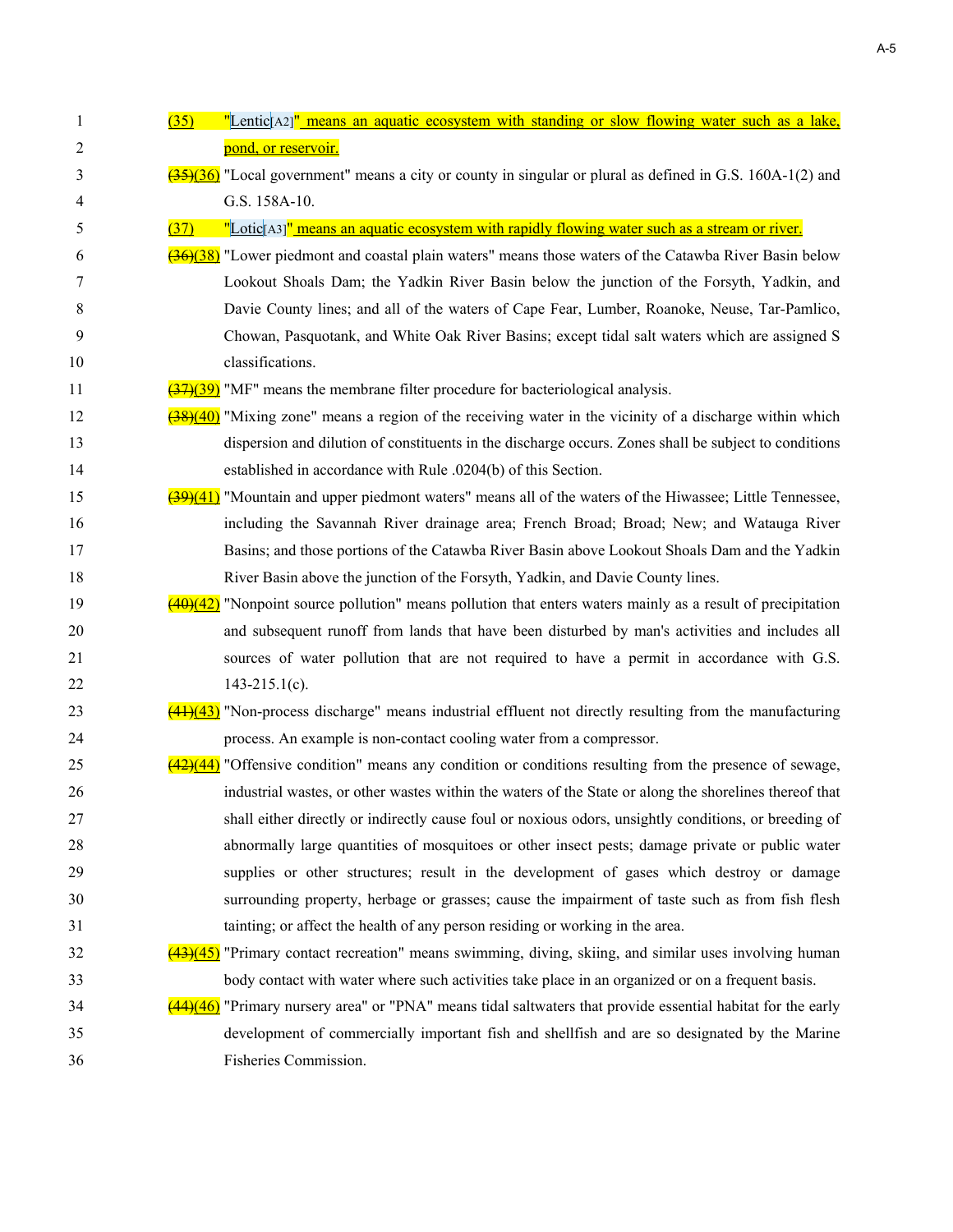| 1  |     | $\frac{(45)(47)}{2}$ "Protected area" means the area adjoining and upstream of the critical area in a WS-IV water                             |
|----|-----|-----------------------------------------------------------------------------------------------------------------------------------------------|
| 2  |     | supply in which protection measures are required. The boundary of a protected area is defined as:                                             |
| 3  | (a) | extending either five miles in an as-the-river-runs manner upstream from and draining to                                                      |
| 4  |     | the normal pool elevation of the reservoir in which the intake is located or to the ridge                                                     |
| 5  |     | line of the watershed, whichever is nearest the normal pool elevation of the reservoir;                                                       |
| 6  | (b) | extending either 10 miles in an as-the-river-runs manner upstream from and draining to                                                        |
| 7  |     | the intake located directly in the stream or river run-of-the-river or to the ridge line of the                                               |
| 8  |     | watershed, whichever is nearest the intake. In some cases the protected area shall                                                            |
| 9  |     | encompass the entire watershed; or                                                                                                            |
| 10 | (c) | extending a different distance from the reservoir or intake as adopted by the Commission                                                      |
| 11 |     | during the reclassification process pursuant to Rule .0104 of this Subchapter.                                                                |
| 12 |     | $(46)(48)$ "Residential development" means buildings for residence such as attached and detached single                                       |
| 13 |     | family dwellings, apartment complexes, condominiums, townhouses, cottages, and their                                                          |
| 14 |     | associated outbuildings such as garages, storage buildings, and gazebos.                                                                      |
| 15 |     | $\frac{(47)(49)}{(47)(49)}$ "Residuals" has the same meaning as in 15A NCAC 02T .0103.                                                        |
| 16 |     | $\frac{(48)(50)}{2}$ "Riparian area" means an area that is adjacent to a body of water.                                                       |
| 17 |     | $\frac{(49)(51)}{2}$ Secondary contact recreation" means wading, boating, other uses not involving human body                                 |
| 18 |     | contact with water, and activities involving human body contact with water where such activities                                              |
| 19 |     | take place on an infrequent, unorganized, or incidental basis.                                                                                |
| 20 |     | $\frac{\left(50\right)\left(52\right)}{2}$ "Sensitive species for aquatic toxicity testing" means any species utilized in procedures accepted |
| 21 |     | by the Commission or its designee in accordance with Rule .0103 of this Subchapter, and the                                                   |
| 22 |     | following genera:                                                                                                                             |
| 23 | (a) | Daphnia;                                                                                                                                      |
| 24 | (b) | Ceriodaphnia;                                                                                                                                 |
| 25 | (c) | Salmo;                                                                                                                                        |
| 26 | (d) | Pimephales;                                                                                                                                   |
| 27 | (e) | Mysidopsis;                                                                                                                                   |
| 28 | (f) | Champia;                                                                                                                                      |
| 29 | (g) | Cyprinodon;                                                                                                                                   |
| 30 | (h) | Arbacia;                                                                                                                                      |
| 31 | (i) | Penaeus;                                                                                                                                      |
| 32 | (j) | Menidia;                                                                                                                                      |
| 33 | (k) | Notropis;                                                                                                                                     |
| 34 | (1) | Salvelinus;                                                                                                                                   |
| 35 | (m) | Oncorhynchus;                                                                                                                                 |
| 36 | (n) | Selenastrum;                                                                                                                                  |
| 37 | (0) | Chironomus;                                                                                                                                   |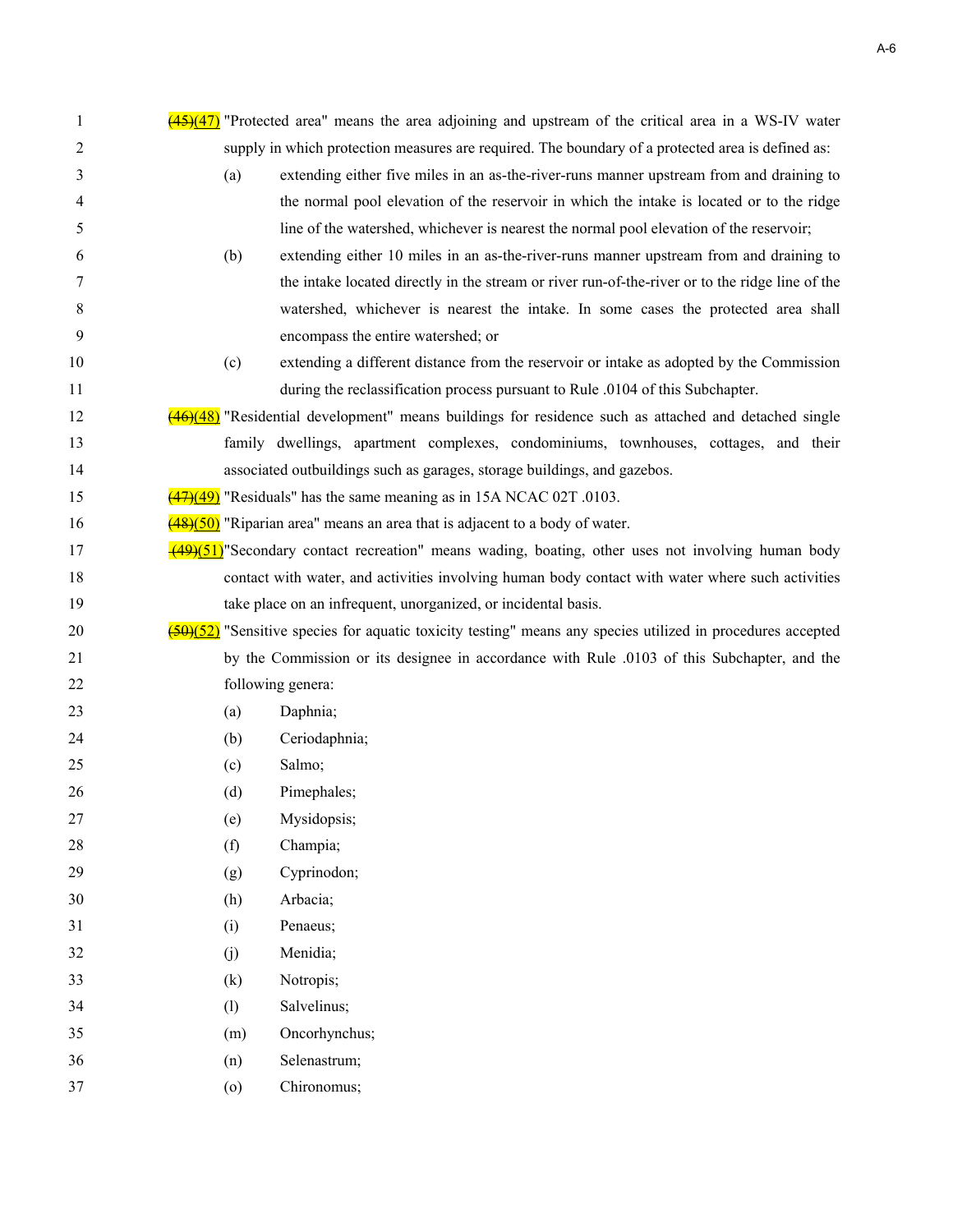- 1 (p) Hyalella;
- 2 (q) Lumbriculus.
- $\frac{(51)(53)}{2}$  "Shellfish culture" means the use of waters for the propagation, storage, and gathering of oysters, 4 clams, and other shellfish for market purposes.
- $\frac{(52)(54)}{2}$  "Swamp waters" means those waters that are classified as such by the Environmental Management 6 Commission, pursuant to Rule .0101 of this Subchapter, and that have natural characteristics due 7 to topography, such as low velocity, dissolved oxygen, or pH, that are different from streams 8 draining steeper topography.

# $\frac{(53)(55)}{20}$  "Tidal salt waters" means all waters that have a natural chloride ion content in excess of 500 parts 10 per million.

- 11 (54)(56) "Toxic substance" or "Toxicant" means any substance or combination of substances (including 12 disease-causing agents) that, after discharge and upon exposure, ingestion, inhalation, or 13 assimilation into any organism, either directly from the environment or indirectly by ingestion 14 through food chains, has the potential to cause death, disease, behavioral abnormalities, cancer, 15 genetic mutations, physiological malfunctions (including malfunctions or suppression in 16 reproduction or growth), or physical deformities in such organisms or their offspring.
- 17  $(55)(57)$  "Trout waters" means those waters that are classified as such by the Environmental Management 18 Commission, pursuant to Rule .0101 of this Subchapter, and have conditions that sustain and 19 allow for natural trout propagation and survival and for year-round maintenance of stocked trout.
- 20 (56)(58) "Water dependent structures" means those structures that require access or proximity to or siting 21 within surface waters to fulfill its purpose, such as boat ramps, boat houses, docks, and bulkheads. 22 Ancillary facilities such as restaurants, outlets for boat supplies, parking lots, and commercial boat 23 storage areas are not water dependent structures.
- 24  $\left( \frac{(57)(59)}{24} \right)$  "Water quality based effluent limits (or limitations) and management practices" mean limits and 25 practices developed by the Division to protect water quality standards and best uses of surface 26 waters, consistent with the requirements of G.S. 143-214.1 and the federal Water Pollution 27 Control Act, as amended.
- 28 (58)(60) "Waters with quality higher than the standards" means waters that the Director determines 29 (pursuant to Rule .0206 of this Section) have the capacity to receive additional pollutant loading 30 and continue to meet applicable water quality standards.
- $\frac{59}{61}$  "Watershed" means a natural area of drainage, including all tributaries contributing to the supply 32 of at least one major waterway within the State, the specific limits of each separate watershed to 33 be designated by the Commission as defined by G.S. 143-213(21).
- $34$  (60)(62) "WER" or "Water effect ratio" expresses the difference between the measures of the toxicity of a 35 substance in laboratory waters and the toxicity in site water.
- $\frac{(61)(63)}{100}$  "Wetlands" are "waters" as defined by G.S. 143-212(6) that are inundated or saturated by an 37 accumulation of surface or ground water at a frequency and duration sufficient to support, and that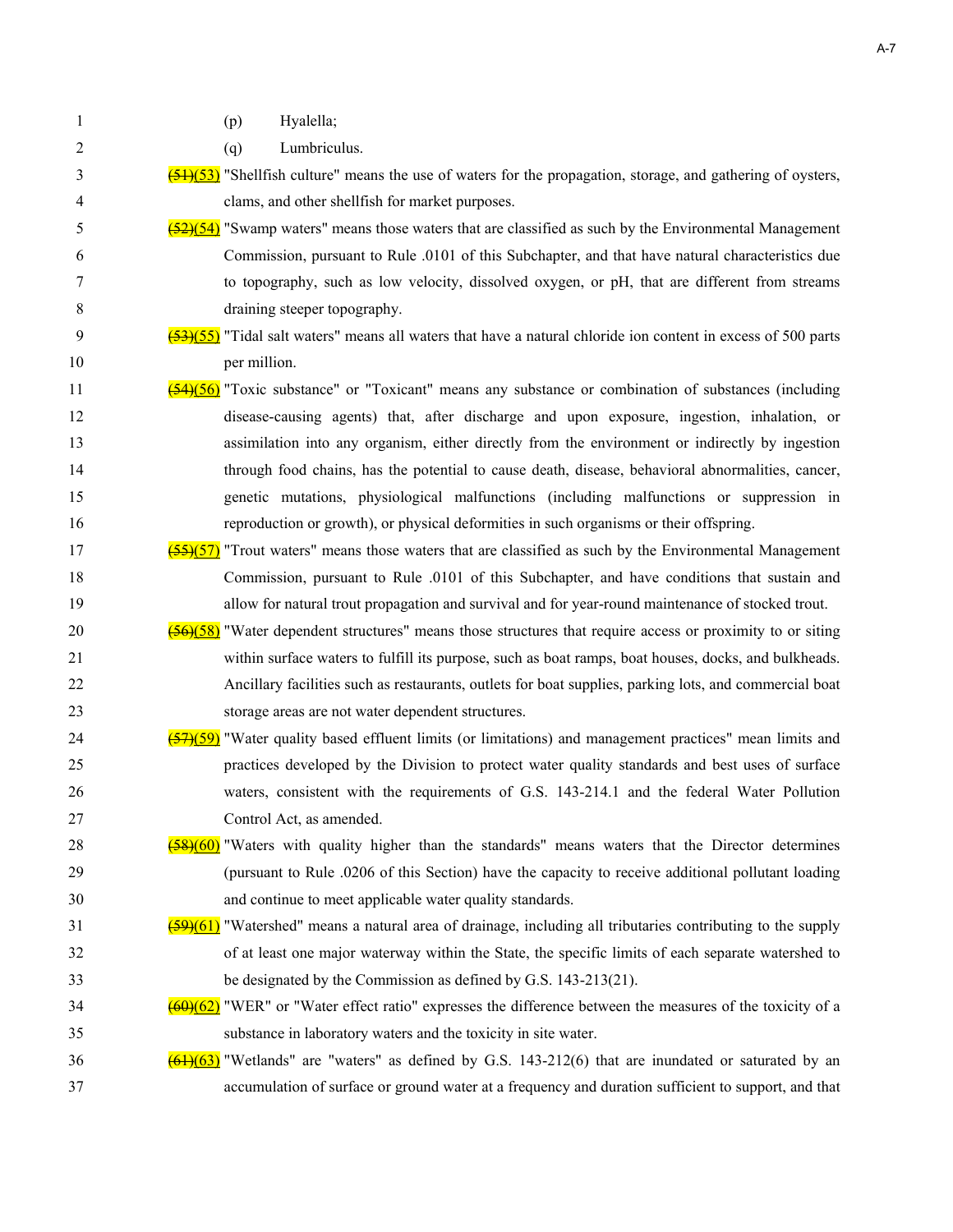|    |                      | under normal circumstances do support, a prevalence of vegetation typically adapted for life in  |
|----|----------------------|--------------------------------------------------------------------------------------------------|
|    |                      | saturated soil conditions. Wetlands do not include prior converted cropland as defined in the    |
| 3  |                      | National Food Security Act Manual, Fifth Edition, which is hereby incorporated by reference, not |
| 4  |                      | including subsequent amendments and editions, and is available free of charge at                 |
| 5  |                      | https://directives.sc.egov.usda.gov/RollupViewer.aspx?hid=29340.                                 |
| 6  |                      |                                                                                                  |
|    | <i>History Note:</i> | Authority G.S. 143-213; 143-214.1; 143-215.3(a)(1);                                              |
| 8  |                      | Eff. February 1, 1976;                                                                           |
| 9  |                      | Amended Eff. August 1, 1995; February 1, 1993; August 3, 1992; August 1, 1990;                   |
| 10 |                      | RRC Objection Eff. July 18, 1996 due to lack of authority and ambiguity;                         |
| 11 |                      | Amended Eff. August 1, 1998; October 1, 1996;                                                    |
| 12 |                      | Readopted Eff. November 1, 2019. November 1, 2019;                                               |
| 13 |                      | <b>Amended Eff. Xxxxx.</b>                                                                       |
| 14 |                      |                                                                                                  |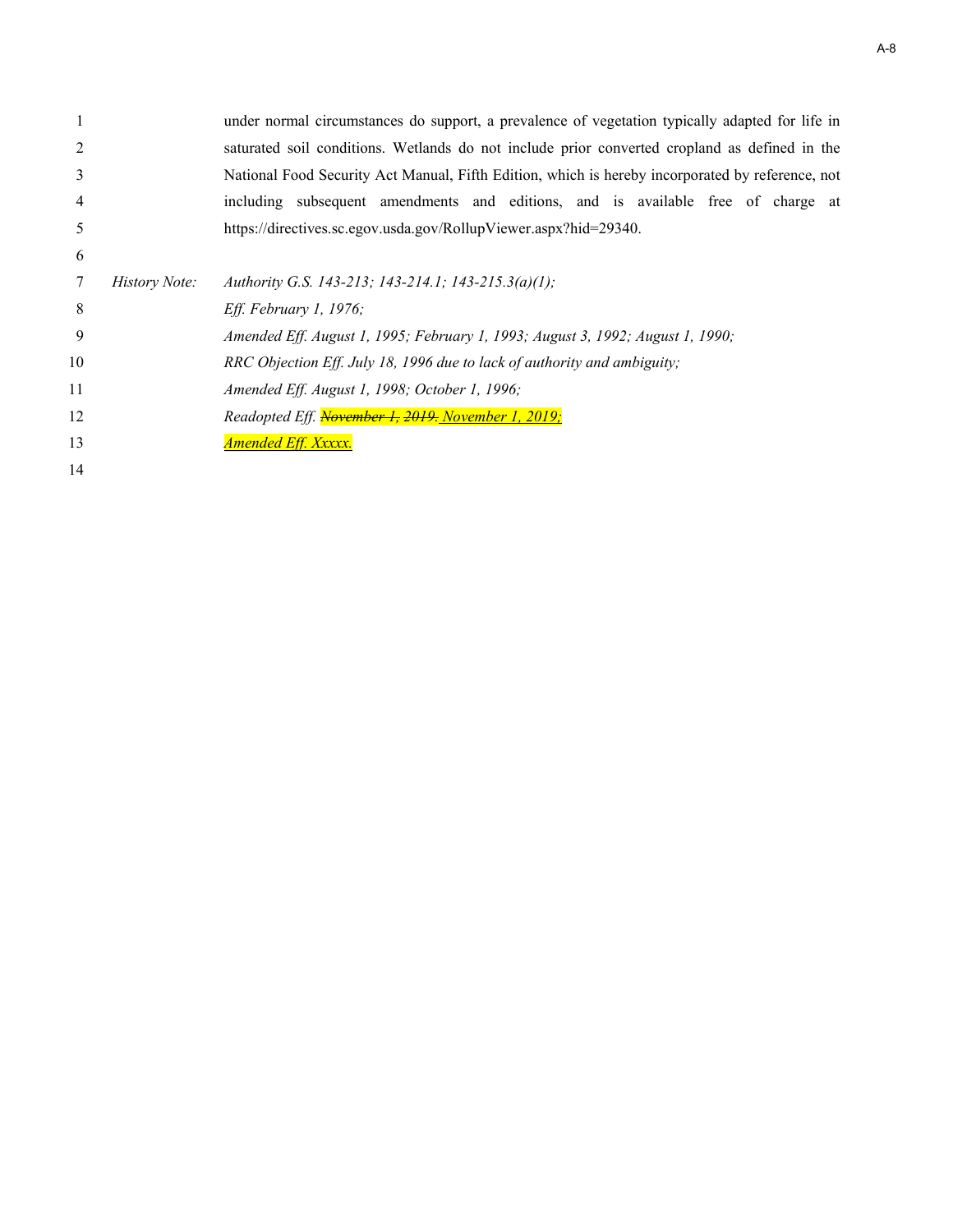#### **15A NCAC 02B .0208 STANDARDS FOR TOXIC SUBSTANCES AND TEMPERATURE**

4 (a) Toxic Substances: the concentration of toxic substances, either alone or in combination with other wastes, in 5 surface waters shall not render waters injurious to aquatic life or wildlife, recreational activities, or public health, nor 6 shall it impair the waters for any designated uses. Specific standards for toxic substances to protect freshwater and 7 tidal saltwater uses are listed in Rules .0211 and .0220 of this Section, respectively. The narrative standard for toxic 8 substances and numerical standards applicable to all waters shall be interpreted as follows:

- 9 (1) The concentration of toxic substances shall not result in chronic toxicity to aquatic life. Any levels in excess of the chronic value for aquatic life shall be considered to result in chronic toxicity. In the absence of direct measurements of chronic toxicity, the concentration of toxic substances shall not exceed the concentration specified by the fraction of the lowest LC50 value that predicts a no effect chronic level as determined by the use of an acceptable Acute to Chronic Ratio (ACR) in accordance with U.S. Environmental Protection Agency (EPA) "Guidelines for Deriving Numerical Water Quality Criteria for the Protection of Aquatic Life and its Uses." In the absence 16 of an ACR, that toxic substance shall not exceed one-one hundredth (0.01) of the lowest LC50 or, if it is demonstrated that a toxic substance has a half-life of less than 96 hours, the maximum concentration shall not exceed one-twentieth (0.05) of the lowest LC50.
- (2) The concentration of toxic substances shall not exceed the level necessary to protect human health through exposure routes of fish tissue consumption, water consumption, recreation, or other route identified for the water body. Fish tissue consumption shall include the consumption of shellfish. These concentrations of toxic substances shall be determined as follows:
- (A) For non-carcinogens, these concentrations shall be determined using a Reference Dose (RfD) as published by the EPA pursuant to Section 304(a) of the Federal Water Pollution Control Act as amended, a RfD issued by the EPA as listed in the Integrated Risk Information System (IRIS) file, or a RfD approved by the Director after consultation with the State Health director. Water quality standards or criteria used to calculate water quality based effluent limitations to protect human health through the different exposure routes shall be determined as follows: (i) Fish tissue consumption: WQS = (RfD x RSC) x Body Weight / (FCR x BCF)

 where: WQS = water quality standard or criteria; 34 RfD = reference dose; RSC = Relative Source Contribution; FCR = fish consumption rate (based upon 17.5 gm/person-day);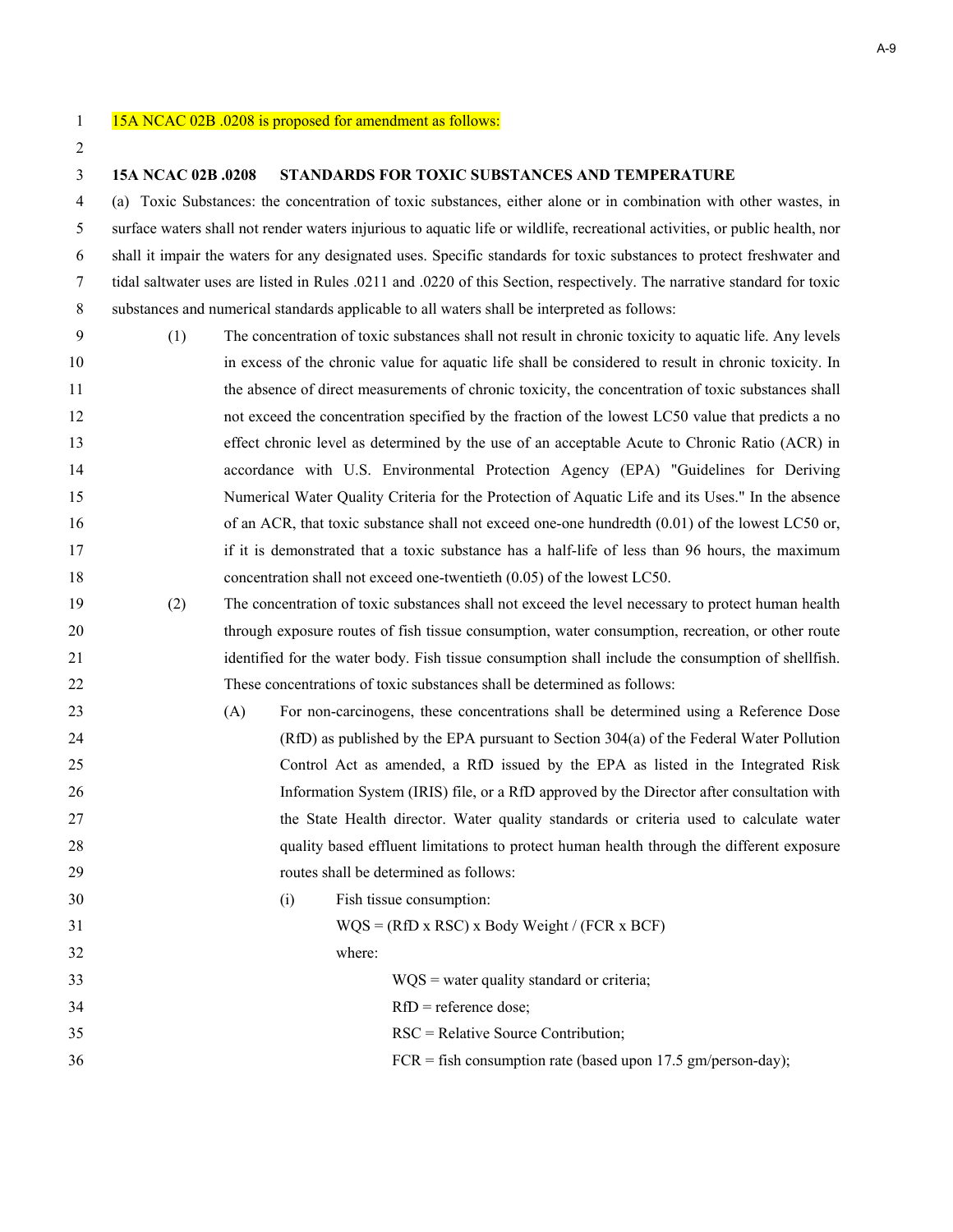| 1  |     | $BCF = bioconcentration factor or bioaccumulation factor (BAF), as$                         |
|----|-----|---------------------------------------------------------------------------------------------|
| 2  |     | appropriate.                                                                                |
| 3  |     | Pursuant to Section 304(a) of the Federal Water Pollution Control Act as amended, BCF       |
| 4  |     | or BAF values, literature values, or site specific bioconcentration data shall be based on  |
| 5  |     | EPA publications; FCR values shall be average consumption rates for a 70 Kg adult for       |
| 6  |     | the lifetime of the population; alternative FCR values may be used when it is considered    |
| 7  |     | necessary to protect localized populations that may be consuming fish at a higher rate;     |
| 8  |     | RSC values, when made available through EPA publications pursuant to Section 304(a)         |
| 9  |     | of the Federal Clean Water Pollution Control Act to account for non-water sources of        |
| 10 |     | exposure may be either a percentage (multiplied) or amount subtracted, depending on         |
| 11 |     | whether multiple criteria are relevant to the chemical;                                     |
| 12 |     | Water consumption (including a correction for fish consumption):<br>(ii)                    |
| 13 |     | $WQS = (RfD x RSC) x Body Weight / [WCR + (FCR x BCF)]$                                     |
| 14 |     | where:                                                                                      |
| 15 |     | $WQS = water$ quality standard or criteria;                                                 |
| 16 |     | $RfD$ = reference dose;                                                                     |
| 17 |     | RSC = Relative Source Contribution;                                                         |
| 18 |     | $FCR = fish consumption rate (based upon 17.5 gm/person-day);$                              |
| 19 |     | $BCF = bioconcentration factor or bioaccumulation factor (BAF), as$                         |
| 20 |     | appropriate;                                                                                |
| 21 |     | $WCR$ = water consumption rate (assumed to be two liters per day for                        |
| 22 |     | adults).                                                                                    |
| 23 |     | To protect sensitive groups, exposure shall be based on a 10 Kg child drinking one liter    |
| 24 |     | of water per day. Standards may also be based on drinking water standards based on the      |
| 25 |     | requirements of the Federal Safe Drinking Water Act, 42 U.S.C. 300(f)(g)-1. For             |
| 26 |     | non-carcinogens, specific numerical water quality standards have not been included in       |
| 27 |     | this Rule because water quality standards to protect aquatic life for all toxic substances  |
| 28 |     | for which standards have been considered are more stringent than numerical standards to     |
| 29 |     | protect human health from non-carcinogens through consumption of fish. Standards to         |
| 30 |     | protect human health from non-carcinogens through water consumption are listed under        |
| 31 |     | the water supply classification standards in Rule .0211 of this Section. The equations      |
| 32 |     | listed in this Subparagraph shall be used to develop water quality based effluent           |
| 33 |     | limitations on a case-by-case basis for toxic substances that are not presently included in |
| 34 |     | the water quality standards. Alternative FCR values may be used when it is necessary to     |
| 35 |     | protect localized populations that may be consuming fish at a higher rate;                  |
| 36 | (B) | For carcinogens, the concentrations of toxic substances shall not result in unacceptable    |
| 37 |     | health risks and shall be based on a Carcinogenic Potency Factor (CPF). An unacceptable     |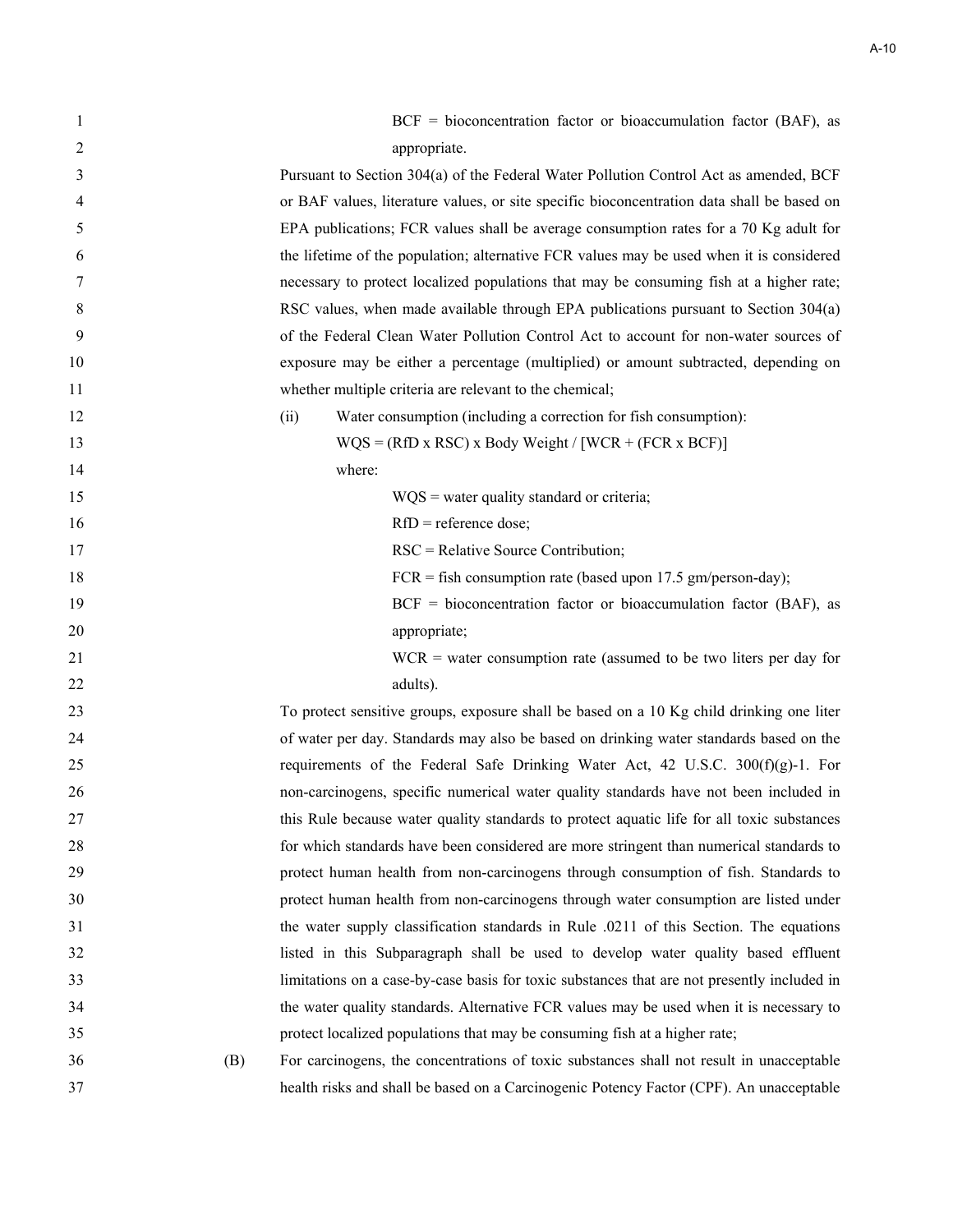| 1  | health risk for cancer shall be more than one case of cancer per one million people                                |
|----|--------------------------------------------------------------------------------------------------------------------|
| 2  | exposed $(10^{-6}$ risk level). The CPF is a measure of the cancer-causing potency of a                            |
| 3  | substance estimated by the upper 95 percent confidence limit of the slope of a straight                            |
| 4  | line calculated by the Linearized Multistage Model or other appropriate model according                            |
| 5  | to U.S. Environmental Protection Agency Guidelines, FR 51 (185): 33992-34003; and FR                               |
| 6  | 45 (231 Part V): 79318-79379. Water quality standards or criteria for water quality based                          |
| 7  | effluent limitations shall be calculated using the procedures given in this Part and in Part                       |
| 8  | (A) of this Subparagraph. Standards to protect human health from carcinogens through                               |
| 9  | water consumption are listed under the water supply classification standards in Rules                              |
| 10 | .0212, .0214, .0215, .0216, and .0218 of this Section. Standards to protect human health                           |
| 11 | from carcinogens through the consumption of fish (and shellfish) only shall be applicable                          |
| 12 | to all waters as follows:                                                                                          |
| 13 | Aldrin: 0.05 ng/l;<br>(i)                                                                                          |
| 14 | Arsenic: 10 ug/l;<br>(ii)                                                                                          |
| 15 | Benzene: 51 ug/l;<br>(iii)                                                                                         |
| 16 | Carbon tetrachloride: 1.6 ug/l;<br>(iv)                                                                            |
| 17 | Chlordane: 0.8 ng/l;<br>(v)                                                                                        |
| 18 | DDT: 0.2 ng/l;<br>(vi)                                                                                             |
| 19 | Dieldrin: 0.05 ng/l;<br>(vii)                                                                                      |
| 20 | Dioxin: 0.000005 ng/l;<br>(viii)                                                                                   |
| 21 | Heptachlor: 0.08 ng/l;<br>(ix)                                                                                     |
| 22 | Hexachlorobutadiene: 18 ug/l;<br>(x)                                                                               |
| 23 | Polychlorinated biphenyls (total of all identified PCBs and congeners): 0.064<br>$(x_i)$                           |
| 24 | ng/l;                                                                                                              |
| 25 | Polynuclear aromatic hydrocarbons (total of all PAHs): 31.1 ng/l;<br>(xii)                                         |
| 26 | (xiii)<br>Tetrachloroethane $(1,1,2,2)$ : 4 ug/l;                                                                  |
| 27 | Tetrachloroethylene: 3.3 ug/L; ug/l;<br>(xiv)                                                                      |
| 28 | Trichloroethylene: 30 ug/l;<br>(xvi)                                                                               |
| 29 | Vinyl chloride: 2.4 ug/l;<br>(xvii)                                                                                |
| 30 | $1,4$ -Dioxane: 80 ug/l.<br>(xviii)                                                                                |
| 31 | The values listed in Subparts (i) through $(xviii)$ (xviii) of this Part may be adjusted by the                    |
| 32 | Commission or its designee on a case-by-case basis to account for site-specific or                                 |
| 33 | chemical-specific information pertaining to the assumed BCF, FCR, or CPF values or                                 |
| 34 | other data.                                                                                                        |
| 35 | (b) Temperature: the Commission may establish a water quality standard for temperature for specific water bodies   |
| 36 | other than the standards specified in Rules .0211 and .0220 of this Section upon a case-by-case determination that |

thermal discharges to these waters that serve or may serve as a source or receptor of industrial cooling water provide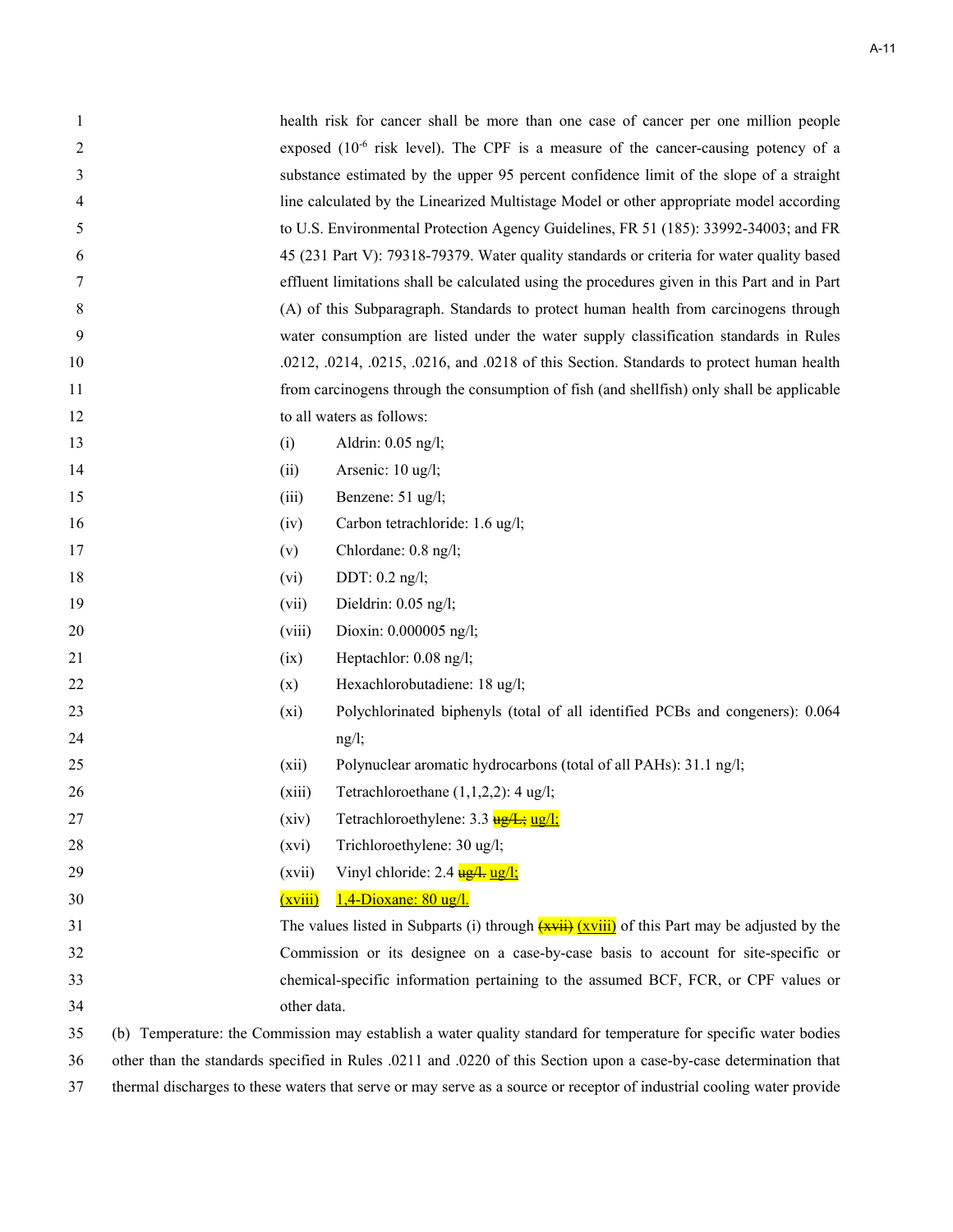1 for the maintenance of the designated best use throughout a portion of the water body. Such revisions of the 2 temperature standard shall be consistent with the provisions of Section 316(a) of the Federal Water Pollution 3 Control Act, as amended. A list of such revisions shall be maintained and made available to the public by the 4 Division.

5

| 6  | <i>History Note:</i> | Authority G.S. 143-214.1; 143-215.3(a)(1);                                                   |
|----|----------------------|----------------------------------------------------------------------------------------------|
|    |                      | <i>Eff. February 1, 1976;</i>                                                                |
| 8  |                      | Amended Eff. May 1, 2007; April 1, 2003; February 1, 1993; October 1, 1989; January 1, 1985; |
| 9  |                      | September 9, 1979;                                                                           |
| 10 |                      | Readopted Eff. November 1, 2019. November 1, 2019;                                           |
| 11 |                      | <u>Amended Eff. x.</u>                                                                       |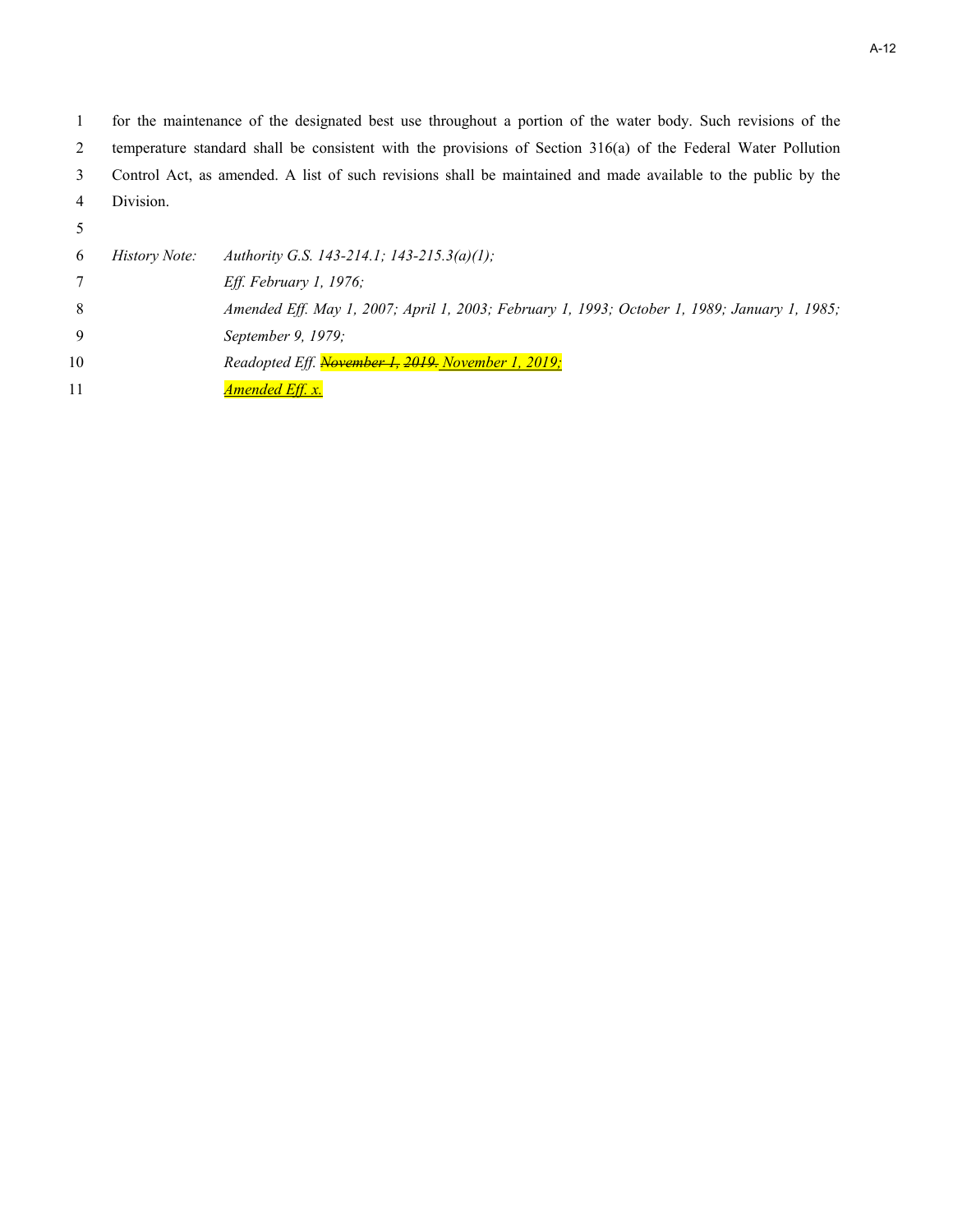#### **15A NCAC 02B .0211 FRESH SURFACE WATER QUALITY STANDARDS FOR CLASS C WATERS**

4 In addition to the standards set forth in Rule .0208 of this Section, the following water quality standards shall apply 5 to all Class C waters. Additional standards applicable to other freshwater classifications are specified in Rules .0212,

6 .0214, .0215, .0216, .0218, .0219, .0223, .0224, .0225, and .0231 of this Section.

- 7 (1) The best usage of waters shall be aquatic life propagation, survival, and maintenance of biological 8 integrity (including fishing and fish); wildlife; secondary contact recreation as defined in Rule 9 .0202 of this Section; agriculture; and any other usage except for primary contact recreation or as a source of water supply for drinking, culinary, and food processing purposes. All freshwaters shall be classified to protect these uses at a minimum.
- (2) The conditions of waters shall be such that waters are suitable for all best uses specified in this Rule. Sources of water pollution that preclude any of these uses on either a short-term or 14 long-term basis shall be deemed to violate a water quality standard;
- (3) Chlorine, total residual: 17 ug/l;
- (4) Chlorophyll a (corrected): not greater than 40 ug/l for lakes, reservoirs, and other waters subject to growths of macroscopic or microscopic vegetation not designated as trout waters, and not greater than 15 ug/l for lakes, reservoirs, and other waters subject to growths of macroscopic or microscopic vegetation designated as trout waters (not applicable to lakes or reservoirs less than 10 acres in surface area). The Commission or its designee may prohibit or limit any discharge of waste into surface waters if the surface waters experience or the discharge would result in growths of microscopic or macroscopic vegetation such that the standards established pursuant to this Rule would be violated or the intended best usage of the waters would be impaired;
- 24 (5) Cyanide,  $\frac{\text{free}}{\text{or}}$  total: 5.0 ug/l;
- (6) Dissolved oxygen: not less than 6.0 mg/l for trout waters; for non-trout waters, not less than a 26 daily average of 5.0 mg/l with an instantaneous value of not less than 4.0 mg/l; swamp waters, lake coves, or backwaters, and lake bottom waters may have lower values if caused by natural 28 conditions;
- (7) Fecal coliform: shall not exceed a geometric mean of 200/100ml (MF count) based upon at least five samples taken over a 30-day period, nor exceed 400/100ml in more than 20 percent of the samples examined during such period. Violations of this Item are expected during rainfall events and may be caused by uncontrollable nonpoint source pollution. All coliform concentrations shall be analyzed using the membrane filter technique. If high turbidity or other conditions would cause the membrane filter technique to produce inaccurate data, the most probable number (MPN) 5- tube multiple dilution method shall be used.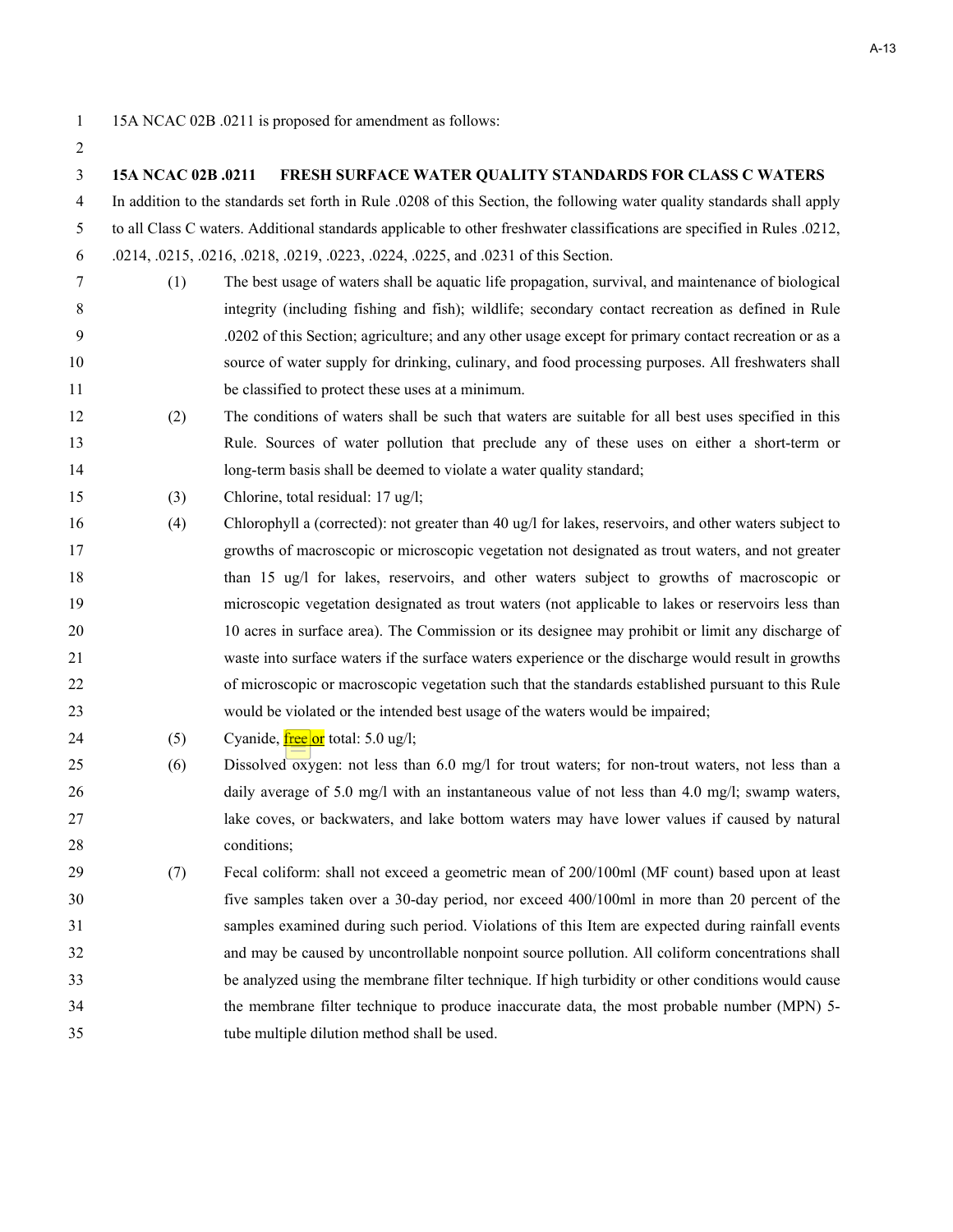| 1  | (8)  | Floating solids, settleable solids, or sludge deposits: only such amounts attributable to sewage,             |  |  |  |
|----|------|---------------------------------------------------------------------------------------------------------------|--|--|--|
| 2  |      | industrial wastes, or other wastes as shall not make the water unsafe or unsuitable for aquatic life          |  |  |  |
| 3  |      | and wildlife or impair the waters for any designated uses;                                                    |  |  |  |
| 4  | (9)  | Fluoride: 1.8 mg/l;                                                                                           |  |  |  |
| 5  | (10) | Gases, total dissolved: not greater than 110 percent of saturation;                                           |  |  |  |
| 6  | (11) | Metals:                                                                                                       |  |  |  |
| 7  |      | With the exception of <b>mercury and selenium</b> , mercury, acute and chronic freshwater<br>(a)              |  |  |  |
| 8  |      | aquatic life standards for metals shall be based upon measurement of the dissolved                            |  |  |  |
| 9  |      | fraction of the metal. Mercury and selenium water quality standards shall be based upon                       |  |  |  |
| 10 |      | measurement of the total recoverable metal;                                                                   |  |  |  |
| 11 |      | With the exception of <b>mercury and selenium</b> , <b>mercury</b> , aquatic life standards for metals<br>(b) |  |  |  |
| 12 |      | listed in this Sub-Item shall apply as a function of the pollutant's water effect ratio                       |  |  |  |
| 13 |      | (WER). The WER shall be assigned a value equal to one unless any person demonstrates                          |  |  |  |
| 14 |      | to the Division's satisfaction in a permit proceeding that another value is developed in                      |  |  |  |
| 15 |      | accordance with the "Water Quality Standards Handbook: Second Edition" published by                           |  |  |  |
| 16 |      | the US Environmental Protection Agency (EPA-823-B-12-002), which is hereby                                    |  |  |  |
| 17 |      | incorporated by reference, including subsequent amendments and editions, and can be                           |  |  |  |
| 18 |      | obtained free of charge at http://water.epa.gov/scitech/swguidance/standards/handbook/.                       |  |  |  |
| 19 |      | Alternative site-specific standards may also be developed when any person submits                             |  |  |  |
| 20 |      | values that demonstrate to the Commission that they were derived in accordance with the                       |  |  |  |
| 21 |      | "Water Quality Standards Handbook: Second Edition, Recalculation Procedure or the                             |  |  |  |
| 22 |      | Resident Species Procedure", which is hereby incorporated by reference including                              |  |  |  |
| 23 |      | free<br>amendments<br>and<br>obtained<br>of<br>subsequent<br>be<br>charge<br>can<br>at                        |  |  |  |
| 24 |      | http://water.epa.gov/scitech/swguidance/standards/handbook/.                                                  |  |  |  |
| 25 |      | (c)<br>Freshwater metals standards that are not hardness-dependent shall be as follows:                       |  |  |  |
| 26 |      | (i)<br>Arsenic, dissolved, acute: WER· 340 ug/l;                                                              |  |  |  |
| 27 |      | Arsenic, dissolved, chronic: WER· 150 ug/l;<br>(ii)                                                           |  |  |  |
| 28 |      | Beryllium, dissolved, acute: WER· 65 ug/l;<br>(iii)                                                           |  |  |  |
| 29 |      | Beryllium, dissolved, chronic: WER 6.5 ug/l;<br>(iv)                                                          |  |  |  |
| 30 |      | Chromium VI, dissolved, acute: WER· 16 ug/l;<br>(v)                                                           |  |  |  |
| 31 |      | Chromium VI, dissolved, chronic: WER· 11 ug/l;<br>(vi)                                                        |  |  |  |
| 32 |      | Mercury, total recoverable, chronic: 0.012 ug/l;<br>(vii)                                                     |  |  |  |
| 33 |      | Selenium, total recoverable, chronic: 5 ug/l;<br>$\overline{\text{(viii)}}$                                   |  |  |  |
| 34 |      | $\frac{f(x)}{f(x)}$ Silver, dissolved, chronic: WER $\cdot$ 0.06 ug/l;                                        |  |  |  |
| 35 |      | Selenium, chronic: The standard for chronic selenium has the following components: fish<br>(d)                |  |  |  |
| 36 |      | egg/ovary tissue, fish whole body or muscle tissue, and water column (lentic and lotic).                      |  |  |  |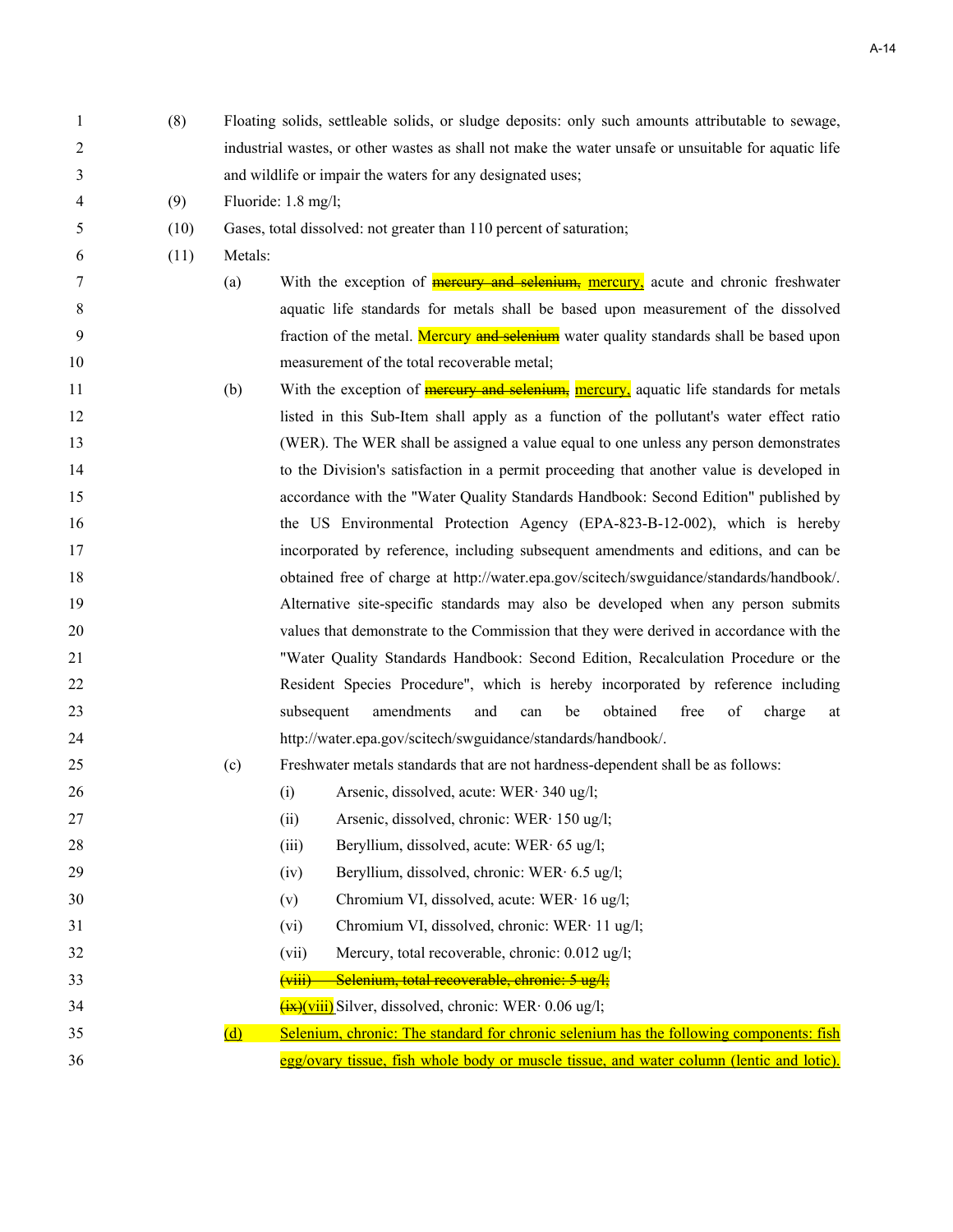| These components shall be used in the following order of preference provided data is    |
|-----------------------------------------------------------------------------------------|
| available:                                                                              |
| Fish egg/ovary tissue;                                                                  |
| Fish whole body or muscle tissue;                                                       |
| Water column.                                                                           |
| Fish tissue concentrations are determined as dry weight and water column concentrations |

7 are based on the dissolved fraction of selenium. The chronic selenium standards are as 8 follows:

|                    | <b>Component</b>  | <b>Magnitude</b>                 | <b>Duration</b>      |
|--------------------|-------------------|----------------------------------|----------------------|
|                    | Fish              | $15.1 \text{ mg/kg}$             | <b>Instantaneous</b> |
|                    | egg/ovary         |                                  |                      |
|                    | tissue            |                                  |                      |
| <b>Fish tissue</b> | <b>Fish whole</b> | $8.5 \text{ mg/kg}$              | <b>Instantaneous</b> |
|                    | body or           | whole body                       |                      |
|                    | muscle            | 11.3<br>mg/kg                    | <b>Instantaneous</b> |
|                    | tissue            | muscle                           |                      |
| Water              | <u>Lentic or</u>  | 1.5 ug/l lentic                  | 30-day average       |
| column             | Lotic             | $3.1 \text{ ug}/1 \text{ lotic}$ | 30-day average       |

9

19

 $\left(\frac{d\mathcal{H}\rho}{dt\mathcal{H}}\right)$  Hardness-dependent freshwater metals standards shall be derived using the equations specified in Table A: Dissolved Freshwater Standards for Hardness-Dependent Metals. If 12 the actual instream hardness (expressed as CaCO<sub>3</sub> or Ca+Mg) is less than 400 mg/l, standards shall be calculated based upon the actual instream hardness. If the instream 14 hardness is greater than 400 mg/l, the maximum applicable hardness shall be 400 mg/l. Table A: Dissolved Freshwater Standards for Hardness-Dependent Metals Numeric standards calculated at 25 mg/l hardness are listed below for illustrative

17 purposes. The Water Effects Ratio (WER) is equal to one unless determined otherwise 18 under Sub-Item (11)(b) of this Rule.

| Metal    | Equations for Hardness-Dependent Freshwater Metals (ug/l)                | Standard             |
|----------|--------------------------------------------------------------------------|----------------------|
|          |                                                                          | at $25 \text{ mg/l}$ |
|          |                                                                          | hardness             |
|          |                                                                          | (ug/l)               |
| Cadmium, | WER [{1.136672 [ln hardness](0.041838)} · e^{0.9151 [ln                  | $0.82\ 0.83$         |
| Acute    | $WER \cdot \frac{1.136672 - \ln{1}}{1}$<br><del>hardness] 3.1485}]</del> |                      |
|          | hardness](0.041838)} · $e^{(0.9789)}$ [ln hardness]-3.345}]              |                      |
| Cadmium, |                                                                          |                      |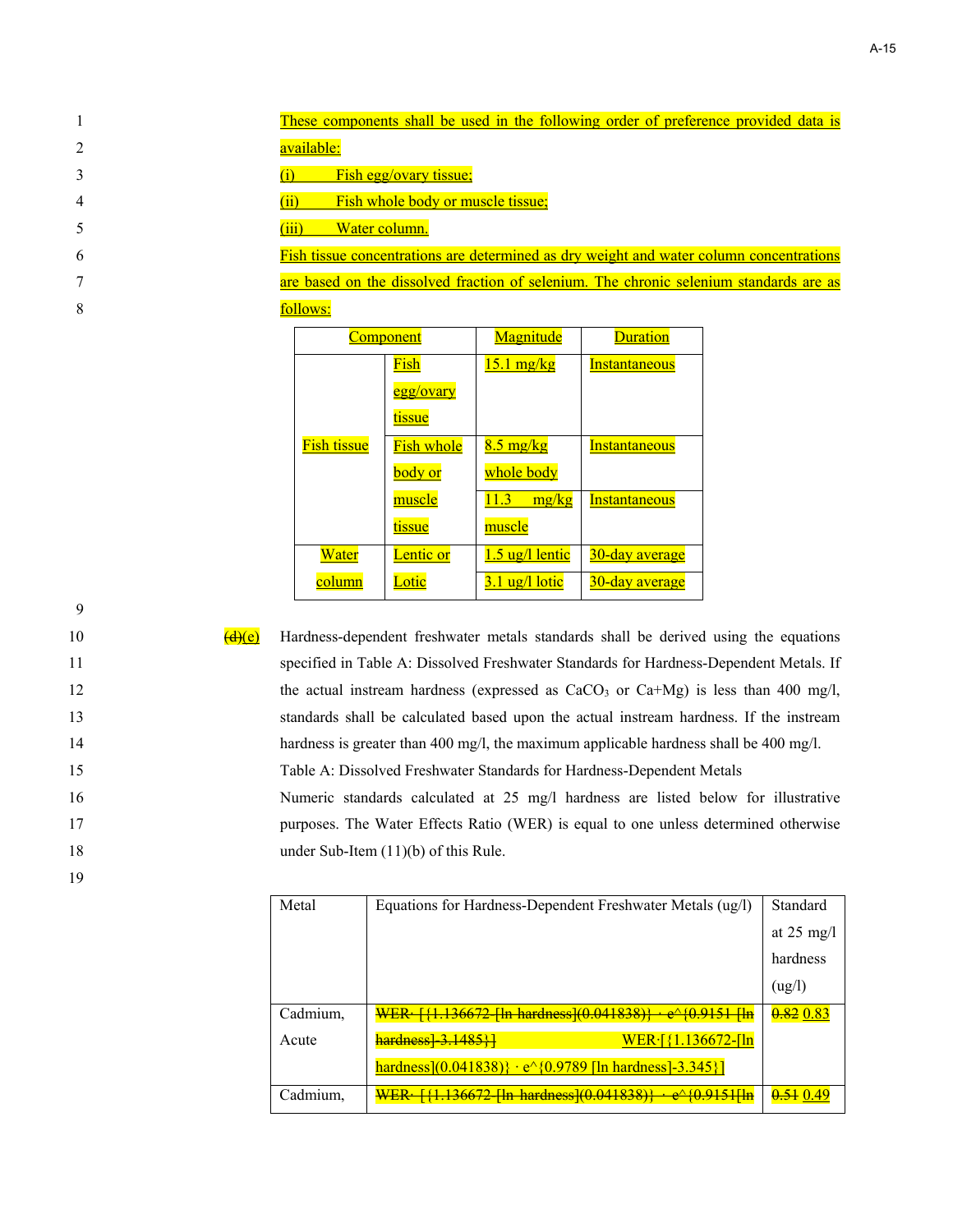| Acute,       | $harduess$ 3.6236 }<br>$WER\cdot$ [{1.136672-[ln]                              |          |
|--------------|--------------------------------------------------------------------------------|----------|
| Trout        | $\frac{\text{hardness}(0.041838)}{+e^{6}(0.9789)}$ [ln hardness] - 3.866}]     |          |
| waters       |                                                                                |          |
| Cadmium,     | WER: [{1.101672 [ln hardness](0.041838)} · e^{0.7998[ln                        | 0.150.25 |
| Chronic      | $harduess$   $4.4451$   $\overline{\phantom{1}}$<br>$WER\cdot$ [{1.101672-[ln] |          |
|              | $hardness[(0.041838)] \cdot e^{6}(0.7977[ln hardness] - 3.909]$                |          |
| Chromium     | WER $[0.316 \cdot e^{\wedge} \{0.8190[ \ln \text{ hardness} ] + 3.7256 \}]$    | 180      |
| III, Acute   |                                                                                |          |
| Chromium     | WER · [0.860 · e^{0.8190[ln hardness]+0.6848}]                                 | 24       |
| III, Chronic |                                                                                |          |
| Copper,      | WER · [0.960 · e^{0.9422[ln hardness]-1.700}]                                  | 3.6      |
| Acute        | Or,                                                                            |          |
|              | Aquatic Life Ambient Freshwater Quality Criteria-Copper                        |          |
|              | 2007 Revision                                                                  | NA       |
|              | (EPA-822-R-07-001)                                                             |          |
|              |                                                                                |          |
| Copper,      | WER · [0.960 · e^{0.8545[ln hardness]-1.702}]                                  | 2.7      |
| Chronic      | Or,                                                                            |          |
|              | Aquatic Life Ambient Freshwater Quality Criteria-Copper                        | NA       |
|              | 2007 Revision                                                                  |          |
|              | (EPA-822-R-07-001)                                                             |          |
| Lead,        | WER· [{1.46203-[ln hardness](0.145712)} · e^{1.273[ln                          | 14       |
| Acute        | hardness]-1.460}]                                                              |          |
| Lead,        | WER [{1.46203-[ln hardness](0.145712)} · e^{1.273[ln                           | 0.54     |
| Chronic      | hardness]-4.705}]                                                              |          |
| Nickel,      | WER $[0.998 \cdot e^{\wedge} \{0.8460[ \ln \text{ hardness} ] + 2.255 \}]$     | 140      |
| Acute        |                                                                                |          |
| Nickel,      | WER · [0.997 · e^{0.8460[ln hardness]+0.0584}]                                 | 16       |
| Chronic      |                                                                                |          |
| Silver,      | WER $\cdot$ [0.85 $\cdot$ e $\land$ {1.72[ln hardness]-6.59}]                  | 0.30     |
| Acute        |                                                                                |          |
| Zinc, Acute  | WER · [0.978 · e^{0.8473[ln hardness]+0.884}]                                  | 36       |
| Zinc,        | WER · [0.986 · e^{0.8473[ln hardness]+0.884}]                                  | 36       |
| Chronic      |                                                                                |          |
|              |                                                                                |          |

2  $\left(\frac{e}{f}\right)$  Compliance with acute instream metals standards shall only be evaluated using an 3 average of two or more samples collected within one hour. Compliance with chronic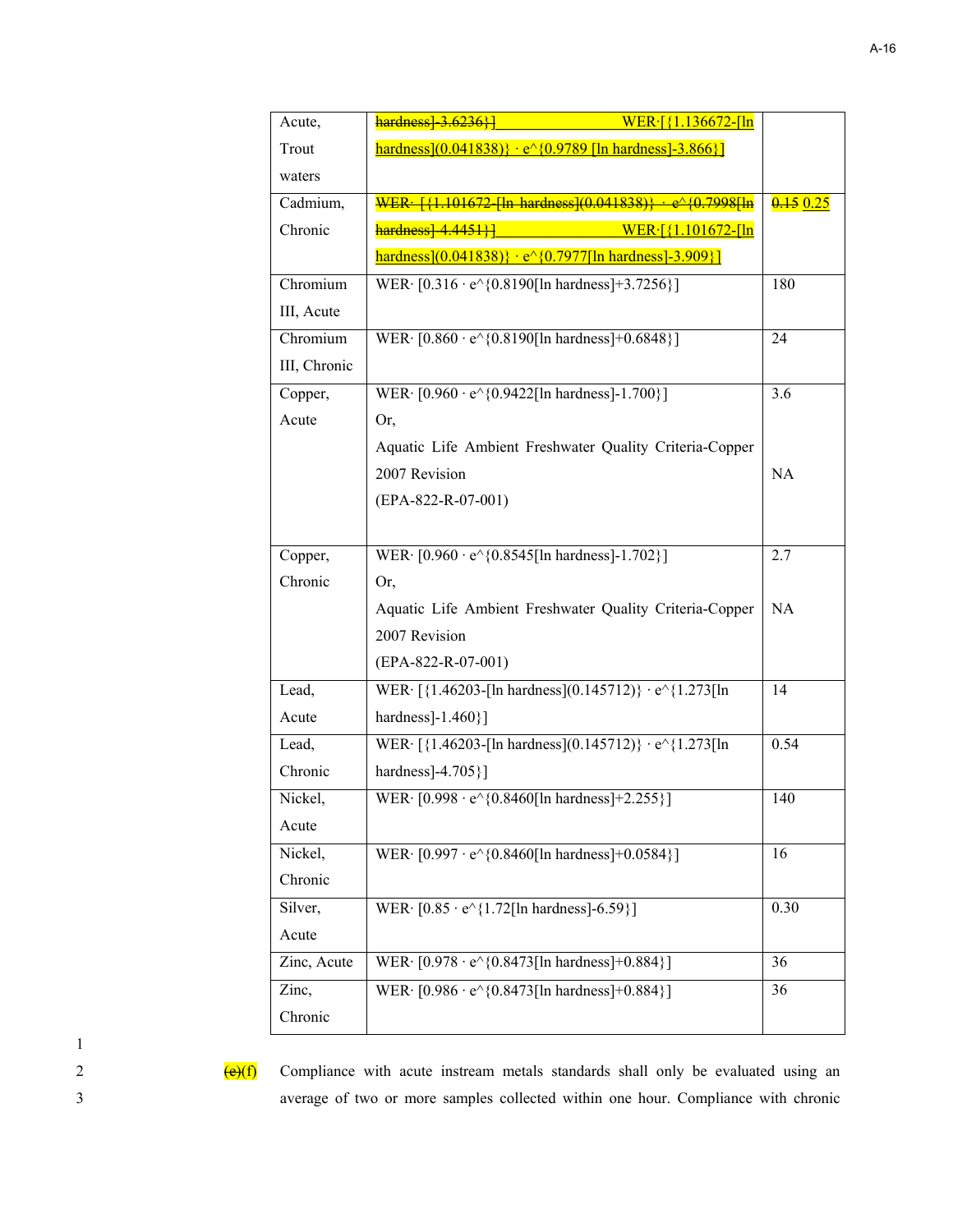| 1              |      | instream metals standards, except for selenium shall only be evaluated using an average                |
|----------------|------|--------------------------------------------------------------------------------------------------------|
| $\overline{2}$ |      | of a minimum of four samples taken on consecutive days or as a 96-hour average;                        |
| 3              | (12) | Oils, deleterious substances, or colored or other wastes: only such amounts as shall not render the    |
| 4              |      | waters injurious to public health, secondary recreation, or to aquatic life and wildlife, or adversely |
| 5              |      | affect the palatability of fish, aesthetic quality, or impair the waters for any designated uses. For  |
| 6              |      | the purpose of implementing this Rule, oils, deleterious substances, or colored or other wastes        |
| 7              |      | shall include substances that cause a film or sheen upon or discoloration of the surface of the water  |
| 8              |      | or adjoining shorelines, as described in 40 CFR 110.3(a)-(b), incorporated by reference including      |
| 9              |      | subsequent amendments and editions. This material is available, free of charge, at:                    |
| 10             |      | http://www.ecfr.gov/;                                                                                  |
| 11             | (13) | Pesticides:                                                                                            |
| 12             |      | Aldrin: 0.002 ug/l;<br>(a)                                                                             |
| 13             |      | Chlordane: 0.004 ug/l;<br>(b)                                                                          |
| 14             |      | DDT: 0.001 ug/l;<br>(c)                                                                                |
| 15             |      | Demeton: 0.1 ug/l;<br>(d)                                                                              |
| 16             |      | Dieldrin: 0.002 ug/l;<br>(e)                                                                           |
| 17             |      | Endosulfan: 0.05 ug/l;<br>(f)                                                                          |
| 18             |      | Endrin: 0.002 ug/l;<br>(g)                                                                             |
| 19             |      | Guthion: 0.01 ug/l;<br>(h)                                                                             |
| 20             |      | Heptachlor: 0.004 ug/l;<br>(i)                                                                         |
| 21             |      | Lindane: 0.01 ug/l;<br>(j)                                                                             |
| 22             |      | (k)<br>Methoxychlor: 0.03 ug/l;                                                                        |
| 23             |      | Mirex: 0.001 ug/l;<br>(1)                                                                              |
| 24             |      | Parathion: 0.013 ug/l; and<br>(m)                                                                      |
| 25             |      | Toxaphene: 0.0002 ug/l;<br>(n)                                                                         |
| 26             | (14) | pH: shall be between 6.0 and 9.0 except that swamp waters may have a pH as low as 4.3 if it is the     |
| 27             |      | result of natural conditions;                                                                          |
| 28             | (15) | Phenolic compounds: only such levels as shall not result in fish-flesh tainting or impairment of       |
| 29             |      | other best usage;                                                                                      |
| 30             | (16) | Polychlorinated biphenyls (total of all PCBs and congeners identified): 0.001 ug/l;                    |
| 31             | (17) | Radioactive substances, based on at least one sample collected per quarter:                            |
| 32             |      | Combined radium-226 and radium-228: the average annual activity level for combined<br>(a)              |
| 33             |      | radium-226 and radium-228 shall not exceed five picoCuries per liter;                                  |
| 34             |      | Alpha Emitters: the average annual gross alpha particle activity (including radium-226,<br>(b)         |
| 35             |      | but excluding radon and uranium) shall not exceed 15 picoCuries per liter;                             |
| 36             |      | Beta Emitters: the average annual activity level for strontium-90 shall not exceed eight<br>(c)        |
| 37             |      | picoCuries per liter, nor shall the average annual gross beta particle activity (excluding             |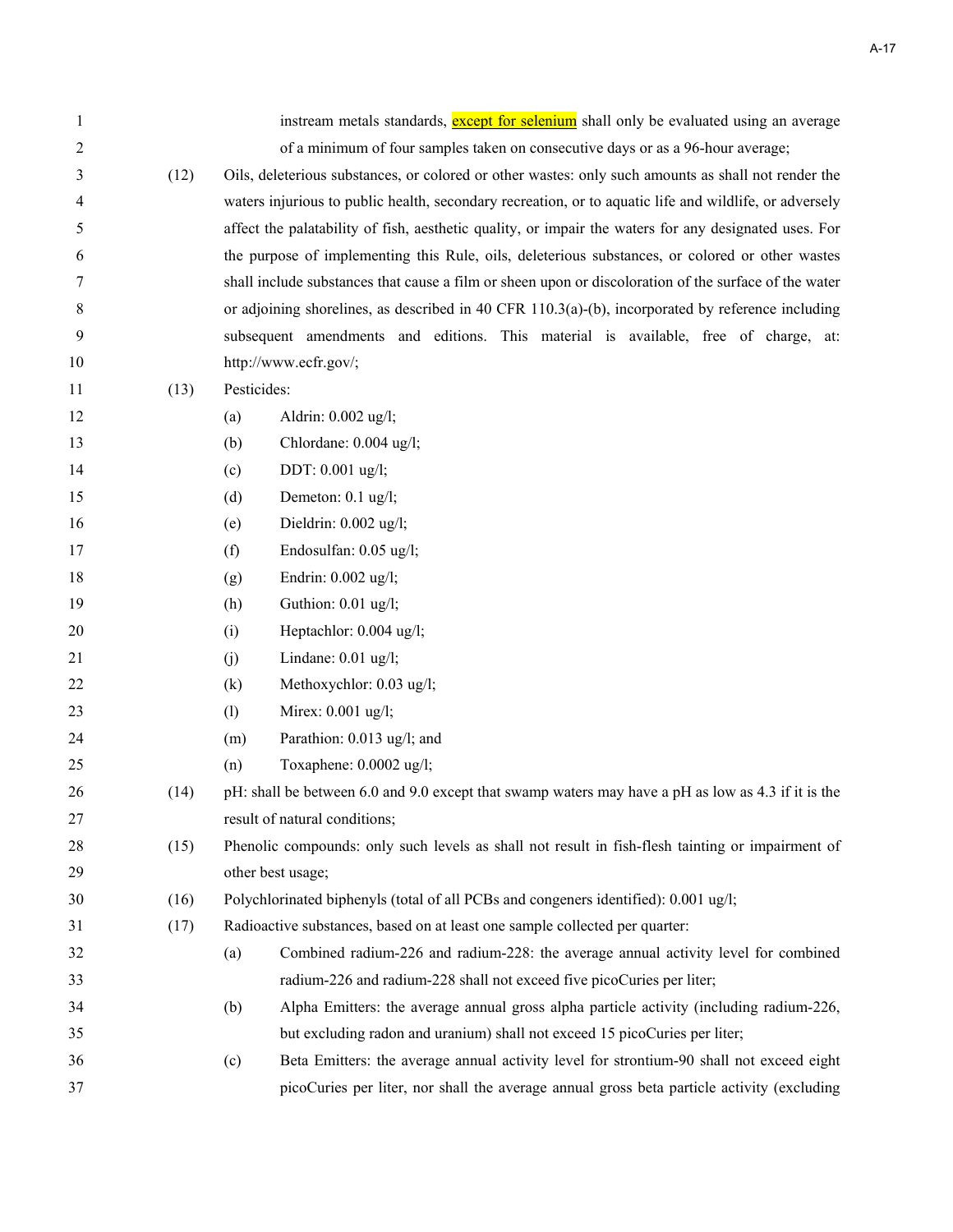| $\mathbf{1}$ |               | potassium-40 and other naturally occurring radionuclides) exceed 50 picoCuries per liter,                |
|--------------|---------------|----------------------------------------------------------------------------------------------------------|
| 2            |               | nor shall the average annual activity level for tritium exceed 20,000 picoCuries per liter;              |
| 3            | (18)          | Temperature: not to exceed 2.8 degrees C (5.04 degrees F) above the natural water temperature,           |
| 4            |               | and in no case to exceed 29 degrees C (84.2 degrees F) for mountain and upper piedmont waters            |
| 5            |               | and 32 degrees C (89.6 degrees F) for lower piedmont and coastal plain Waters; the temperature           |
| 6            |               | for trout waters shall not be increased by more than $0.5$ degrees C $(0.9$ degrees F) due to the        |
| 7            |               | discharge of heated liquids, but in no case to exceed 20 degrees C (68 degrees F);                       |
| 8            | (19)          | Toluene: 0.36 ug/l in trout classified waters or 11 ug/l in all other waters;                            |
| 9            | (20)          | Trialkyltin compounds: 0.07 ug/l expressed as tributyltin;                                               |
| 10           | (21)          | Turbidity: the turbidity in the receiving water shall not exceed 50 Nephelometric Turbidity Units        |
| 11           |               | (NTU) in streams not designated as trout waters and 10 NTU in streams, lakes, or reservoirs              |
| 12           |               | designated as trout waters; for lakes and reservoirs not designated as trout waters, the turbidity       |
| 13           |               | shall not exceed 25 NTU; if turbidity exceeds these levels due to natural background conditions,         |
| 14           |               | the existing turbidity level shall not be increased. Compliance with this turbidity standard shall be    |
| 15           |               | deemed met when land management activities employ Best Management Practices (BMPs), as                   |
| 16           |               | defined by Rule .0202 of this Section, recommended by the Designated Nonpoint Source Agency,             |
| 17           |               | as defined by Rule .0202 of this Section.                                                                |
| 18           | (22)          | Toxic Substance Level Applicable to NPDES Permits: Chloride: 230 mg/l. If chloride is                    |
| 19           |               | determined by the waste load allocation to be exceeded in a receiving water by a discharge under         |
| 20           |               | the specified 7Q10 criterion for toxic substances, the discharger shall monitor the chemical or          |
| 21           |               | biological effects of the discharge. Efforts shall be made by all dischargers to reduce or eliminate     |
| 22           |               | chloride from their effluents. Chloride shall be limited as appropriate in the NPDES permit if           |
| 23           |               | sufficient information exists to indicate that it may be a causative factor resulting in toxicity of the |
| 24           |               | effluent.                                                                                                |
| 25           |               |                                                                                                          |
| 26           | History Note: | Authority G.S. 143-214.1; 143-215.3(a)(1);                                                               |
| 27           |               | Eff. February 1, 1976;                                                                                   |
| 28           |               | Amended Eff. January 1, 2015; May 1, 2007; April 1, 2003; August 1, 2000; October 1, 1995;               |
| 29           |               | August 1, 1995; April 1, 1994; February 1, 1993;                                                         |
| 30           |               | Readopted Eff. November 1, 2019. November 1, 2019;                                                       |
| 31           |               | <u>Amended Eff. xx</u>                                                                                   |
| 32           |               |                                                                                                          |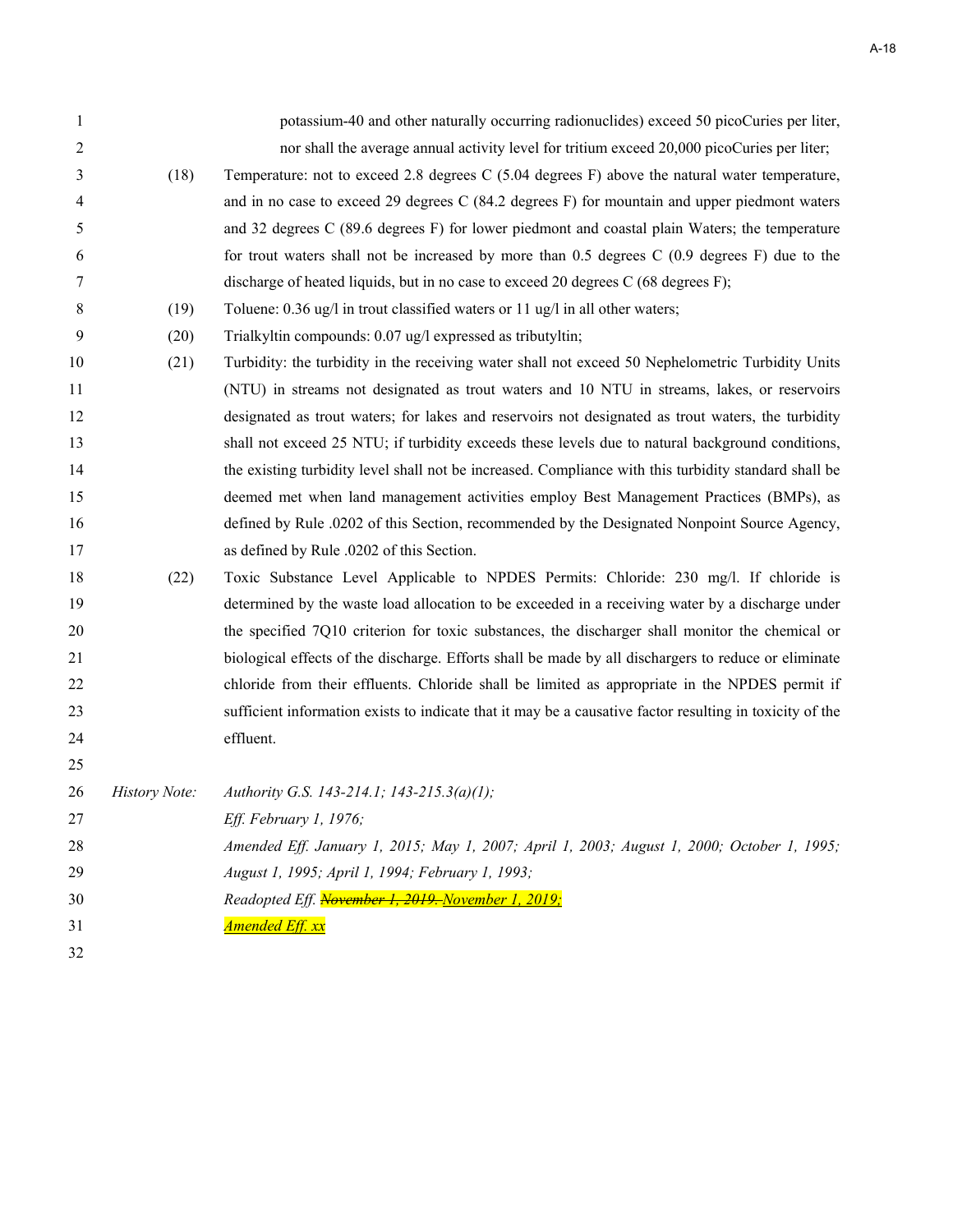1 15A NCAC 02B .0212 is proposed for amendment as follows:

### **15A NCAC 02B .0212 FRESH SURFACE WATER QUALITY STANDARDS FOR CLASS WS-I WATERS**

5 The following water quality standards shall apply to surface waters within water supply watersheds classified as WS-I.

6 Water quality standards applicable to Class C waters as described in Rule .0211 of this Section shall also apply to 7 Class WS-I waters.

- 8 (1) The best usage of waters classified as WS-I shall be as a source of water supply for drinking, 9 culinary, or food processing purposes for those users desiring maximum protection of their water supplies in the form of the most stringent WS classification, and any best usage specified for Class C waters. Class WS-I waters are waters located on land in public ownership and waters located in undeveloped watersheds.
- (2) The best usage of waters classified as WS-I shall be maintained as follows:
- (a) Water quality standards in a WS-I watershed shall meet the requirements as specified in 15 Item (3) of this Rule.
- (b) Wastewater and stormwater point source discharges in a WS-I watershed shall meet the requirements as specified in Item (4) of this Rule.
- (c) Nonpoint source pollution in a WS-I watershed shall meet the requirements as specified in 19 Item (5) of this Rule.
- (d) Following approved treatment, as defined in Rule .0202 of this Section, the waters shall meet the Maximum Contaminant Level concentrations considered safe for drinking, 22 culinary, and food-processing purposes that are specified in 40 CFR Part 141 National Primary Drinking Water Regulations and in the North Carolina Rules Governing Public Water Supplies, 15A NCAC 18C .1500, incorporated by reference including subsequent amendments and editions.
- (e) Sources of water pollution that preclude any of the best uses on either a short-term or long-term basis shall be deemed to violate a water quality standard.
- (f) The Class WS-I classification may be used to protect portions of Class WS-II, WS-III, and WS-IV water supplies. For reclassifications occurring after the July 1, 1992 statewide reclassification, a WS-I classification that is requested by local governments shall be considered by the Commission if all local governments having jurisdiction in the affected areas have adopted a resolution and the appropriate ordinances as required by G.S. 143- 214.5(d) to protect the watershed or if the Commission acts to protect a watershed when one or more local governments has failed to adopt protective measures as required by this Sub-Item.

(3) Water quality standards applicable to Class WS-I Waters shall be as follows: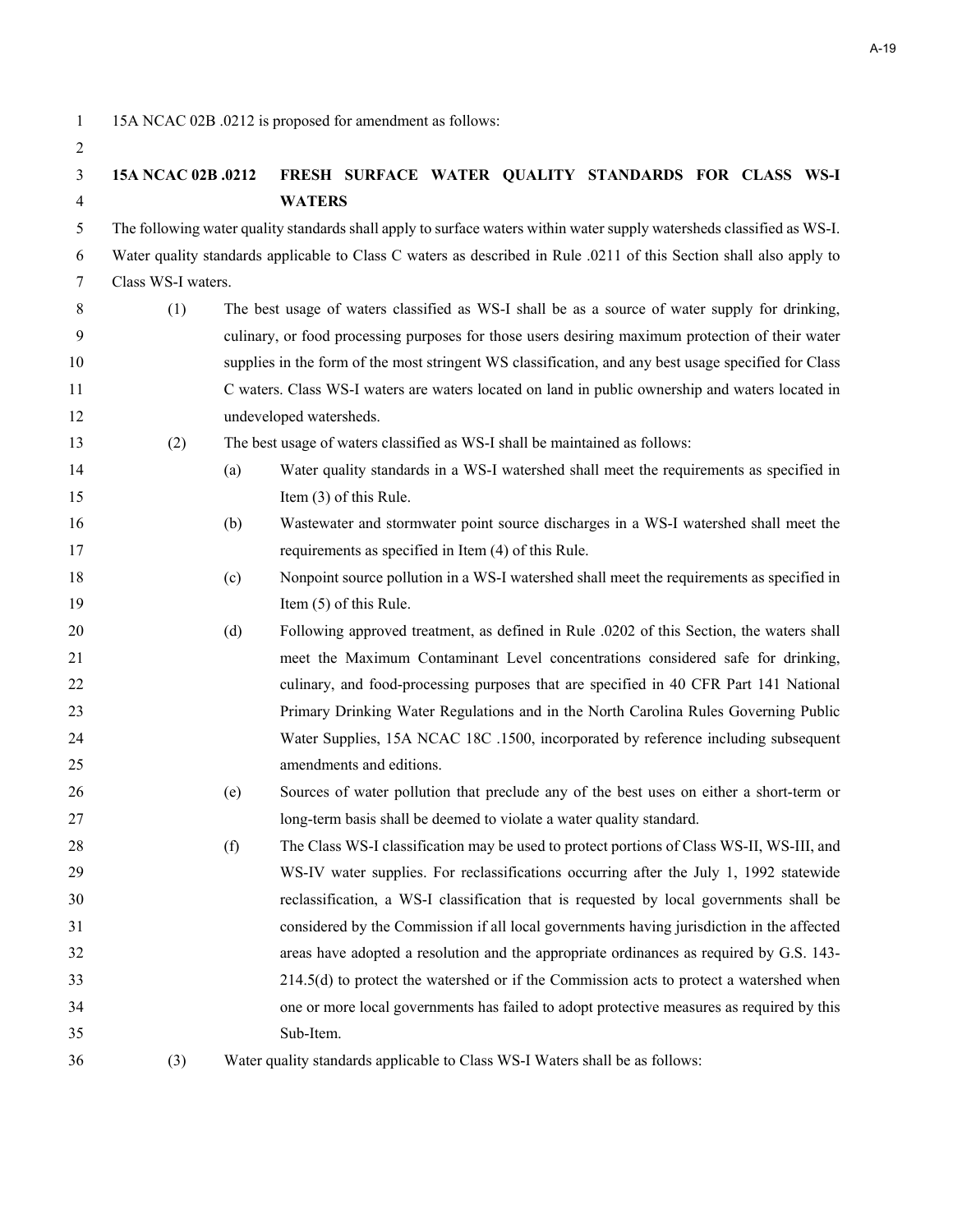| $\mathbf{1}$   |     | (a) | MBAS (Methylene-Blue Active Substances): not greater than 0.5 mg/l to protect the       |                                                                                                    |  |
|----------------|-----|-----|-----------------------------------------------------------------------------------------|----------------------------------------------------------------------------------------------------|--|
| $\overline{2}$ |     |     | aesthetic qualities of water supplies and to prevent foaming;                           |                                                                                                    |  |
| 3              |     | (b) | Total coliforms shall not exceed 50/100 ml (MF count) as a monthly geometric mean value |                                                                                                    |  |
| 4              |     |     |                                                                                         | in watersheds serving as unfiltered water supplies;                                                |  |
| 5              |     | (c) |                                                                                         | Chlorinated phenolic compounds: not greater than $1.0 \text{ ug/l}$ to protect water supplies from |  |
| 6              |     |     |                                                                                         | taste and odor problems from chlorinated phenols;                                                  |  |
| 7              |     | (d) |                                                                                         | Solids, total dissolved: not greater than exceed 500 mg/l;                                         |  |
| 8              |     | (e) |                                                                                         | Total hardness: not greater than 100 mg/l as calcium carbonate (CaCO <sub>3</sub> or Ca + Mg);     |  |
| 9              |     | (f) |                                                                                         | Toxic and other deleterious substances that are non-carcinogens:                                   |  |
| 10             |     |     | (i)                                                                                     | Barium: 1.0 mg/l;                                                                                  |  |
| 11             |     |     | (ii)                                                                                    | Chloride: 250 mg/l;                                                                                |  |
| 12             |     |     | (iii)                                                                                   | Nickel: 25 ug/l;                                                                                   |  |
| 13             |     |     | (iv)                                                                                    | Nitrate nitrogen: 10.0 mg/l;                                                                       |  |
| 14             |     |     | (v)                                                                                     | 2,4-D: 70 ug/l;                                                                                    |  |
| 15             |     |     | (vi)                                                                                    | 2,4,5-TP (Silvex): $10$ ug/l; and                                                                  |  |
| 16             |     |     | (vii)                                                                                   | Sulfates: 250 mg/l;                                                                                |  |
| 17             |     | (g) |                                                                                         | Toxic and other deleterious substances that are carcinogens:                                       |  |
| 18             |     |     | (i)                                                                                     | Aldrin: 0.05 ng/1;                                                                                 |  |
| 19             |     |     | (ii)                                                                                    | Arsenic: 10 ug/l;                                                                                  |  |
| 20             |     |     | (iii)                                                                                   | Benzene: 1.19 ug/1;                                                                                |  |
| 21             |     |     | (iv)                                                                                    | Carbon tetrachloride: 0.254 ug/l;                                                                  |  |
| 22             |     |     | (v)                                                                                     | Chlordane: 0.8 ng/1;                                                                               |  |
| 23             |     |     | (vi)                                                                                    | Chlorinated benzenes: 488 ug/l;                                                                    |  |
| 24             |     |     | (vii)                                                                                   | DDT: $0.2$ ng/1;                                                                                   |  |
| 25             |     |     | (viii)                                                                                  | Dieldrin: $0.05$ ng/1;                                                                             |  |
| 26             |     |     | (ix)                                                                                    | Dioxin: 0.000005 ng/l;                                                                             |  |
| 27             |     |     | (x)                                                                                     | Heptachlor: 0.08 ng/1;                                                                             |  |
| 28             |     |     | $(x_i)$                                                                                 | Hexachlorobutadiene: 0.44 ug/l;                                                                    |  |
| 29             |     |     | (xii)                                                                                   | Polynuclear aromatic hydrocarbons (total of all PAHs): 2.8 ng/l;                                   |  |
| 30             |     |     | (xiii)                                                                                  | Tetrachloroethane $(1,1,2,2)$ : 0.17 ug/l;                                                         |  |
| 31             |     |     | (xiv)                                                                                   | Tetrachloroethylene: 0.7 ug/l;                                                                     |  |
| 32             |     |     | (xv)                                                                                    | Trichloroethylene: 2.5 ug/l; and                                                                   |  |
| 33             |     |     | (xvi)                                                                                   | Vinyl Chloride: 0.025 ug/l, ug/l; and                                                              |  |
| 34             |     |     | (xvii)                                                                                  | 1,4-Dioxane: 0.35 ug/l.                                                                            |  |
| 35             | (4) |     |                                                                                         | Wastewater and stormwater point source discharges in a WS-I watershed shall be permitted pursuant  |  |
| 36             |     |     |                                                                                         | to 15A NCAC 02B .0104.                                                                             |  |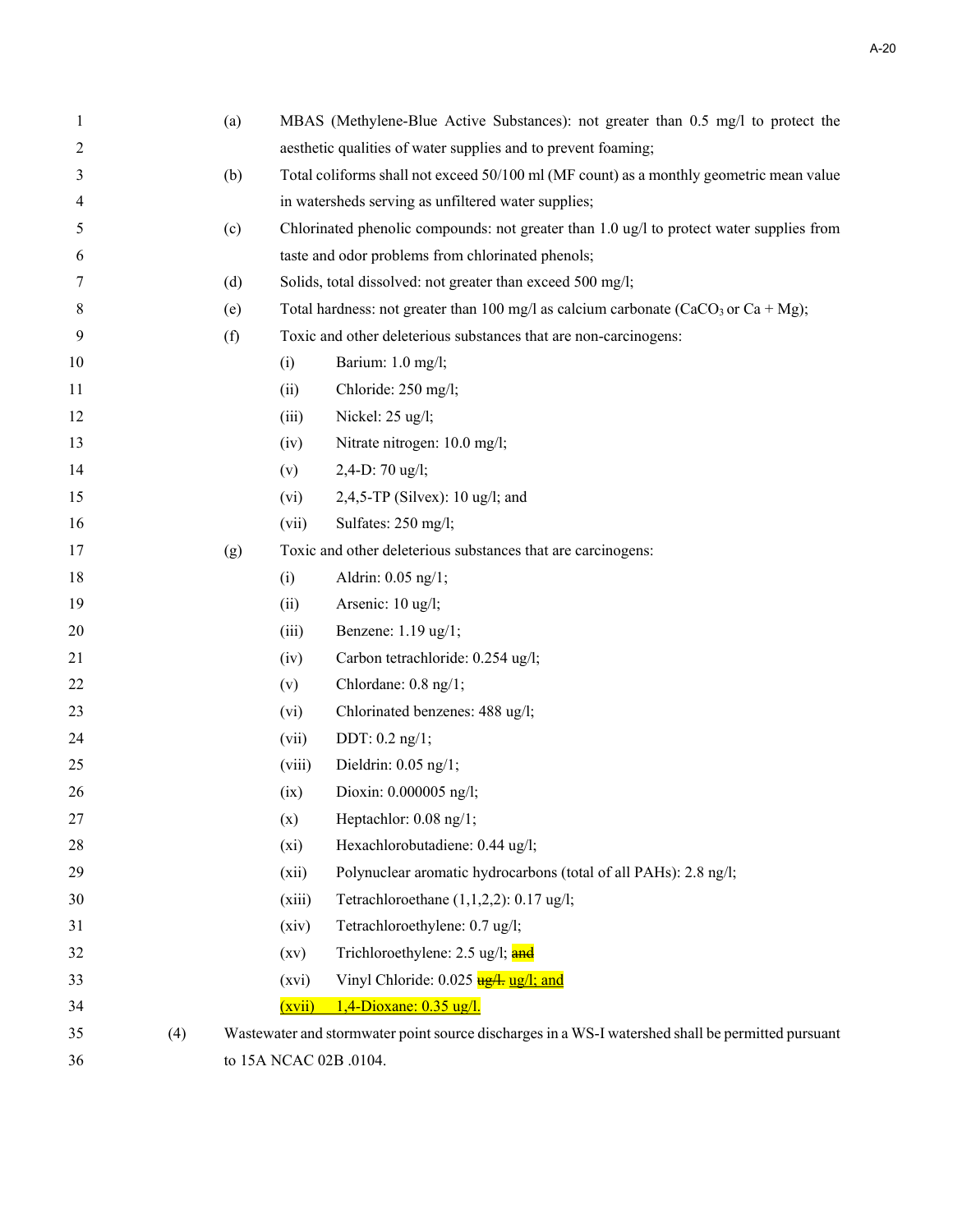|    | (5)           | Nonpoint source pollution in a WS-I watershed shall not have an adverse impact, as defined in 15A |
|----|---------------|---------------------------------------------------------------------------------------------------|
| 2  |               | NCAC 02H .1002, on use as a water supply or any other designated use.                             |
| 3  |               |                                                                                                   |
| 4  | History Note: | Authority G.S. 143-214.1; 143-215.3(a)(1);                                                        |
| -5 |               | <i>Eff. February 1, 1976;</i>                                                                     |
| -6 |               | Amended Eff. January 1, 2015; May 1, 2007; April 1, 2003; October 1, 1995; February 1, 1993;      |
|    |               | March 1, 1991; October 1, 1989;                                                                   |
| 8  |               | Readopted Eff. November 1, 2019. November 1, 2019;                                                |
| -9 |               | Amended Eff. Xx                                                                                   |
| 10 |               |                                                                                                   |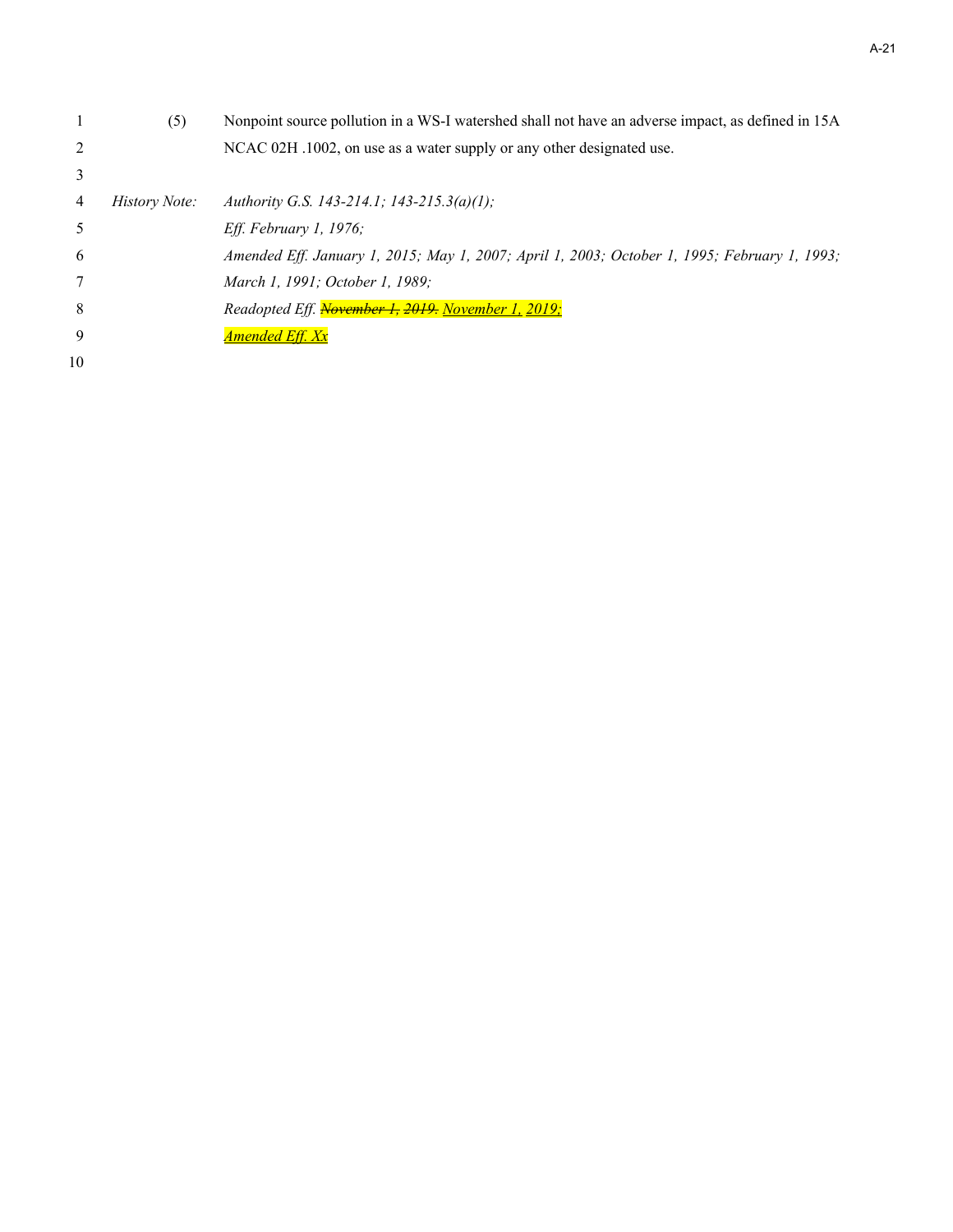1 15A NCAC 02B .0214 is proposed for amendment as follows:

| 3  | 15A NCAC 02B .0214     |     | FRESH SURFACE WATER QUALITY STANDARDS FOR CLASS WS-II                                                                  |
|----|------------------------|-----|------------------------------------------------------------------------------------------------------------------------|
| 4  |                        |     | <b>WATERS</b>                                                                                                          |
| 5  |                        |     | The following water quality standards shall apply to surface waters within water supply watersheds classified as       |
| 6  |                        |     | WS-II. Water quality standards applicable to Class C waters as described in Rule .0211of this Section shall also apply |
| 7  | to Class WS-II waters. |     |                                                                                                                        |
| 8  | (1)                    |     | The best usage of waters classified as WS-II shall be as a source of water supply for drinking,                        |
| 9  |                        |     | culinary, or food-processing purposes for those users desiring maximum protection for their water                      |
| 10 |                        |     | supplies where a WS-I classification is not feasible as determined by the Commission in accordance                     |
| 11 |                        |     | with Rule .0212 of this Section and any best usage specified for Class C waters.                                       |
| 12 | (2)                    |     | The best usage of waters classified as WS-II shall be maintained as follows:                                           |
| 13 |                        | (a) | Water quality standards in a WS-II watershed shall meet the requirements as specified in                               |
| 14 |                        |     | Item $(3)$ of this Rule.                                                                                               |
| 15 |                        | (b) | Wastewater and stormwater point source discharges in a WS-II watershed shall meet the                                  |
| 16 |                        |     | requirements as specified in Item (4) of this Rule.                                                                    |
| 17 |                        | (c) | Nonpoint source pollution in a WS-II watershed shall meet the requirements as specified                                |
| 18 |                        |     | in Item (5) of this Rule.                                                                                              |
| 19 |                        | (d) | Following approved treatment, as defined in Rule .0202 of this Section, the waters shall                               |
| 20 |                        |     | meet the Maximum Contaminant Level concentrations considered safe for drinking,                                        |
| 21 |                        |     | culinary, and food-processing purposes that are specified in 40 CFR Part 141 National                                  |
| 22 |                        |     | Primary Drinking Water Regulations and in the North Carolina Rules Governing Public                                    |
| 23 |                        |     | Water Supplies, 15A NCAC 18C .1500.                                                                                    |
| 24 |                        | (e) | Sources of water pollution that preclude any of the best uses on either a short-term or                                |
| 25 |                        |     | long-term basis shall be deemed to violate a water quality standard.                                                   |
| 26 |                        | (f) | The Class WS-II classification may be used to protect portions of Class WS-III and WS-IV                               |
| 27 |                        |     | water supplies. For reclassifications of these portions of Class WS-III and WS-IV water                                |
| 28 |                        |     | supplies occurring after the July 1, 1992 statewide reclassification, a WS-II classification                           |
| 29 |                        |     | that is requested by local governments shall be considered by the Commission if all local                              |
| 30 |                        |     | governments having jurisdiction in the affected areas have adopted a resolution and the                                |
| 31 |                        |     | appropriate ordinances as required by G.S. 143-214.5(d) to protect the watershed or if the                             |
| 32 |                        |     | Commission acts to protect a watershed when one or more local governments has failed to                                |
| 33 |                        |     | adopt protective measures as required by this Sub-Item.                                                                |
| 34 | (3)                    |     | Water quality standards applicable to Class WS-II Waters shall be as follows:                                          |
| 35 |                        | (a) | MBAS (Methylene-Blue Active Substances): not greater than 0.5 mg/l to protect the                                      |
| 36 |                        |     | aesthetic qualities of water supplies and to prevent foaming;                                                          |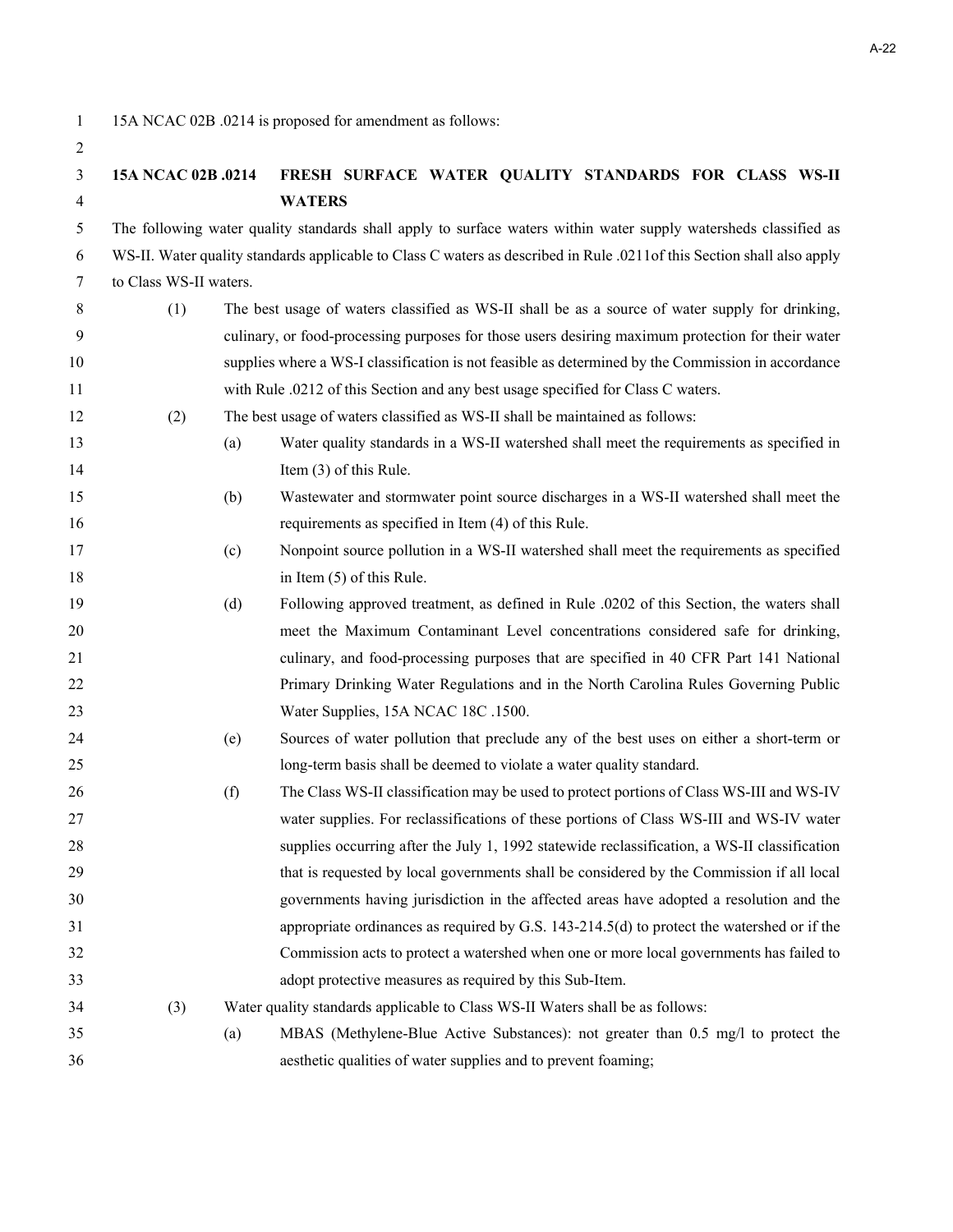| 1      |     | (b) | Odor producing substances contained in sewage or other wastes: only such amounts,         |                                                                                                 |  |
|--------|-----|-----|-------------------------------------------------------------------------------------------|-------------------------------------------------------------------------------------------------|--|
| 2      |     |     |                                                                                           | whether alone or in combination with other substances or wastes, as shall not cause             |  |
| 3      |     |     | organoleptic effects in water supplies that cannot be corrected by treatment, impair the  |                                                                                                 |  |
| 4      |     |     | palatability of fish, or have an adverse impact, as defined in 15A NCAC 02H .1002, on any |                                                                                                 |  |
| 5      |     |     | best usage established for waters of this class;                                          |                                                                                                 |  |
| 6      |     | (c) |                                                                                           | Chlorinated phenolic compounds: not greater than 1.0 ug/l to protect water supplies from        |  |
| 7      |     |     |                                                                                           | taste and odor problems from chlorinated phenols;                                               |  |
| 8      |     | (d) |                                                                                           | Total hardness: not greater than 100 mg/l as calcium carbonate (CaCO <sub>3</sub> or Ca + Mg);  |  |
| 9      |     | (e) |                                                                                           | Solids, total dissolved: not greater than 500 mg/l;                                             |  |
| 10     |     | (f) |                                                                                           | Toxic and other deleterious substances that are non-carcinogens:                                |  |
| 11     |     |     | (i)                                                                                       | Barium: 1.0 mg/l;                                                                               |  |
| 12     |     |     | (ii)                                                                                      | Chloride: 250 mg/l;                                                                             |  |
| 13     |     |     | (iii)                                                                                     | Nickel: 25 ug/l;                                                                                |  |
| 14     |     |     | (iv)                                                                                      | Nitrate nitrogen: 10.0 mg/l;                                                                    |  |
| 15     |     |     | (v)                                                                                       | 2,4-D: 70 ug/l;                                                                                 |  |
| 16     |     |     | (vi)                                                                                      | 2,4,5-TP (Silvex): 10 ug/l; and                                                                 |  |
| 17     |     |     | (vii)                                                                                     | Sulfates: 250 mg/l;                                                                             |  |
| 18     |     | (g) |                                                                                           | Toxic and other deleterious substances that are carcinogens:                                    |  |
| 19     |     |     | (i)                                                                                       | Aldrin: 0.05 ng/1;                                                                              |  |
| 20     |     |     | (ii)                                                                                      | Arsenic: 10 ug/l;                                                                               |  |
| 21     |     |     | (iii)                                                                                     | Benzene: 1.19 ug/1;                                                                             |  |
| 22     |     |     | (iv)                                                                                      | Carbon tetrachloride: 0.254 ug/l;                                                               |  |
| 23     |     |     | (v)                                                                                       | Chlordane: 0.8 ng/1;                                                                            |  |
| 24     |     |     | (vi)                                                                                      | Chlorinated benzenes: 488 ug/l;                                                                 |  |
| 25     |     |     | (vii)                                                                                     | DDT: $0.2$ ng/1;                                                                                |  |
| 26     |     |     | (viii)                                                                                    | Dieldrin: $0.05$ ng/1;                                                                          |  |
| 27     |     |     | (ix)                                                                                      | Dioxin: 0.000005 ng/l;                                                                          |  |
| $28\,$ |     |     | (x)                                                                                       | Heptachlor: 0.08 ng/1;                                                                          |  |
| 29     |     |     | $(x_i)$                                                                                   | Hexachlorobutadiene: 0.44 ug/l;                                                                 |  |
| 30     |     |     | (xii)                                                                                     | Polynuclear aromatic hydrocarbons (total of all PAHs): 2.8 ng/l;                                |  |
| 31     |     |     | (xiii)                                                                                    | Tetrachloroethane $(1,1,2,2)$ : 0.17 ug/l;                                                      |  |
| 32     |     |     | (xiv)                                                                                     | Tetrachloroethylene: 0.7 ug/l;                                                                  |  |
| 33     |     |     | $\left( xy\right)$                                                                        | Trichloroethylene: 2.5 ug/l; and                                                                |  |
| 34     |     |     | (xvi)                                                                                     | Vinyl Chloride: 0.025 ug/l; and                                                                 |  |
| 35     |     |     | (xvii)                                                                                    | 1,4-Dioxane: 0.35 ug/l.                                                                         |  |
| 36     | (4) |     |                                                                                           | Wastewater and stormwater point source discharges in a WS-II watershed shall meet the following |  |
| 37     |     |     | requirements:                                                                             |                                                                                                 |  |
|        |     |     |                                                                                           |                                                                                                 |  |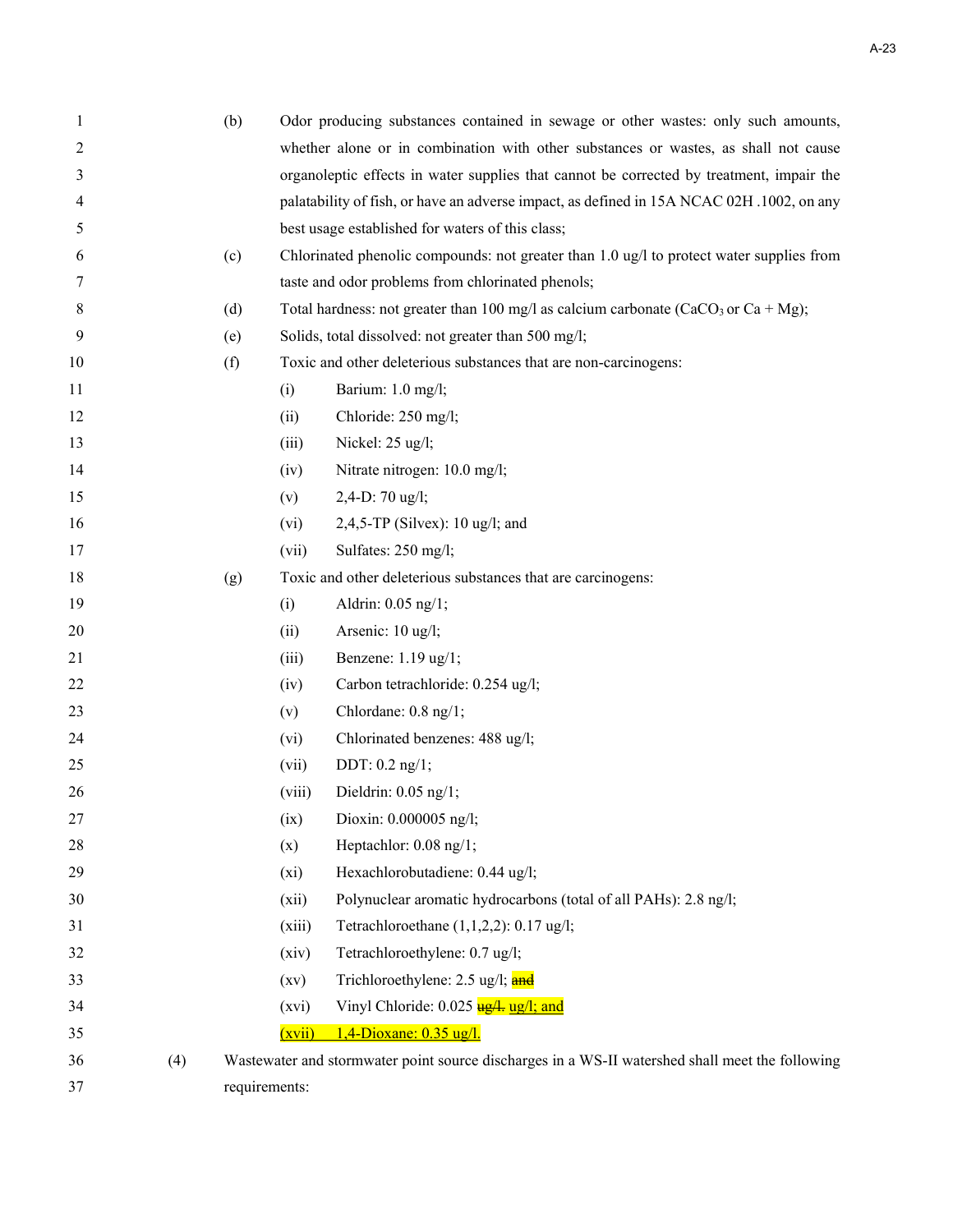| 1  |               | (a) | Discharges that qualify for a General NPDES Permit pursuant to 15A NCAC 02H .0127            |
|----|---------------|-----|----------------------------------------------------------------------------------------------|
| 2  |               |     | shall be allowed in the entire watershed.                                                    |
| 3  |               | (b) | Discharges from trout farms that are subject to Individual NPDES Permits shall be allowed    |
| 4  |               |     | in the entire watershed.                                                                     |
| 5  |               | (c) | Stormwater discharges that qualify for an Individual NPDES Permit pursuant to 15A            |
| 6  |               |     | NCAC 02H .0126 shall be allowed in the entire watershed.                                     |
| 7  |               | (d) | No discharge of sewage, industrial, or other wastes shall be allowed in the entire watershed |
| 8  |               |     | except for those allowed by Sub-Items (a) through (c) of this Item or Rule .0104 of this     |
| 9  |               |     | Subchapter, and none shall be allowed that have an adverse effect on human health or that    |
| 10 |               |     | are not treated in accordance with the permit or other requirements established by the       |
| 11 |               |     | Division pursuant to G.S. 143-215.1. Upon request by the Commission, a discharger shall      |
| 12 |               |     | disclose all chemical constituents present or potentially present in their wastes and        |
| 13 |               |     | chemicals that could be spilled or be present in runoff from their facility that may have an |
| 14 |               |     | adverse impact on downstream water quality. These facilities may be required to have spill   |
| 15 |               |     | and treatment failure control plans as well as perform special monitoring for toxic          |
| 16 |               |     | substances.                                                                                  |
| 17 |               | (e) | New domestic and industrial discharges of treated wastewater that are subject to Individual  |
| 18 |               |     | NPDES Permits shall not be allowed in the entire watershed.                                  |
| 19 |               | (f) | No new landfills shall be allowed in the Critical Area, and no NPDES permits shall be        |
| 20 |               |     | issued for landfills that discharge treated leachate in the remainder of the watershed.      |
| 21 |               | (g) | No new permitted sites for land application of residuals or petroleum contaminated soils     |
| 22 |               |     | shall be allowed in the Critical Area.                                                       |
| 23 | (5)           |     | Nonpoint source pollution in a WS-II watershed shall meet the following requirements:        |
| 24 |               | (a) | Nonpoint source pollution shall not have an adverse impact on waters for use as a water      |
| 25 |               |     | supply or any other designated use.                                                          |
| 26 |               | (b) | Class WS-II waters shall be protected as water supplies that are located in watersheds that  |
| 27 |               |     | meet average watershed development density levels specified for Class WS-II waters in        |
| 28 |               |     | Rule .0624 of this Subchapter.                                                               |
| 29 |               |     |                                                                                              |
| 30 | History Note: |     | Authority G.S. 143-214.1; 143-215.3(a)(1);                                                   |
| 31 |               |     | Eff. May 10, 1979;                                                                           |
| 32 |               |     | Amended Eff. January 1, 2015; May 1, 2007; April 1, 2003; January 1, 1996; October 1, 1995;  |
| 33 |               |     | Readopted Eff. November 1, 2019. November 1, 2019;                                           |
| 34 |               |     | <b>Amended Eff. Xx.</b>                                                                      |
| 35 |               |     |                                                                                              |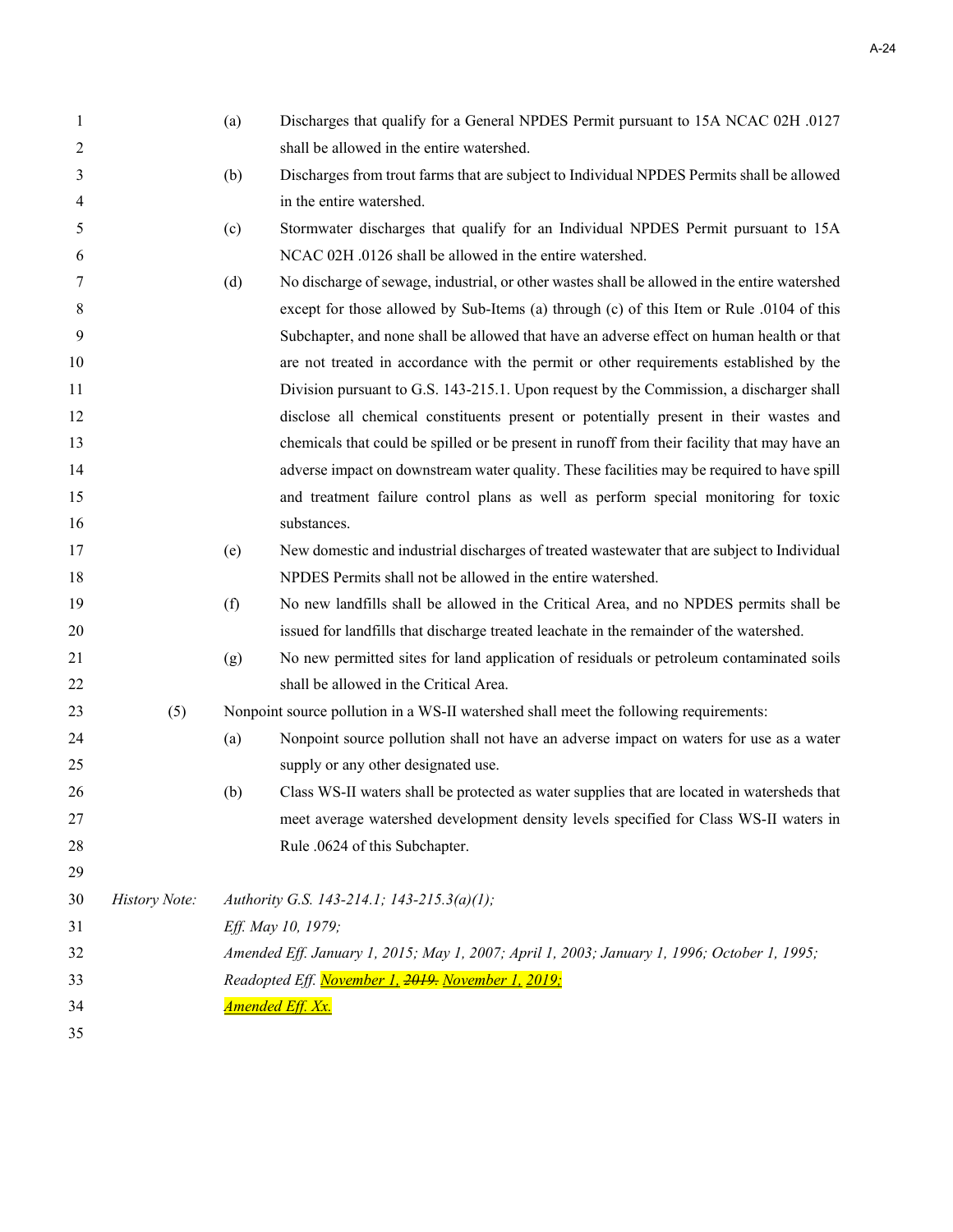1 15A NCAC 02B .0215 is proposed for amendment as follows:

### **15A NCAC 02B .0215 FRESH SURFACE WATER QUALITY STANDARDS FOR CLASS WS-III WATERS**

5 The following water quality standards shall apply to surface waters within water supply watersheds classified as 6 WS-III. Water quality standards applicable to Class C waters as described in Rule .0211 of this Section shall also 7 apply to Class WS-III waters.

- 8 (1) The best usage of waters classified as WS-III shall be as a source of water supply for drinking, 9 culinary, or food-processing purposes for those users where a more protective WS-I or WS-II classification is not feasible as determined by the Commission in accordance with Rules .0212 and .0214 of this Section and any other best usage specified for Class C waters.
- (2) The best usage of waters classified as WS-III shall be maintained as follows:
- (a) Water quality standards in a WS-III watershed shall meet the requirements as specified in 14 Item (3) of this Rule.
- (b) Wastewater and stormwater point source discharges in a WS-III watershed shall meet the requirements as specified in Item (4) of this Rule.
- (c) Nonpoint source pollution in a WS-III watershed shall meet the requirements as specified 18 in Item (5) of this Rule.
- (d) Following approved treatment, as defined in Rule .0202 of this Section, the waters shall meet the Maximum Contaminant Level concentrations considered safe for drinking, culinary, or food-processing purposes that are specified in 40 CFR Part 141 National Primary Drinking Water Regulations and in the North Carolina Rules Governing Public 23 Water Supplies, 15A NCAC 18C .1500.
- (e) Sources of water pollution that preclude any of the best uses on either a short-term or long-term basis shall be deemed to violate a water quality standard.
- (f) The Class WS-III classification may be used to protect portions of Class WS-IV water supplies. For reclassifications of these portions of WS-IV water supplies occurring after 28 the July 1, 1992 statewide reclassification, a WS[VJI]-IL classification more protective classification, such as WS-III, that is requested by local governments shall be considered by the Commission if all local governments having jurisdiction in the affected areas have adopted a resolution and the appropriate ordinances as required by G.S. 143-214.5(d) to protect the watershed or if the Commission acts to protect a watershed when one or more local governments has failed to adopt protective measures as required by this Sub-Item.
- (3) Water quality standards applicable to Class WS-III Waters shall be as follows:
- (a) MBAS (Methylene-Blue Active Substances): not greater than 0.5 mg/l to protect the aesthetic qualities of water supplies and to prevent foaming;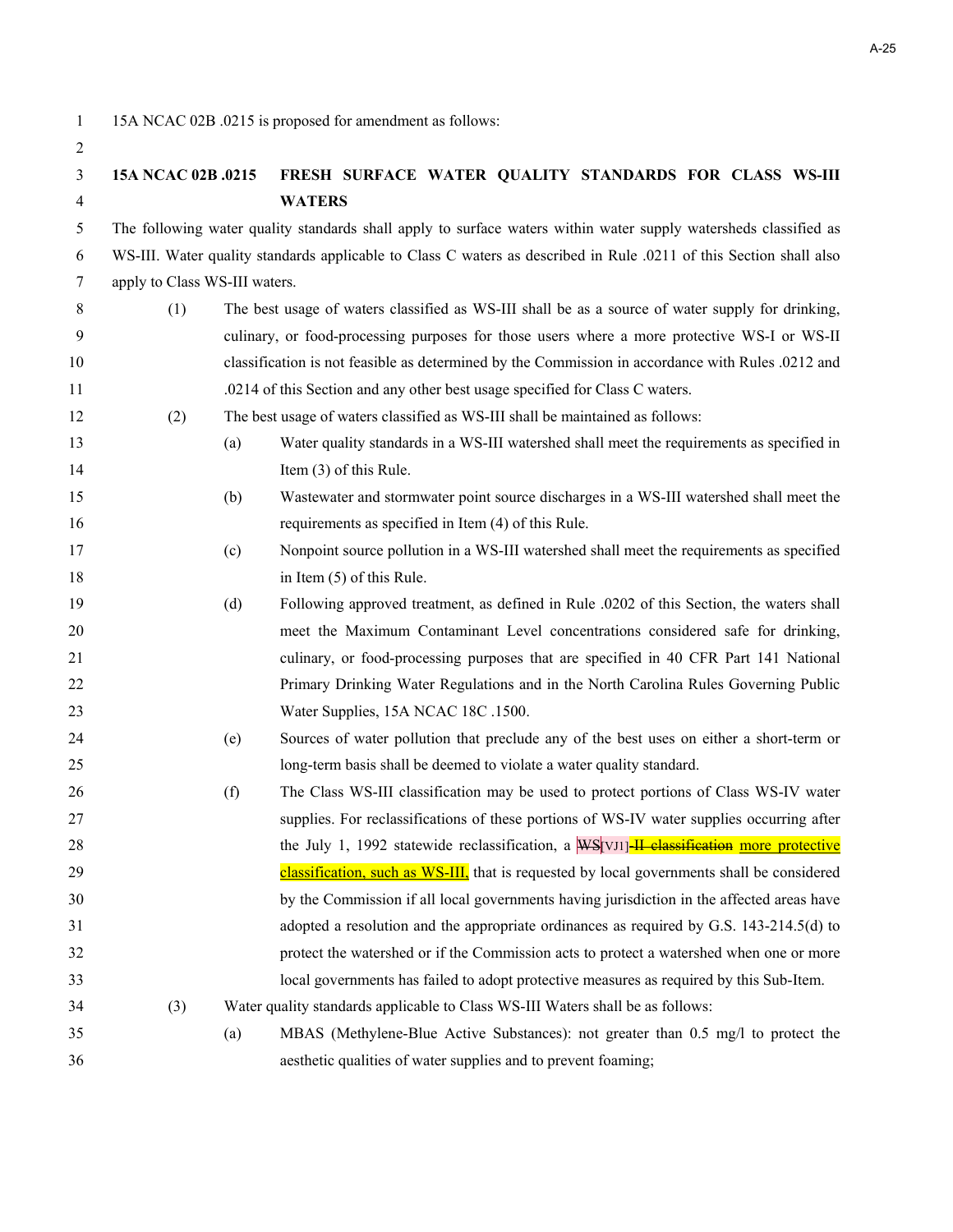| 1  |     | (b) | Odor producing substances contained in sewage, industrial wastes, or other wastes: only |                                                                                                  |  |  |
|----|-----|-----|-----------------------------------------------------------------------------------------|--------------------------------------------------------------------------------------------------|--|--|
| 2  |     |     | such amounts, whether alone or in combination with other substances or wastes, as shall |                                                                                                  |  |  |
| 3  |     |     | not cause organoleptic effects in water supplies that cannot be corrected by treatment, |                                                                                                  |  |  |
| 4  |     |     | impair the palatability of fish, or have an adverse impact, as defined in 15A NCAC 02H  |                                                                                                  |  |  |
| 5  |     |     | .1002, on any best usage established for waters of this class;                          |                                                                                                  |  |  |
| 6  |     | (c) |                                                                                         | Chlorinated phenolic compounds: not greater than 1.0 ug/l to protect water supplies from         |  |  |
| 7  |     |     |                                                                                         | taste and odor problems from chlorinated phenols;                                                |  |  |
| 8  |     | (d) |                                                                                         | Total hardness: not greater than 100 mg/l as calcium carbonate (CaCO <sub>3</sub> or Ca + Mg);   |  |  |
| 9  |     | (e) |                                                                                         | Solids, total dissolved: not greater than 500 mg/l;                                              |  |  |
| 10 |     | (f) |                                                                                         | Toxic and other deleterious substances that are non-carcinogens:                                 |  |  |
| 11 |     |     | (i)                                                                                     | Barium: 1.0 mg/l;                                                                                |  |  |
| 12 |     |     | (ii)                                                                                    | Chloride: 250 mg/l;                                                                              |  |  |
| 13 |     |     | (iii)                                                                                   | Nickel: 25 ug/l;                                                                                 |  |  |
| 14 |     |     | (iv)                                                                                    | Nitrate nitrogen: 10.0 mg/l;                                                                     |  |  |
| 15 |     |     | (v)                                                                                     | 2,4-D: 70 ug/l;                                                                                  |  |  |
| 16 |     |     | (vi)                                                                                    | 2,4,5-TP (Silvex): $10$ ug/l; and                                                                |  |  |
| 17 |     |     | (vii)                                                                                   | Sulfates: 250 mg/l;                                                                              |  |  |
| 18 |     | (g) |                                                                                         | Toxic and other deleterious substances that are carcinogens:                                     |  |  |
| 19 |     |     | (i)                                                                                     | Aldrin: 0.05 ng/1;                                                                               |  |  |
| 20 |     |     | (ii)                                                                                    | Arsenic: 10 ug/l;                                                                                |  |  |
| 21 |     |     | (iii)                                                                                   | Benzene: 1.19 ug/1;                                                                              |  |  |
| 22 |     |     | (iv)                                                                                    | Carbon tetrachloride: 0.254 ug/l;                                                                |  |  |
| 23 |     |     | (v)                                                                                     | Chlordane: 0.8 ng/1;                                                                             |  |  |
| 24 |     |     | (vi)                                                                                    | Chlorinated benzenes: 488 ug/l;                                                                  |  |  |
| 25 |     |     | (vii)                                                                                   | DDT: $0.2$ ng/1;                                                                                 |  |  |
| 26 |     |     | (viii)                                                                                  | Dieldrin: 0.05 ng/1;                                                                             |  |  |
| 27 |     |     | (ix)                                                                                    | Dioxin: 0.000005 ng/l;                                                                           |  |  |
| 28 |     |     | (x)                                                                                     | Heptachlor: 0.08 ng/1;                                                                           |  |  |
| 29 |     |     | $(x_i)$                                                                                 | Hexachlorobutadiene: 0.44 ug/l;                                                                  |  |  |
| 30 |     |     | (xii)                                                                                   | Polynuclear aromatic hydrocarbons (total of all PAHs): 2.8 ng/l;                                 |  |  |
| 31 |     |     | (xiii)                                                                                  | Tetrachloroethane $(1,1,2,2)$ : 0.17 ug/l;                                                       |  |  |
| 32 |     |     | (xiv)                                                                                   | Tetrachloroethylene: 0.7 ug/l;                                                                   |  |  |
| 33 |     |     | (xv)                                                                                    | Trichloroethylene: 2.5 ug/l; and                                                                 |  |  |
| 34 |     |     | (xvi)                                                                                   | Vinyl Chloride: 0.025 ug/l; and                                                                  |  |  |
| 35 |     |     | (xvii)                                                                                  | 1,4-Dioxane; 0.35 ug/l.                                                                          |  |  |
| 36 | (4) |     |                                                                                         | Wastewater and stormwater point source discharges in a WS-III watershed shall meet the following |  |  |
| 37 |     |     | requirements:                                                                           |                                                                                                  |  |  |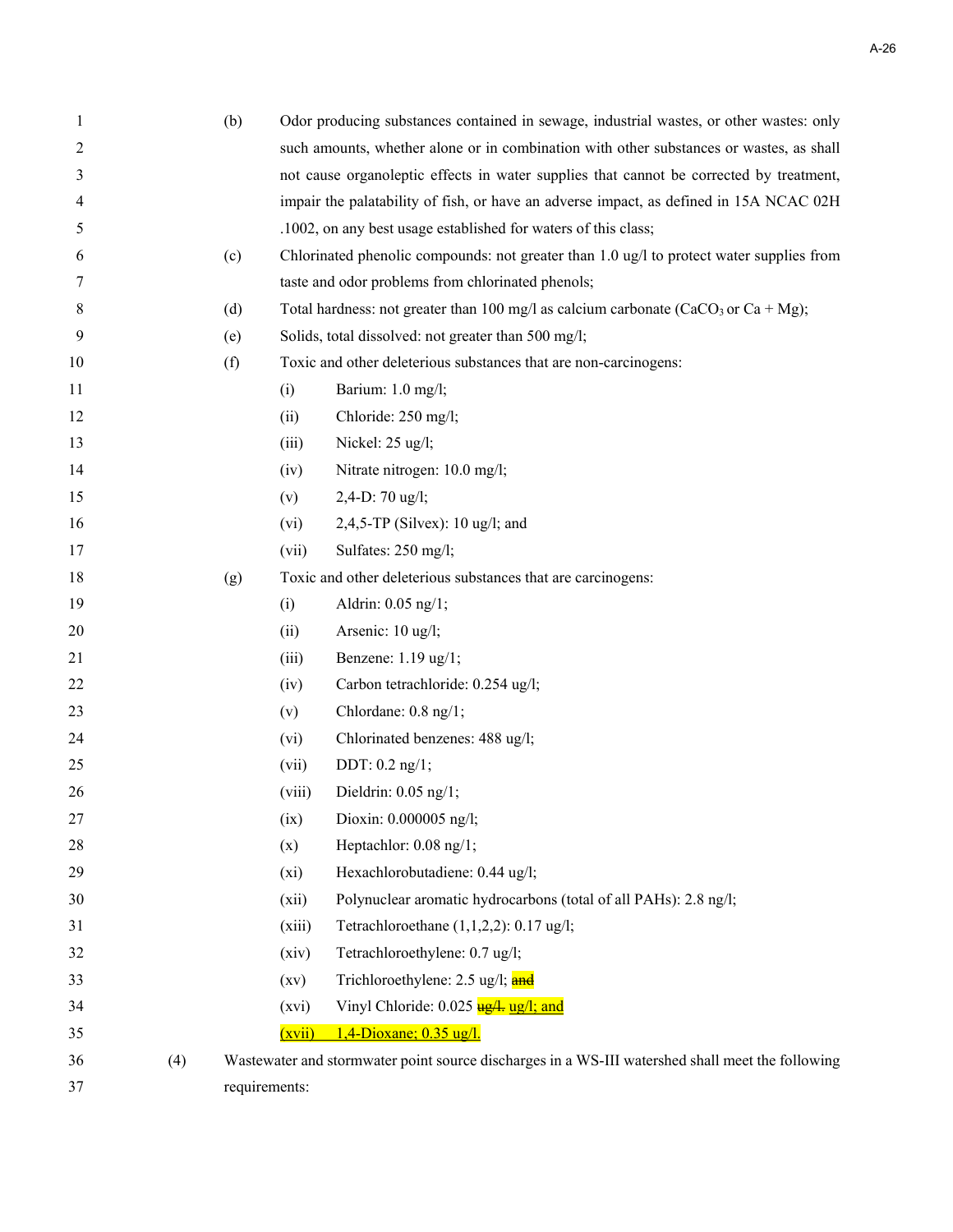| $\mathbf{1}$ |               | (a) | Discharges that qualify for a General NPDES Permit pursuant to 15A NCAC 02H .0127            |
|--------------|---------------|-----|----------------------------------------------------------------------------------------------|
| 2            |               |     | shall be allowed in the entire watershed.                                                    |
| 3            |               | (b) | Discharges from trout farms that are subject to Individual NPDES Permits shall be allowed    |
| 4            |               |     | in the entire watershed.                                                                     |
| 5            |               | (c) | Stormwater discharges that qualify for an Individual NPDES Permit pursuant to 15A            |
| 6            |               |     | NCAC 02H .0126 shall be allowed in the entire watershed.                                     |
| 7            |               | (d) | New domestic wastewater discharges that are subject to Individual NPDES Permits shall        |
| 8            |               |     | not be allowed in the Critical Area and are allowed in the remainder of the watershed.       |
| 9            |               | (e) | New industrial wastewater discharges that are subject to Individual NPDES Permits except     |
| 10           |               |     | non-process industrial discharges shall not be allowed in the entire watershed.              |
| 11           |               | (f) | No discharge of sewage, industrial, or other wastes shall be allowed in the entire watershed |
| 12           |               |     | except for those allowed by Sub-Items (a) through (e) of this Item or Rule .0104 of this     |
| 13           |               |     | Subchapter, and none shall be allowed that have an adverse effect on human health or that    |
| 14           |               |     | are not treated in accordance with the permit or other requirements established by the       |
| 15           |               |     | Division pursuant to G.S. 143-215.1. Upon request by the Commission, a discharger shall      |
| 16           |               |     | disclose all chemical constituents present or potentially present in their wastes and        |
| 17           |               |     | chemicals that could be spilled or be present in runoff from their facility that may have an |
| 18           |               |     | adverse impact on downstream water quality. These facilities may be required to have spill   |
| 19           |               |     | and treatment failure control plans as well as perform special monitoring for toxic          |
| 20           |               |     | substances.                                                                                  |
| 21           |               | (g) | No new landfills shall be allowed in the Critical Area, and no NPDES permits shall be        |
| 22           |               |     | issued for landfills to discharge treated leachate in the remainder of the watershed.        |
| 23           |               | (h) | No new permitted sites for land application of residuals or petroleum contaminated soils     |
| 24           |               |     | shall be allowed in the Critical Area.                                                       |
| 25           | (5)           |     | Nonpoint source pollution in a WS-III watershed shall meet the following requirements:       |
| 26           |               | (a) | Nonpoint source pollution shall not have an adverse impact on waters for use as a water      |
| 27           |               |     | supply or any other designated use.                                                          |
| 28           |               | (b) | Class WS-III waters shall be protected as water supplies that are located in watersheds that |
| 29           |               |     | meet average watershed development density levels specified Class WS-III waters in Rule      |
| 30           |               |     | .0624 of this Subchapter.                                                                    |
| 31           |               |     |                                                                                              |
| 32           | History Note: |     | Authority G.S. 143-214.1; 143-215.3(a)(1);                                                   |
| 33           |               |     | Eff. September 9, 1979;                                                                      |
| 34           |               |     | Amended Eff. January 1, 2015; May 1, 2007; April 1, 2003; January 1, 1996; October 1, 1995;  |
| 35           |               |     | October 1, 1989;                                                                             |
| 36           |               |     | Readopted Eff. November 1, 2019. November 1, 2019;                                           |
| 37           |               |     | <u>Amended Eff. Xxxxx.</u>                                                                   |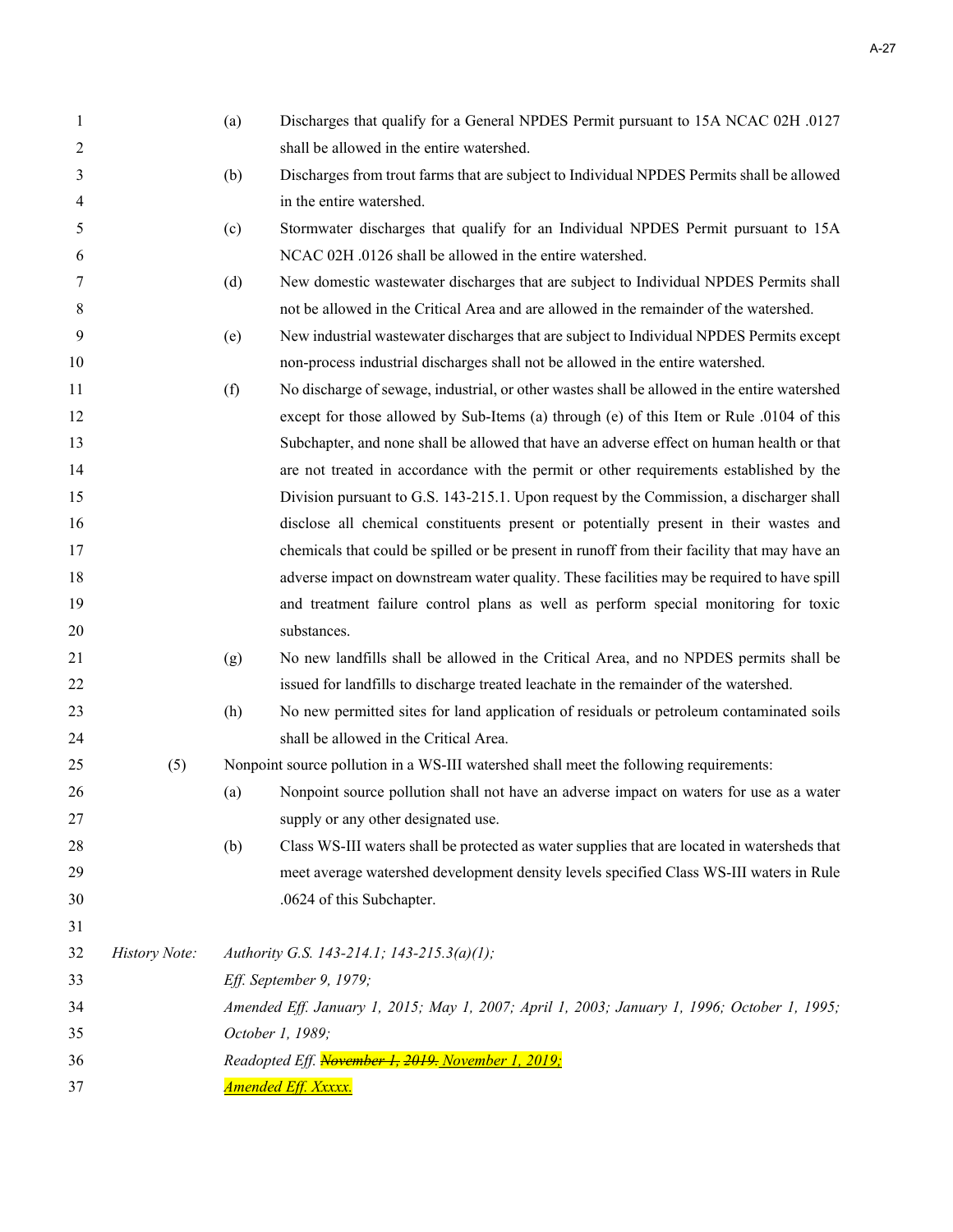1 15A NCAC 02B .0216 is proposed for amendment as follows:

| 15A NCAC 02B .0216 FRESH SURFACE WATER QUALITY STANDARDS FOR CLASS WS-IV |               |  |  |  |
|--------------------------------------------------------------------------|---------------|--|--|--|
|                                                                          | <b>WATERS</b> |  |  |  |

5 The following water quality standards shall apply to surface waters within water supply watersheds classified as WS-6 IV. Water quality standards applicable to Class C waters as described in Rule .0211 of this Section shall also apply to 7 Class WS-IV waters.

- 8 (1) The best usage of waters classified as WS-IV shall be as a source of water supply for drinking, 9 culinary, or food-processing purposes for those users where a more protective WS-I, WS-II or WS- III classification is not feasible as determined by the Commission in accordance with Rules .0212 through .0215 of this Section and any other best usage specified for Class C waters.
- (2) The best usage of waters classified as WS-IV shall be maintained as follows:
- (a) Water quality standards in a WS-IV watershed shall meet the requirements as specified in 14 Item (3) of this Rule.
- (b) Wastewater and stormwater point source discharges in a WS-IV watershed shall meet the requirements as specified in Item (4) of this Rule.
- (c) Nonpoint source pollution in a WS-IV watershed shall meet the requirements as specified 18 in Item (5) of this Rule.
- (d) Following approved treatment, as defined in Rule .0202 of this Section, the waters shall meet the Maximum Contaminant Level concentrations considered safe for drinking, culinary, or food-processing purposes that are specified in 40 CFR Part 141 National Primary Drinking Water Regulations and in the North Carolina Rules Governing Public 23 Water Supplies, 15A NCAC 18C .1500.
- (e) Sources of water pollution that preclude any of the best uses on either a short-term or long-term basis shall be deemed to violate a water quality standard.
- (f) The Class WS-II or WS-III classifications may be used to protect portions of Class WS-IV water supplies. For reclassifications of these portions of WS-IV water supplies occurring 28 after the July 1, 1992 statewide reclassification, a WS [VJ1] IV classification more **protective classification, such as a WS-II or WS-III**, that is requested by local governments shall be considered by the Commission if all local governments having jurisdiction in the affected areas have adopted a resolution and the appropriate ordinances as required by G.S. 143-214.5(d) to protect the watershed or if the Commission acts to protect a watershed when one or more local governments has failed to adopt protective measures as required by this Sub-Item.
- (3) Water quality standards applicable to Class WS-IV Waters shall be as follows:
- (a) MBAS (Methylene-Blue Active Substances): not greater than 0.5 mg/l to protect the aesthetic qualities of water supplies and to prevent foaming;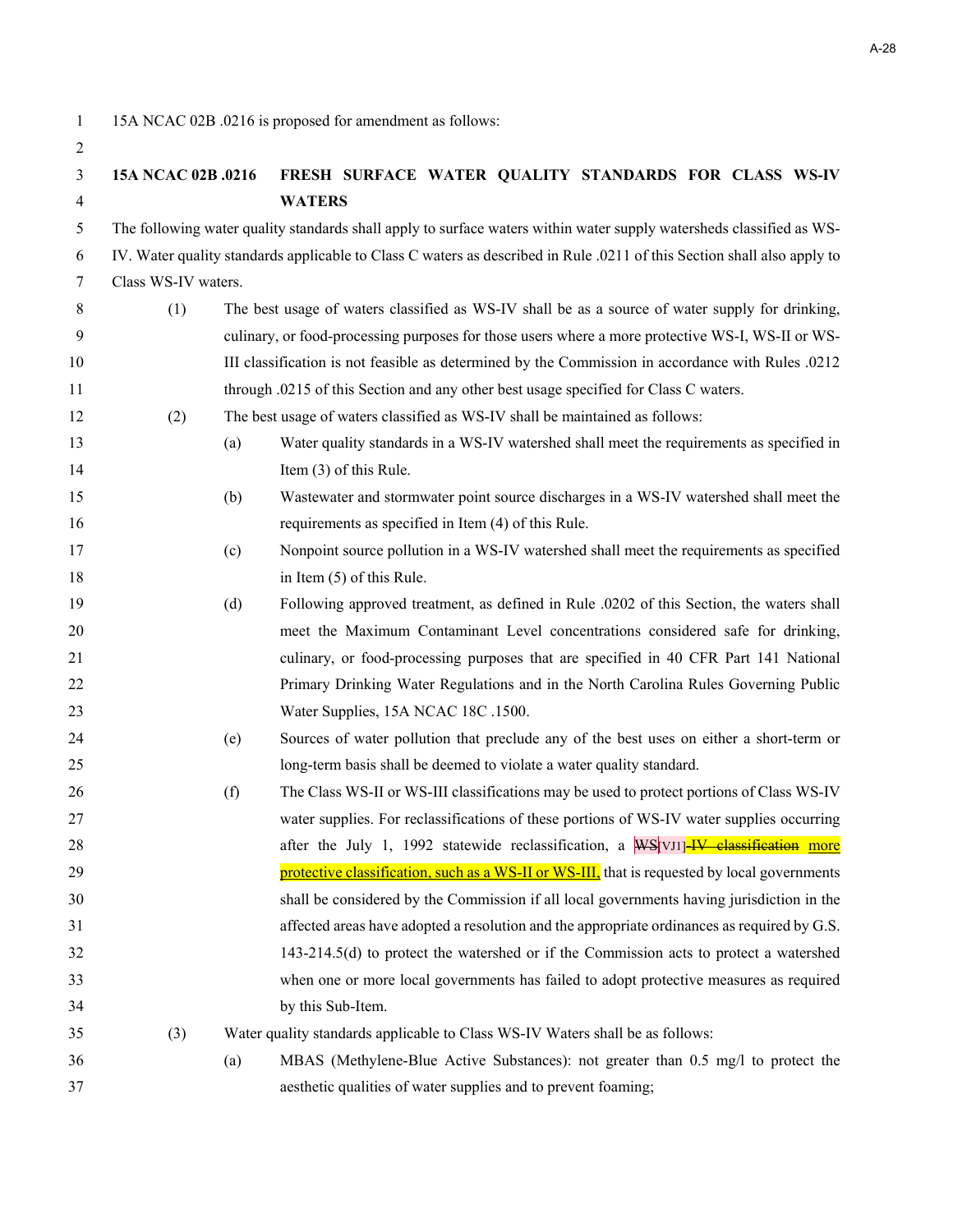| 1  | (b) |                                                                                           | Odor producing substances contained in sewage, industrial wastes, or other wastes: only        |  |  |  |
|----|-----|-------------------------------------------------------------------------------------------|------------------------------------------------------------------------------------------------|--|--|--|
| 2  |     | such amounts, whether alone or in combination with other substances or waste, as will not |                                                                                                |  |  |  |
| 3  |     |                                                                                           | cause organoleptic effects in water supplies that cannot be corrected by treatment, impair     |  |  |  |
| 4  |     |                                                                                           | the palatability of fish, or have an adverse impact, as defined in 15A NCAC 02H .1002, on      |  |  |  |
| 5  |     |                                                                                           | any best usage established for waters of this class;                                           |  |  |  |
| 6  | (c) |                                                                                           | Chlorinated phenolic compounds: not greater than 1.0 ug/l to protect water supplies from       |  |  |  |
| 7  |     |                                                                                           | taste and odor problems due to chlorinated phenols shall be allowed. Specific phenolic         |  |  |  |
| 8  |     |                                                                                           | compounds may be given a different limit if it is demonstrated not to cause taste and odor     |  |  |  |
| 9  |     |                                                                                           | problems and not to be detrimental to other best usage;                                        |  |  |  |
| 10 | (d) |                                                                                           | Total hardness: not greater than 100 mg/l as calcium carbonate (CaCO <sub>3</sub> or Ca + Mg); |  |  |  |
| 11 | (e) |                                                                                           | Solids, total dissolved: not greater than 500 mg/l;                                            |  |  |  |
| 12 | (f) |                                                                                           | Toxic and other deleterious substances that are non-carcinogens:                               |  |  |  |
| 13 |     | (i)                                                                                       | Barium: 1.0 mg/l;                                                                              |  |  |  |
| 14 |     | (ii)                                                                                      | Chloride: 250 mg/l;                                                                            |  |  |  |
| 15 |     | (iii)                                                                                     | Nickel: 25 ug/l;                                                                               |  |  |  |
| 16 |     | (iv)                                                                                      | Nitrate nitrogen: 10.0 mg/l;                                                                   |  |  |  |
| 17 |     | (v)                                                                                       | 2,4-D: 70 ug/l;                                                                                |  |  |  |
| 18 |     | (vi)                                                                                      | 2,4,5-TP (Silvex): $10$ ug/l; and                                                              |  |  |  |
| 19 |     | (vii)                                                                                     | Sulfates: 250 mg/l;                                                                            |  |  |  |
| 20 | (g) |                                                                                           | Toxic and other deleterious substances that are carcinogens:                                   |  |  |  |
| 21 |     | (i)                                                                                       | Aldrin: 0.05 ng/1;                                                                             |  |  |  |
| 22 |     | (ii)                                                                                      | Arsenic: 10 ug/l;                                                                              |  |  |  |
| 23 |     | (iii)                                                                                     | Benzene: 1.19 ug/1;                                                                            |  |  |  |
| 24 |     | (iv)                                                                                      | Carbon tetrachloride: 0.254 ug/l;                                                              |  |  |  |
| 25 |     | (v)                                                                                       | Chlordane: 0.8 ng/1;                                                                           |  |  |  |
| 26 |     | (vi)                                                                                      | Chlorinated benzenes: 488 ug/l;                                                                |  |  |  |
| 27 |     | (vii)                                                                                     | DDT: $0.2$ ng/1;                                                                               |  |  |  |
| 28 |     | (viii)                                                                                    | Dieldrin: $0.05$ ng/1;                                                                         |  |  |  |
| 29 |     | (ix)                                                                                      | Dioxin: 0.000005 ng/l;                                                                         |  |  |  |
| 30 |     | (x)                                                                                       | Heptachlor: 0.08 ng/1;                                                                         |  |  |  |
| 31 |     | $(x_i)$                                                                                   | Hexachlorobutadiene: 0.44 ug/l;                                                                |  |  |  |
| 32 |     | (xii)                                                                                     | Polynuclear aromatic hydrocarbons (total of all PAHs): 2.8 ng/l;                               |  |  |  |
| 33 |     | (xiii)                                                                                    | Tetrachloroethane $(1,1,2,2)$ : 0.17 ug/l;                                                     |  |  |  |
| 34 |     | (xiv)                                                                                     | Tetrachloroethylene: 0.7 ug/l;                                                                 |  |  |  |
| 35 |     | (xv)                                                                                      | Trichloroethylene: 2.5 ug/l; and                                                               |  |  |  |
| 36 |     | (xvi)                                                                                     | Vinyl Chloride: 0.025 ug/l; and                                                                |  |  |  |
| 37 |     | (xvii)                                                                                    | 1,4-Dioxane: 0.35 ug/l.                                                                        |  |  |  |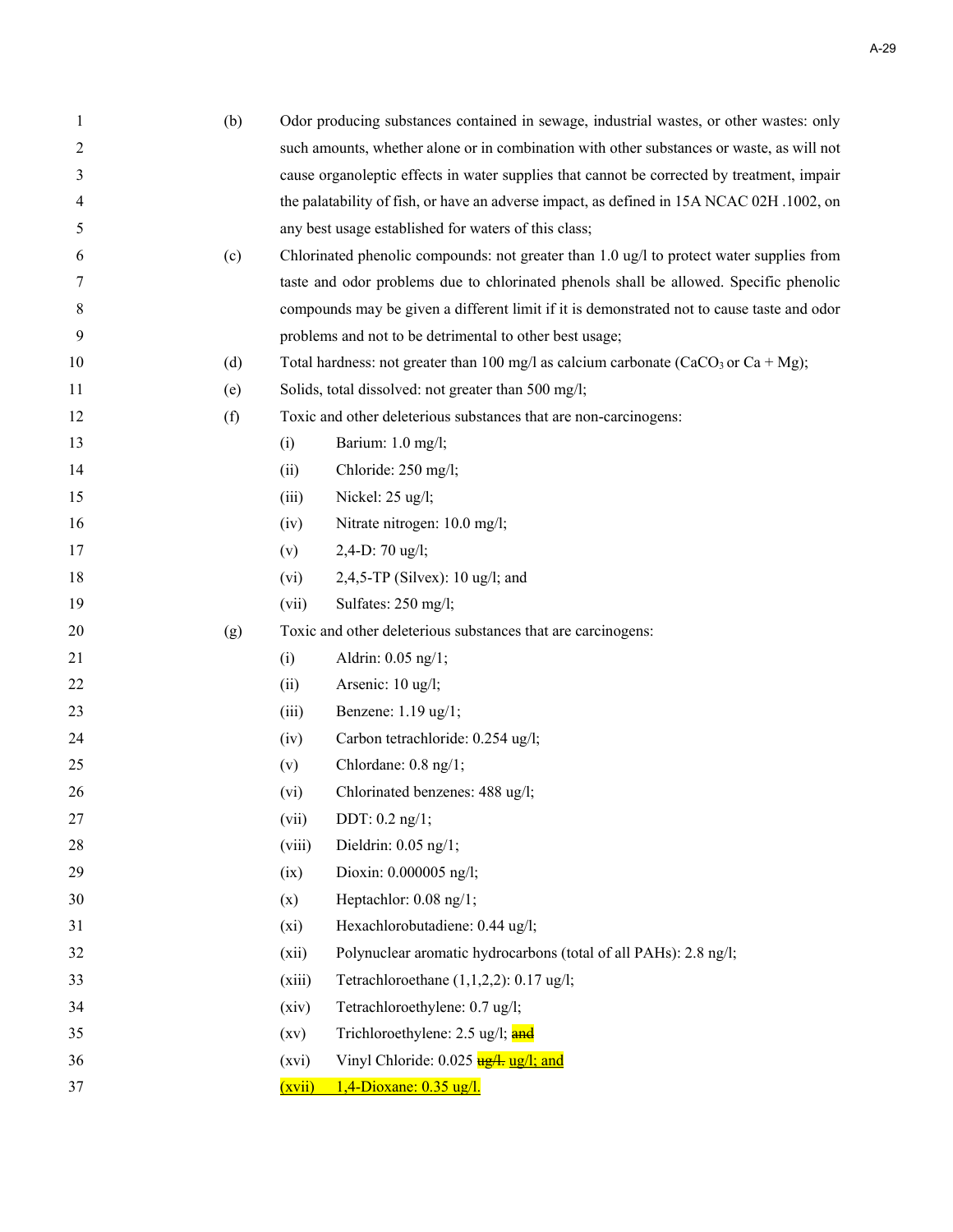| 1              | (4)           | Wastewater and stormwater point source discharges in a WS-IV watershed shall meet the following |                                                                                                |  |
|----------------|---------------|-------------------------------------------------------------------------------------------------|------------------------------------------------------------------------------------------------|--|
| $\overline{2}$ |               | requirements:                                                                                   |                                                                                                |  |
| 3              |               | (a)                                                                                             | Discharges that qualify for a General NPDES Permit pursuant to 15A NCAC 02H .0127              |  |
| 4              |               |                                                                                                 | shall be allowed in the entire watershed.                                                      |  |
| 5              |               | (b)                                                                                             | Discharges from domestic facilities, industrial facilities and trout farms that are subject to |  |
| 6              |               |                                                                                                 | Individual NPDES Permits shall be allowed in the entire watershed.                             |  |
| 7              |               | (c)                                                                                             | Stormwater discharges that qualify for an Individual NPDES Permit pursuant to 15A              |  |
| 8              |               |                                                                                                 | NCAC 02H .0126 shall be allowed in the entire watershed.                                       |  |
| 9              |               | (d)                                                                                             | No discharge of sewage, industrial wastes, or other wastes shall be allowed in the entire      |  |
| 10             |               |                                                                                                 | watershed except for those allowed by Sub-Items (a) through (c) of this Item or Rule .0104     |  |
| 11             |               |                                                                                                 | of this Subchapter, and none shall be allowed that have an adverse effect on human health      |  |
| 12             |               |                                                                                                 | or that are not treated in accordance with the permit or other requirements established by     |  |
| 13             |               |                                                                                                 | the Division pursuant to G.S. 143-215.1. Upon request by the Commission, dischargers or        |  |
| 14             |               |                                                                                                 | industrial users subject to pretreatment standards shall disclose all chemical constituents    |  |
| 15             |               |                                                                                                 | present or potentially present in their wastes and chemicals that could be spilled or be       |  |
| 16             |               |                                                                                                 | present in runoff from their facility which may have an adverse impact on downstream           |  |
| 17             |               |                                                                                                 | water supplies. These facilities may be required to have spill and treatment failure control   |  |
| 18             |               |                                                                                                 | plans as well as perform special monitoring for toxic substances.                              |  |
| 19             |               | (e)                                                                                             | New industrial discharges of treated wastewater in the critical area shall meet the            |  |
| 20             |               |                                                                                                 | provisions of Rule .0224(c)(2)(D), (E), and (G) of this Section and Rule .0203 of this         |  |
| 21             |               |                                                                                                 | Section.                                                                                       |  |
| 22             |               | (f)                                                                                             | New industrial connections and expansions to existing municipal discharges with a              |  |
| 23             |               |                                                                                                 | pretreatment program pursuant to 15A NCAC 02H .0904 shall be allowed in the entire             |  |
| 24             |               |                                                                                                 | watershed.                                                                                     |  |
| 25             |               | (g)                                                                                             | No new landfills shall be allowed in the Critical Area.                                        |  |
| 26             |               | (h)                                                                                             | No new permitted sites for land application residuals or petroleum contaminated soils shall    |  |
| 27             |               |                                                                                                 | be allowed in the Critical Area.                                                               |  |
| 28             | (5)           | Nonpoint source pollution in a WS-IV watershed shall meet the following requirements:           |                                                                                                |  |
| 29             |               | (a)                                                                                             | Nonpoint source pollution shall not have an adverse impact on waters for use as a water        |  |
| 30             |               |                                                                                                 | supply or any other designated use.                                                            |  |
| 31             |               | (b)                                                                                             | Class WS-IV waters shall be protected as water supplies that are located in watersheds that    |  |
| 32             |               |                                                                                                 | meet average watershed development density levels specified for Class WS-IV waters in          |  |
| 33             |               |                                                                                                 | Rule .0624 of this Subchapter.                                                                 |  |
| 34             |               |                                                                                                 |                                                                                                |  |
| 35             | History Note: |                                                                                                 | Authority G.S. 143-214.1; 143-215.3(a)(1);                                                     |  |
| 36             |               |                                                                                                 | Eff. February 1, 1986;                                                                         |  |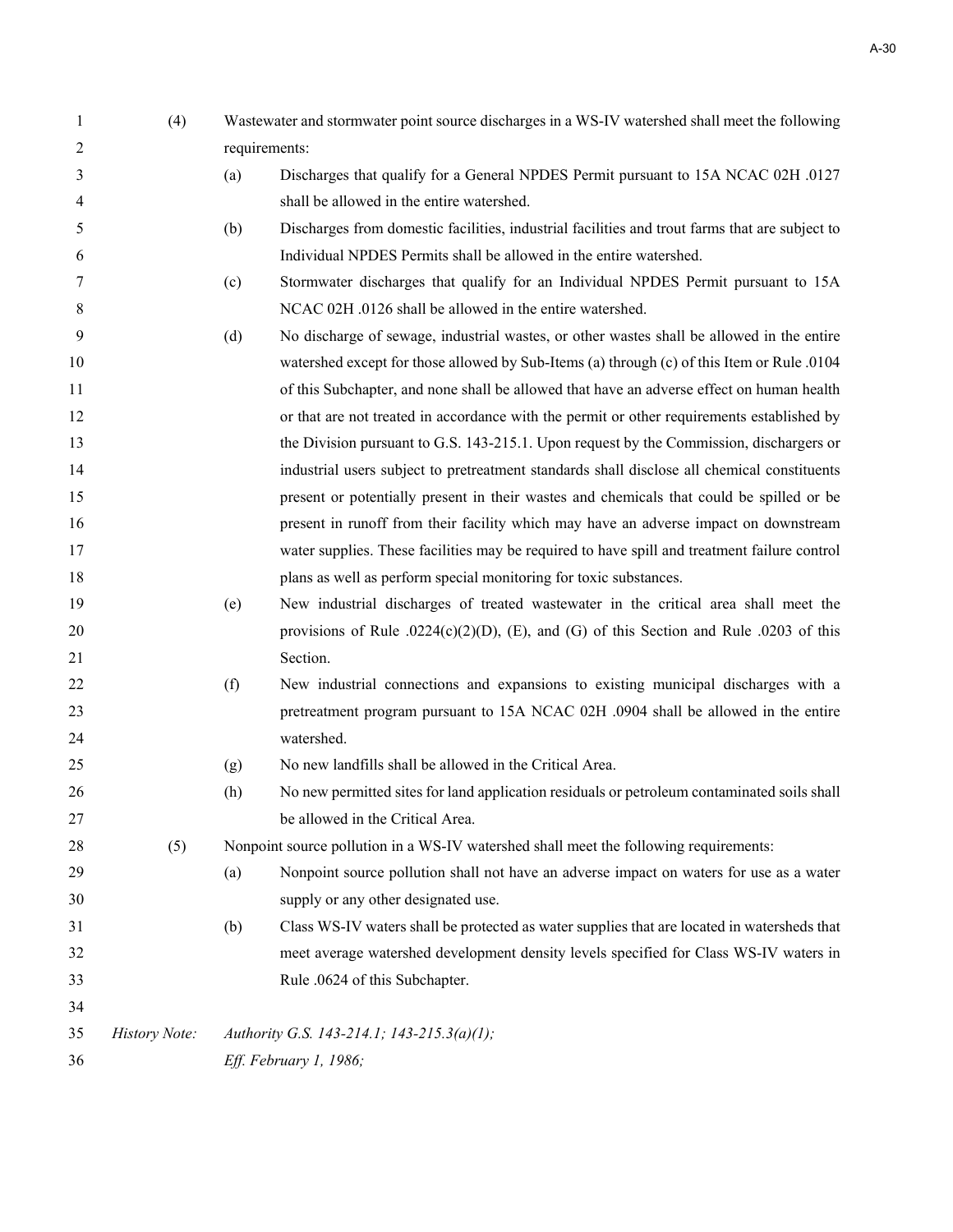|   | Amended Eff. January 1, 2015; May 1, 2007; April 1, 2003; June 1, 1996; October 1, 1995; August |
|---|-------------------------------------------------------------------------------------------------|
|   | 1, 1995; June 1, 1994;                                                                          |
|   | Readopted Eff. November 1, 2019. November 1, 2019;                                              |
| 4 | <u>Amended Eff. Xxxxxxx.</u>                                                                    |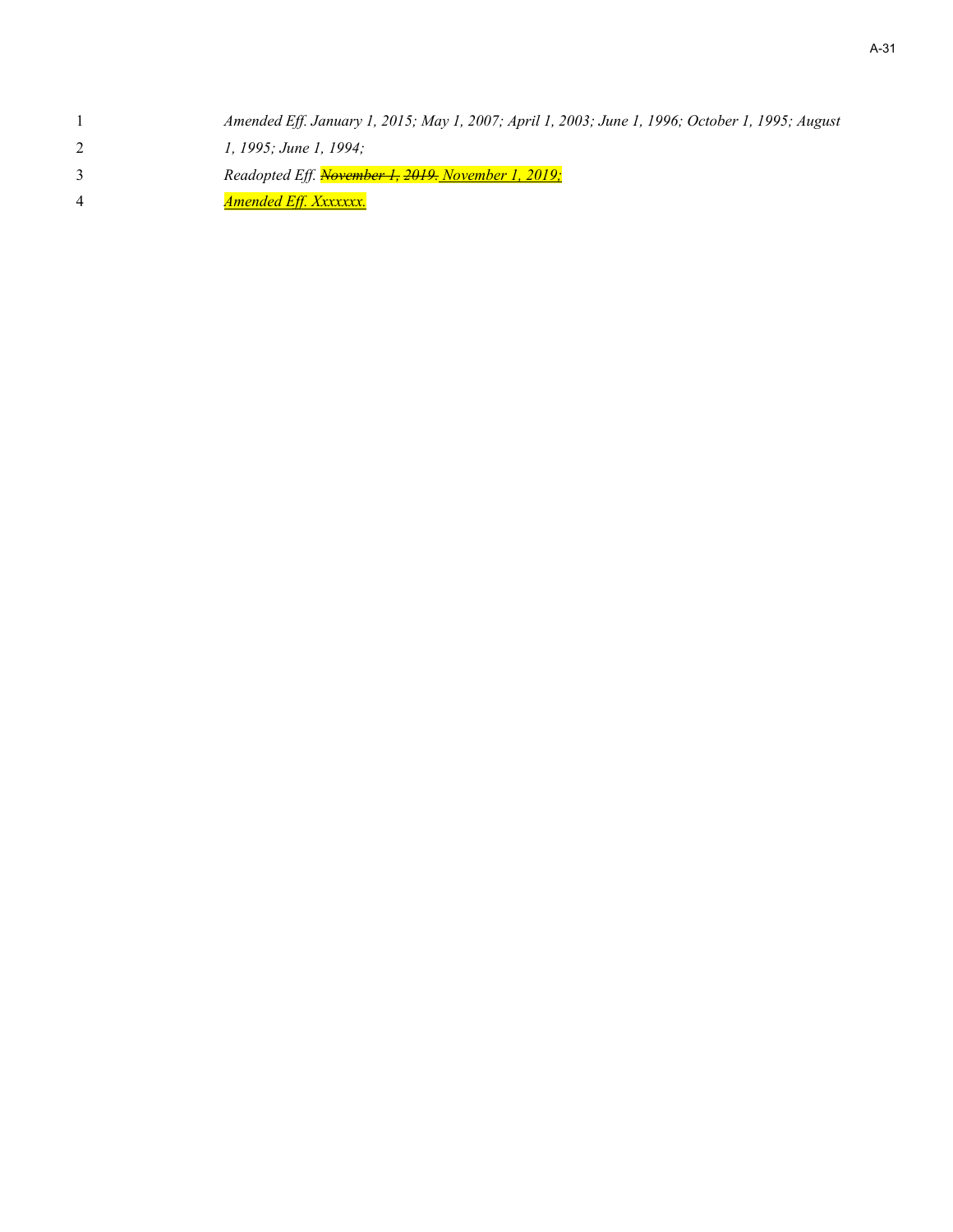1 15A NCAC 02B .0218 is proposed for amendment as follows:

# **15A NCAC 02B .0218 FRESH SURFACE WATER QUALITY STANDARDS FOR CLASS WS-V WATERS**

5 The following water quality standards shall apply to surface waters within water supply watersheds classified as 6 WS-V. Water quality standards applicable to Class C waters as described in Rule .0211 of this Section shall also apply 7 to Class WS-V waters.

- 8 (1) The best usage of waters classified as WS-V shall be as waters that are protected as water supplies 9 which are generally upstream and draining to Class WS-IV waters; waters previously used for drinking water supply purposes; or waters used by industry to supply their employees, but not municipalities or counties, with a raw drinking water supply source, although this type of use is not restricted to WS-V classification; and all Class C uses.
- (2) The best usage of waters classified as WS-V shall be maintained as follows:
- (a) Water quality standards in a WS-V water shall meet the requirements as specified in Item (3) of this Rule.
- (b) Wastewater and stormwater point source discharges in a WS-V water shall meet the requirements as specified in Item (4) of this Rule.
- (c) Nonpoint source pollution in a WS-V water shall meet the requirements as specified in 19 Item (5) of this Rule.
- (d) Following approved treatment, as defined in Rule .0202 of this Section, the waters shall meet the Maximum Contaminant Level concentrations considered safe for drinking, 22 culinary, or food-processing purposes that are specified in 40 CFR Part 141 National Primary Drinking Water Regulations and in the North Carolina Rules Governing Public 24 Water Supplies, 15A NCAC 18C .1500.
- (e) The Commission or its designee may apply management requirements for the protection of waters downstream of receiving waters provided in Rule .0203 of this Section.
- (f) The Commission shall consider a more protective classification for the water supply if a resolution requesting a more protective classification is submitted from all local governments having land use jurisdiction within the affected watershed.
- (g) Sources of water pollution that preclude any of the best uses on either a short-term or long-term basis shall be deemed to violate a water quality standard;
- (3) Water quality standards applicable to Class WS-V Waters shall be as follows:
- (a) MBAS (Methylene-Blue Active Substances): not greater than 0.5 mg/l to protect the aesthetic qualities of water supplies and to prevent foaming;
- (b) Odor producing substances contained in sewage, industrial wastes, or other wastes: only such amounts, whether alone or in combination with other substances or waste, as will not cause organoleptic effects in water supplies that can not be corrected by treatment, impair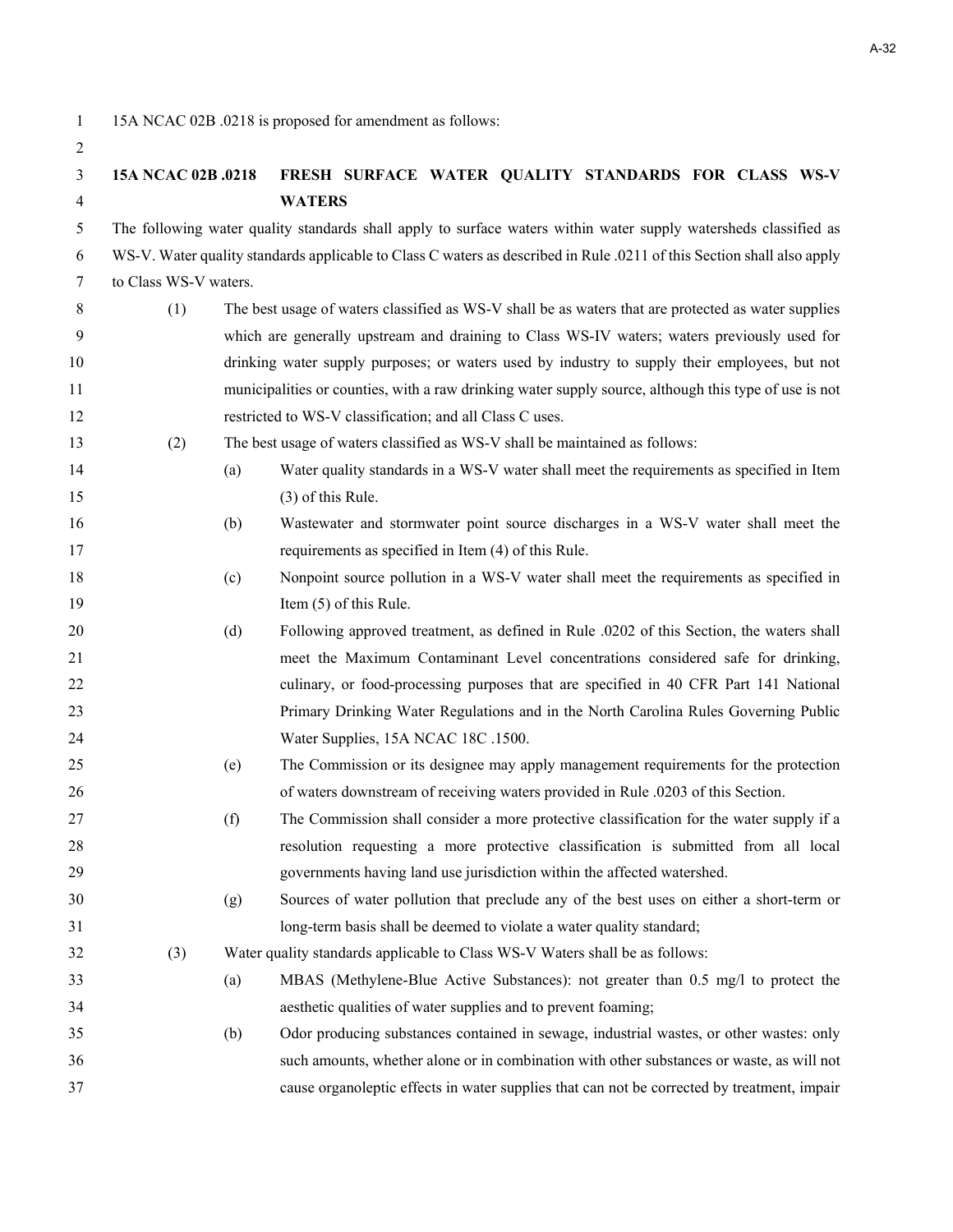| 1  |     |     |         | the palatability of fish, or have an adverse impact, as defined in 15A NCAC 02H .1002, on          |
|----|-----|-----|---------|----------------------------------------------------------------------------------------------------|
| 2  |     |     |         | any best usage established for waters of this class;                                               |
| 3  |     | (c) |         | Chlorinated phenolic compounds: not greater than $1.0 \text{ ug/l}$ to protect water supplies from |
| 4  |     |     |         | taste and odor problems due to chlorinated phenols. Specific phenolic compounds may be             |
| 5  |     |     |         | given a different limit if it is demonstrated not to cause taste and odor problems and not to      |
| 6  |     |     |         | be detrimental to other best usage;                                                                |
| 7  |     | (d) |         | Total hardness: not greater than 100 mg/l as calcium carbonate (CaCO <sub>3</sub> or Ca + Mg);     |
| 8  |     | (e) |         | Solids, total dissolved: not greater than 500 mg/l;                                                |
| 9  |     | (f) |         | Toxic and other deleterious substances that are non-carcinogens:                                   |
| 10 |     |     | (i)     | Barium: 1.0 mg/l;                                                                                  |
| 11 |     |     | (ii)    | Chloride: 250 mg/l;                                                                                |
| 12 |     |     | (iii)   | Nickel: 25 ug/l;                                                                                   |
| 13 |     |     | (iv)    | Nitrate nitrogen: 10.0 mg/l;                                                                       |
| 14 |     |     | (v)     | 2,4-D: 70 ug/l;                                                                                    |
| 15 |     |     | (vi)    | 2,4,5-TP (Silvex): $10 \text{ ug/l}$ ; and                                                         |
| 16 |     |     | (vii)   | Sulfates: 250 mg/l;                                                                                |
| 17 |     | (g) |         | Toxic and other deleterious substances that are carcinogens:                                       |
| 18 |     |     | (i)     | Aldrin: 0.05 ng/1;                                                                                 |
| 19 |     |     | (ii)    | Arsenic: 10 ug/l;                                                                                  |
| 20 |     |     | (iii)   | Benzene: 1.19 ug/1;                                                                                |
| 21 |     |     | (iv)    | Carbon tetrachloride: 0.254 ug/l;                                                                  |
| 22 |     |     | (v)     | Chlordane: 0.8 ng/1;                                                                               |
| 23 |     |     | (vi)    | Chlorinated benzenes: 488 ug/l;                                                                    |
| 24 |     |     | (vii)   | DDT: $0.2$ ng/1;                                                                                   |
| 25 |     |     | (viii)  | Dieldrin: $0.05$ ng/1;                                                                             |
| 26 |     |     | (ix)    | Dioxin: 0.000005 ng/l;                                                                             |
| 27 |     |     | (x)     | Heptachlor: 0.08 ng/1;                                                                             |
| 28 |     |     | $(x_i)$ | Hexachlorobutadiene: 0.44 ug/l;                                                                    |
| 29 |     |     | (xii)   | Polynuclear aromatic hydrocarbons (total of all PAHs): 2.8 ng/l;                                   |
| 30 |     |     | (xiii)  | Tetrachloroethane $(1,1,2,2)$ : 0.17 ug/l;                                                         |
| 31 |     |     | (xiv)   | Tetrachloroethylene: 0.7 ug/l;                                                                     |
| 32 |     |     | (xv)    | Trichloroethylene: 2.5 ug/l; and                                                                   |
| 33 |     |     | (xvi)   | Vinyl Chloride: 0.025 ug/l; and                                                                    |
| 34 |     |     | (xvii)  | $1,4$ -Dioxane: 0.35 ug/l.                                                                         |
| 35 | (4) |     |         | No discharge of sewage, industrial wastes, or other wastes shall be allowed that have an adverse   |
| 36 |     |     |         | effect on human health or that are not treated in accordance with the permit or other requirements |
| 37 |     |     |         | established by the Division pursuant to G.S. 143-215.1. Upon request by the Commission,            |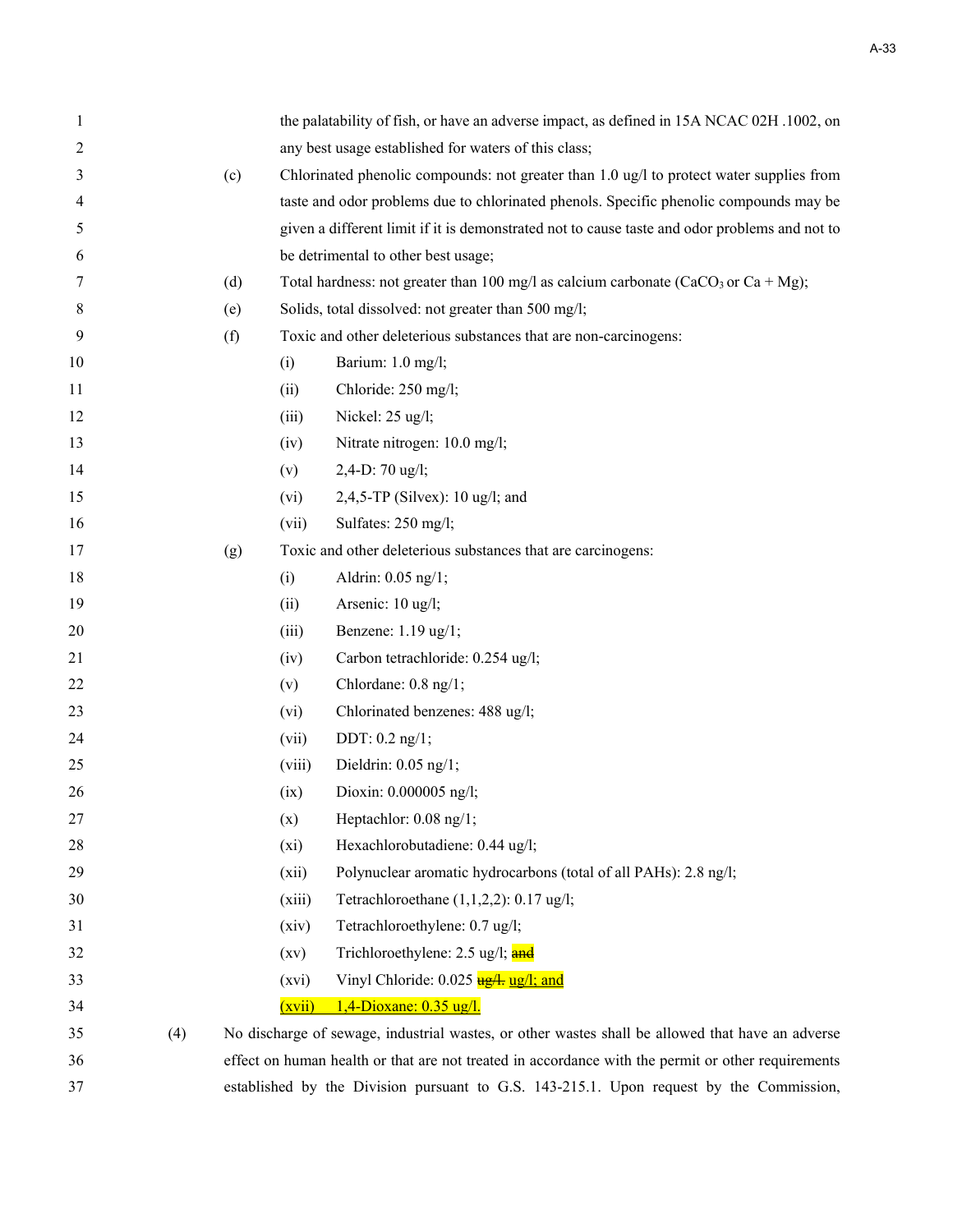|    |               | dischargers or industrial users subject to pretreatment standards shall disclose all chemical         |
|----|---------------|-------------------------------------------------------------------------------------------------------|
|    |               | constituents present or potentially present in their wastes and chemicals that could be spilled or be |
| 3  |               | present in runoff from their facility which may have an adverse impact on downstream water quality.   |
| 4  |               | These facilities may be required to have spill and treatment failure control plans as well as perform |
| 5  |               | special monitoring for toxic substances.                                                              |
| 6  | (5)           | Nonpoint Source pollution in a WS-V water shall not have an adverse impact on waters for use as       |
|    |               | water supply or any other designated use.                                                             |
| 8  |               |                                                                                                       |
| 9  | History Note: | Authority G.S. 143-214.1; 143-215.3(a)(1);                                                            |
| 10 |               | Eff. October 1, 1989;                                                                                 |
| 11 |               | Amended Eff. January 1, 2015; May 1, 2007; April 1, 2003; October 1, 1995;                            |
| 12 |               | Readopted Eff. November 1, 2019. November 1, 2019;                                                    |
| 13 |               | <b>Amended Eff. Xxx.</b>                                                                              |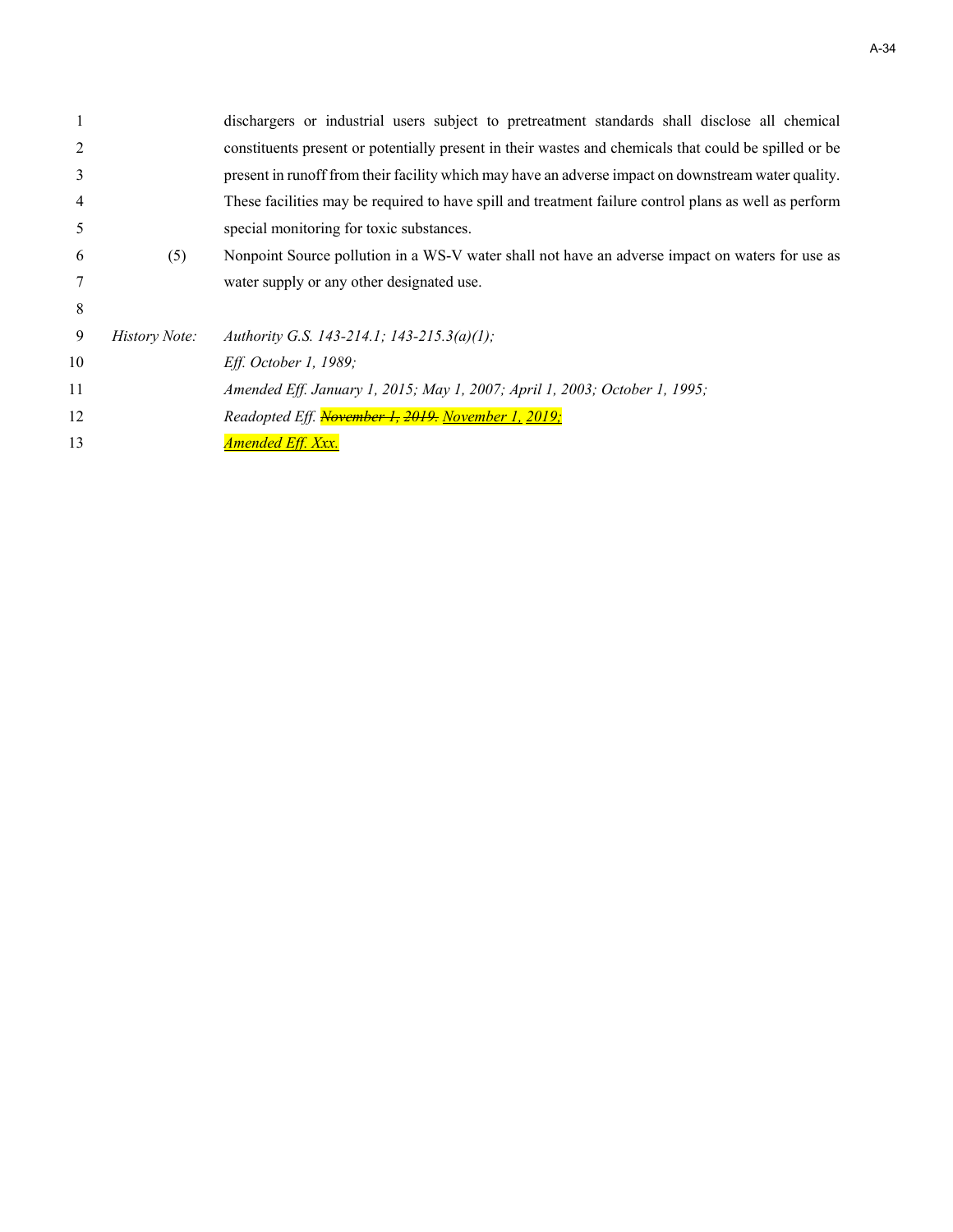| 15A NCAC 02B .0219 is proposed for amendment as follows: |  |
|----------------------------------------------------------|--|
|----------------------------------------------------------|--|

| $\overline{2}$ |                    |                   |                                                                                                                        |
|----------------|--------------------|-------------------|------------------------------------------------------------------------------------------------------------------------|
| 3              | 15A NCAC 02B .0219 |                   | FRESH SURFACE WATER QUALITY STANDARDS FOR CLASS B WATERS                                                               |
| $\overline{4}$ |                    |                   | The following water quality standards shall apply to surface waters that are for primary contact recreation as defined |
| 5              |                    |                   | in Rule .0202 of this Section, and are classified as Class B waters. Water quality standards applicable to Class C     |
| 6              |                    |                   | waters as described in Rule .0211 of this Section also apply to Class B waters.                                        |
| 7              | (1)                |                   | The best usage of Class B waters shall be primary contact recreation and any other best usage                          |
| 8              |                    |                   | specified for Class C waters.                                                                                          |
| 9              | (2)                |                   | Class B waters shall meet the standards of water quality for outdoor bathing places as specified in                    |
| 10             |                    |                   | Item (3) of this Rule and shall be of sufficient size and depth for primary contact recreation. In                     |
| 11             |                    |                   | assigning the B classification to waters intended for primary contact recreation, the Commission                       |
| 12             |                    |                   | shall consider the relative proximity of sources of water pollution and the potential hazards                          |
| 13             |                    |                   | involved in locating swimming areas close to sources of water pollution and shall not assign this                      |
| 14             |                    |                   | classification to waters in which such water pollution could result in a hazard to public health.                      |
| 15             |                    |                   | Sources of water pollution that preclude any of these uses on either a short-term or long-term basis                   |
| 16             |                    |                   | shall be deemed to violate a water quality standard.                                                                   |
| 17             | (3)                |                   | Quality standards applicable to Class B waters:                                                                        |
| 18             |                    | (a)               | Sewage, industrial wastes, or other wastes: none shall be allowed that are not treated to                              |
| 19             |                    |                   | the satisfaction of the Commission. In determining the degree of treatment required for                                |
| 20             |                    |                   | such waste when discharged into waters to be used for bathing, the Commission shall                                    |
| 21             |                    |                   | consider the quality and quantity of the sewage and wastes involved and the proximity of                               |
| 22             |                    |                   | such discharges to waters in this class. Discharges in the immediate vicinity of bathing                               |
| 23             |                    |                   | areas shall not be allowed if the Director determines that the waste cannot be treated to                              |
| 24             |                    |                   | ensure the protection of primary contact recreation;                                                                   |
| 25             |                    | (b)               | Fecal coliforms shall not exceed a geometric mean of 200/100 ml (MF count) based on at                                 |
| 26             |                    |                   | least five samples taken over a 30 day period, nor exceed 400/100 ml in more than 20                                   |
| 27             |                    |                   | percent of the samples examined during such <b>period</b> , period;                                                    |
| 28             |                    | $\left( c\right)$ | For the counties listed in this Sub-Item, Escherichia coli (E. coli) shall be used as the                              |
| 29             |                    |                   | bacterial indicator in lieu of Sub-Item (b) of this Item. E. coli shall not exceed a                                   |
| 30             |                    |                   | geometric mean of 100 colony forming units (cfu) per 100 ml (MF count) or a most                                       |
| 31             |                    |                   | probable number value (MPN) of 100 per 100 ml based upon a minimum of five samples                                     |
| 32             |                    |                   | taken over a 30 day period, and E. coli shall not exceed 320 cfu/100 ml or 320 MPN/100                                 |
| 33             |                    |                   | ml in more than 20 percent of the samples examined during the same 30-day period. The                                  |
| 34             |                    |                   | counties subject to this site-specific standard are:                                                                   |
| 35             |                    |                   | Avery;<br>(i)                                                                                                          |
| 36             |                    |                   | Buncombe;<br>(ii)                                                                                                      |
| 37             |                    |                   | Burke;<br>(iii)                                                                                                        |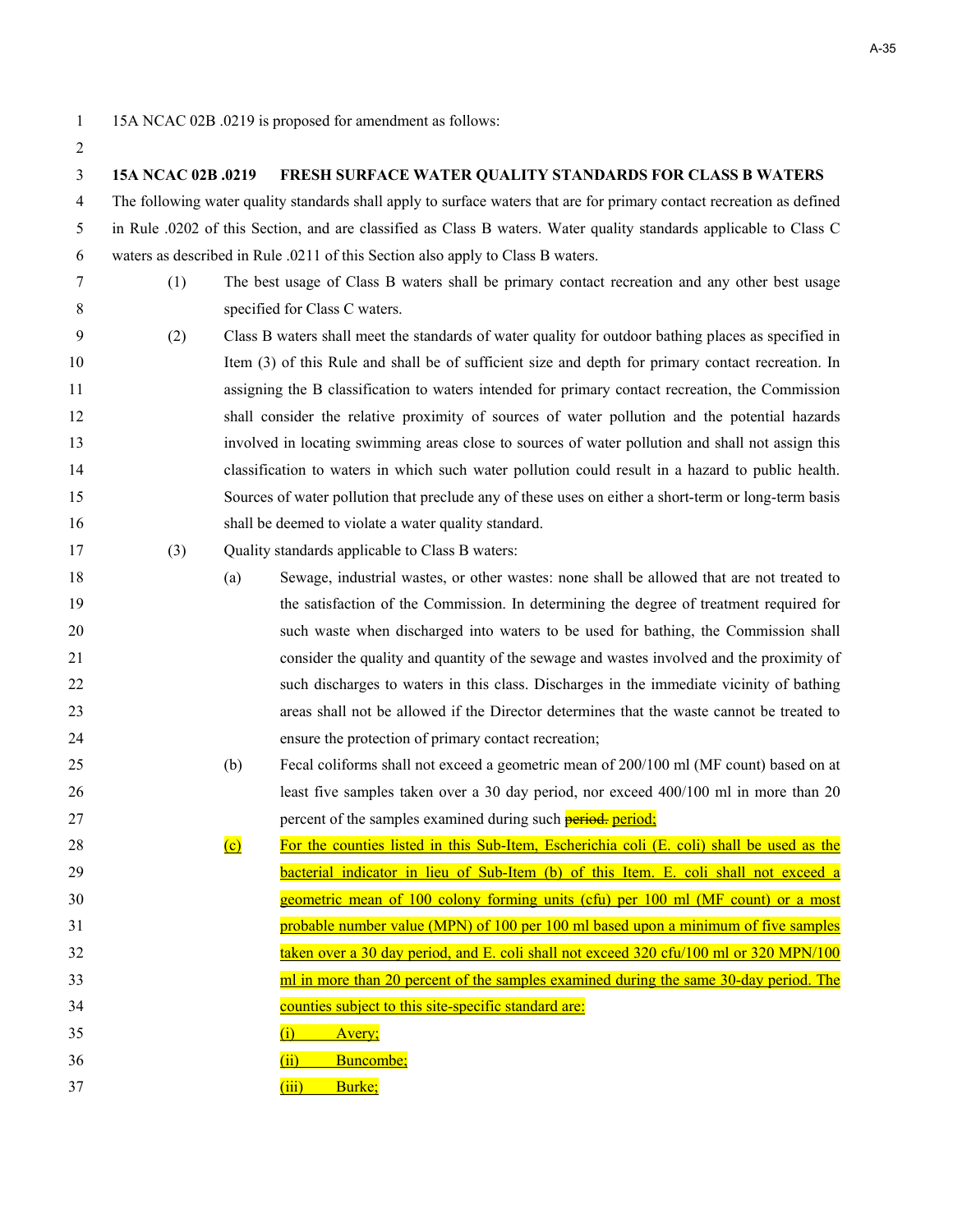| 38 |               | Caldwell;<br>(iv)                                                                                    |
|----|---------------|------------------------------------------------------------------------------------------------------|
| 39 |               | Cherokee;<br>(v)                                                                                     |
| 40 |               | (vi)<br>Clay;                                                                                        |
| 41 |               | Graham;<br>(vii)                                                                                     |
| 42 |               | (viii)<br>Haywood;                                                                                   |
| 43 |               | Henderson;<br>(ix)                                                                                   |
| 44 |               | Jackson;<br>(x)                                                                                      |
| 45 |               | $(x_i)$<br>Macon;                                                                                    |
| 46 |               | Madison;<br>(xii)                                                                                    |
| 47 |               | McDowell;<br>(xiii)                                                                                  |
| 48 |               | Mitchell;<br>(xiv)                                                                                   |
| 49 |               | Polk;<br>(xv)                                                                                        |
| 50 |               | Rutherford;<br>(xvi)                                                                                 |
| 51 |               | Swain;<br>(xvii)                                                                                     |
| 52 |               | (xviii)<br>Transylvania; and                                                                         |
| 53 |               | (xix)<br>Yancey.                                                                                     |
| 54 | (4)           | Wastewater discharges to waters classified as B shall meet the reliability requirements specified in |
| 55 |               | 15A NCAC 02H .0124. Discharges to waters where a primary contact recreational use is                 |
| 56 |               | determined by the Director to be attainable shall be required to meet water quality standards and    |
| 57 |               | reliability requirements to protect this use concurrently with reclassification efforts.             |
| 58 |               |                                                                                                      |
| 59 | History Note: | Authority G.S. 143-214.1; 143-215.3(a)(1);                                                           |
| 60 |               | Eff. January 1, 1990;                                                                                |
| 61 |               | Amended Eff. October 1, 1995;                                                                        |
| 62 |               | Readopted Eff. November 1, 2019. November 1, 2019;                                                   |
| 63 |               | <u>Amended Eff. Xx.</u>                                                                              |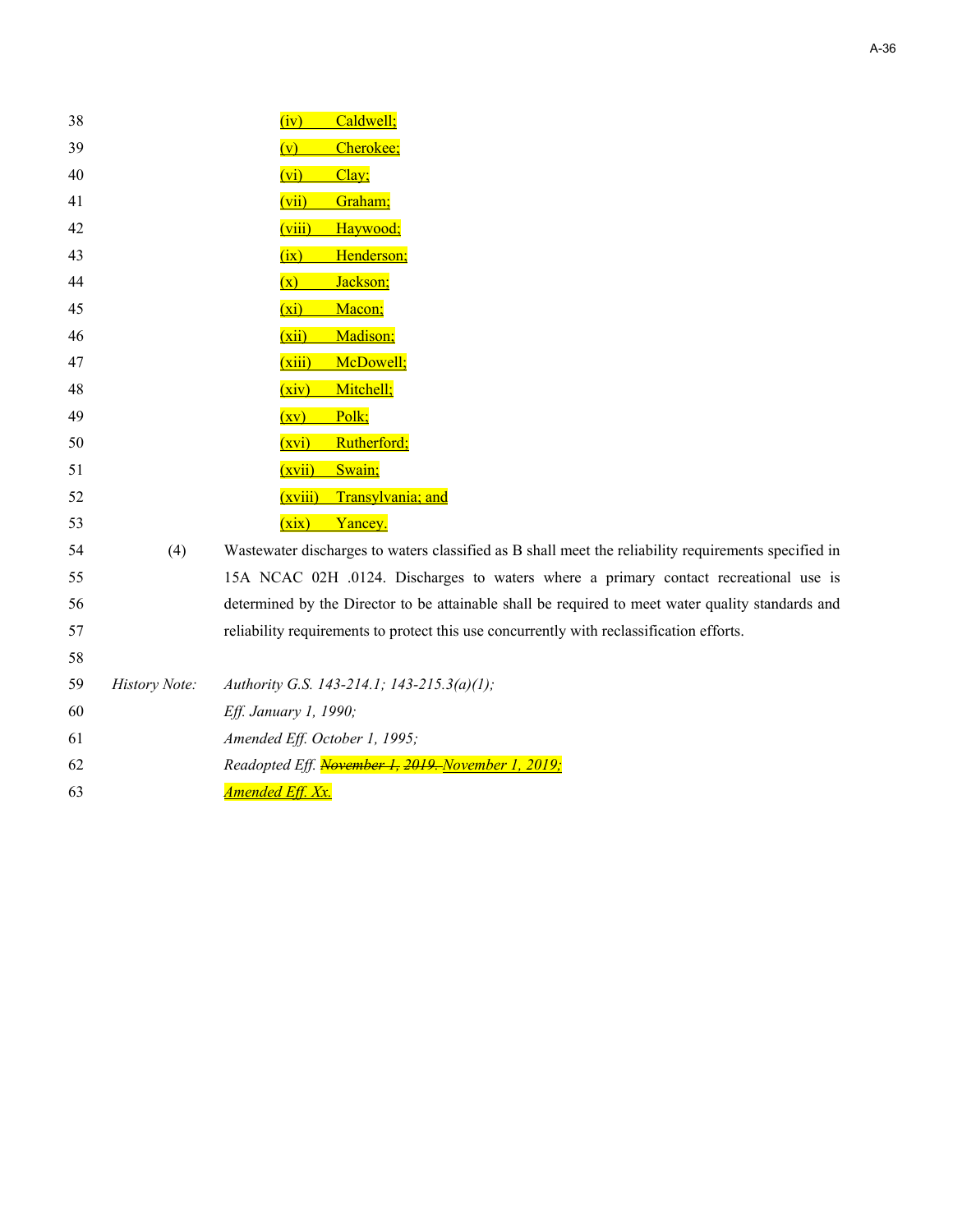1 15A NCAC 02B .0220 is proposed for amendment as follows:

# **15A NCAC 02B .0220 TIDAL SALT WATER QUALITY STANDARDS FOR CLASS SC WATERS** 4 In addition to the standards set forth in Rule .0208 of this Section, the following water quality standards shall apply 5 to all Class SC waters. Additional standards applicable to other tidal salt water classifications are specified in Rules 6 .0221 and .0222 of this Section. 7 (1) The best usage of waters classified as SC shall be aquatic life propagation, survival, and maintenance 8 of biological integrity (including fishing, fish, and Primary Nursery Areas (PNAs)); wildlife; 9 secondary contact recreation as defined in Rule .0202 in this Section; and any usage except primary contact recreation or shellfishing for market purposes. All saltwaters shall be classified to protect 11 these uses at a minimum. (2) The best usage of waters classified as SC shall be maintained as specified in this Rule. Any source of water pollution that precludes any of these uses on either a short-term or a long-term basis shall 14 be deemed to violate a water quality standard; (3) Chlorophyll a (corrected): not greater than 40 ug/l in sounds, estuaries, and other waters subject to growths of macroscopic or microscopic vegetation. The Commission or its designee may prohibit or limit any discharge of waste into surface waters if the Director determines that the surface waters experience or the discharge would result in growths of microscopic or macroscopic vegetation such that the standards established pursuant to this Rule would be violated or the intended best usage of 20 the waters would be impaired; (4) Cyanide: 1 ug/l; (5) Dissolved oxygen: not less than 5.0 mg/l, except that swamp waters, poorly flushed tidally influenced streams or embayments, or estuarine bottom waters may have lower values if caused by natural conditions; (6) Enterococcus, including Enterococcus faecalis, Enterococcus faecium, Enterococcus avium and Enterococcus gallinarium: not exceed a geometric mean of 35 enterococci per 100 ml based upon a minimum of five samples taken over a 30-day period. For the purposes of beach monitoring and notification, "Coastal Recreational Waters Monitoring, Evaluation and Notification" regulations (15A NCAC 18A .3400), available free of charge at: http://www.ncoah.com/, are incorporated by reference including subsequent amendments and editions; (7) Floating solids, settleable solids, or sludge deposits: only such amounts attributable to sewage, industrial wastes, or other wastes as shall not make the waters unsafe or unsuitable for aquatic life and wildlife, or impair the waters for any designated uses; (8) Gases, total dissolved: not greater than 110 percent of saturation; (9) Metals: (a) With the exception of mercury and selenium, acute and chronic tidal salt water quality standards for metals shall be based upon measurement of the dissolved fraction of the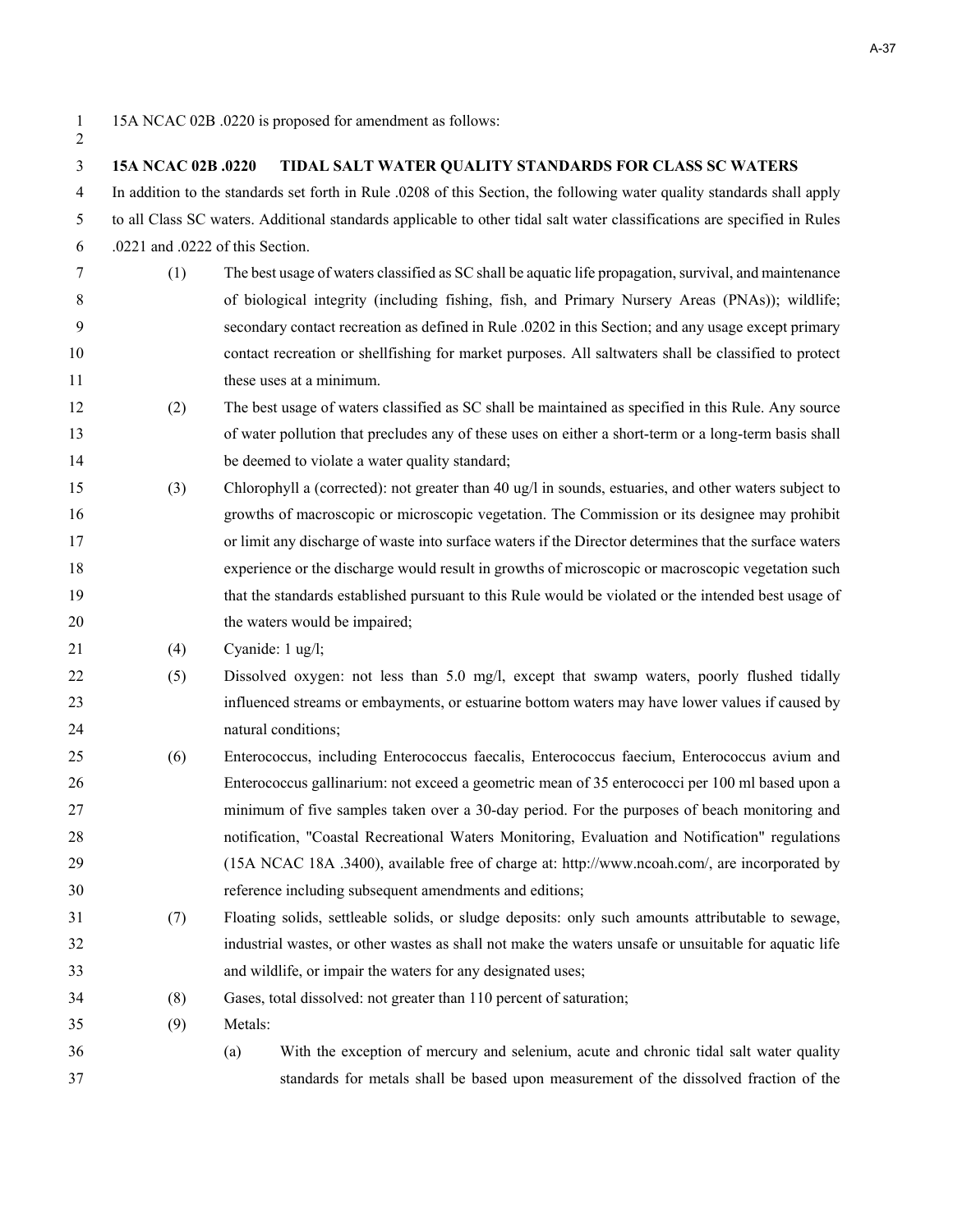| 1  |      |     |         | metals. Mercury and selenium shall be based upon measurement of the total recoverable                   |
|----|------|-----|---------|---------------------------------------------------------------------------------------------------------|
| 2  |      |     | metal;  |                                                                                                         |
| 3  |      | (b) |         | With the exception of mercury and selenium, acute and chronic tidal saltwater quality                   |
| 4  |      |     |         | aquatic life standards for metals listed in this Sub-Item shall apply as a function of the              |
| 5  |      |     |         | pollutant's water effect ratio (WER). The WER shall be assigned a value equal to one unless             |
| 6  |      |     |         | any person demonstrates to the Division in a permit proceeding that another value is                    |
| 7  |      |     |         | developed in accordance with the "Water Quality Standards Handbook: Second Edition"                     |
| 8  |      |     |         | published by the US Environmental Protection Agency (EPA-823-B-12-002). Alternative                     |
| 9  |      |     |         | site-specific standards may also be developed when any person submits values that                       |
| 10 |      |     |         | demonstrate to the Commission that they were derived in accordance with the "Water                      |
| 11 |      |     |         | Quality Standards Handbook: Second Edition, Recalculation Procedure or the Resident                     |
| 12 |      |     |         | Species Procedure."                                                                                     |
| 13 |      | (c) |         | Acute and chronic tidal salt water quality metals standards shall be as follows:                        |
| 14 |      |     | (i)     | Arsenic, acute: WER· 69 ug/l;                                                                           |
| 15 |      |     | (ii)    | Arsenic, chronic: WER· 36 ug/l;                                                                         |
| 16 |      |     | (iii)   | Cadmium, acute: WER $\cdot \frac{4033}{33}$ ug/l;                                                       |
| 17 |      |     | (iv)    | Cadmium, chronic: WER· 8.8 7.9 ug/l;                                                                    |
| 18 |      |     | (v)     | Chromium VI, acute: WER· 1100 ug/l;                                                                     |
| 19 |      |     | (vi)    | Chromium VI, chronic: WER· 50 ug/l;                                                                     |
| 20 |      |     | (vii)   | Copper, acute: WER· 4.8 ug/l;                                                                           |
| 21 |      |     | (viii)  | Copper, chronic: WER· 3.1 ug/l;                                                                         |
| 22 |      |     | (ix)    | Lead, acute: $WER \cdot 210$ ug/l;                                                                      |
| 23 |      |     | (x)     | Lead, chronic: WER $·$ 8.1 ug/l;                                                                        |
| 24 |      |     | $(x_i)$ | Mercury, total recoverable, chronic: 0.025 ug/l;                                                        |
| 25 |      |     | (xii)   | Nickel, acute: WER· 74 ug/l;                                                                            |
| 26 |      |     | (xiii)  | Nickel, chronic: WER· 8.2 ug/l;                                                                         |
| 27 |      |     | (xiv)   | Selenium, total recoverable, chronic: 71 ug/l;                                                          |
| 28 |      |     | (xv)    | Silver, acute: WER· 1.9 ug/l;                                                                           |
| 29 |      |     | (xvi)   | Silver, chronic: WER· 0.1 ug/l;                                                                         |
| 30 |      |     | (xvii)  | Zinc, acute: $WER \cdot 90$ ug/l; and                                                                   |
| 31 |      |     | (xviii) | Zinc, chronic: WER· 81 ug/l;                                                                            |
| 32 |      | (d) |         | Compliance with acute instream metals standards shall only be evaluated using an average                |
| 33 |      |     |         | of two or more samples collected within one hour. Compliance with chronic instream                      |
| 34 |      |     |         | metals standards shall only be evaluated using averages of a minimum of four                            |
| 35 |      |     |         | samples taken on consecutive days, or as a 96-hour average;                                             |
| 36 | (10) |     |         | Oils, deleterious substances, or colored or other wastes: only such amounts as shall not render the     |
| 37 |      |     |         | waters injurious to public health, secondary recreation, aquatic life, and wildlife or adversely affect |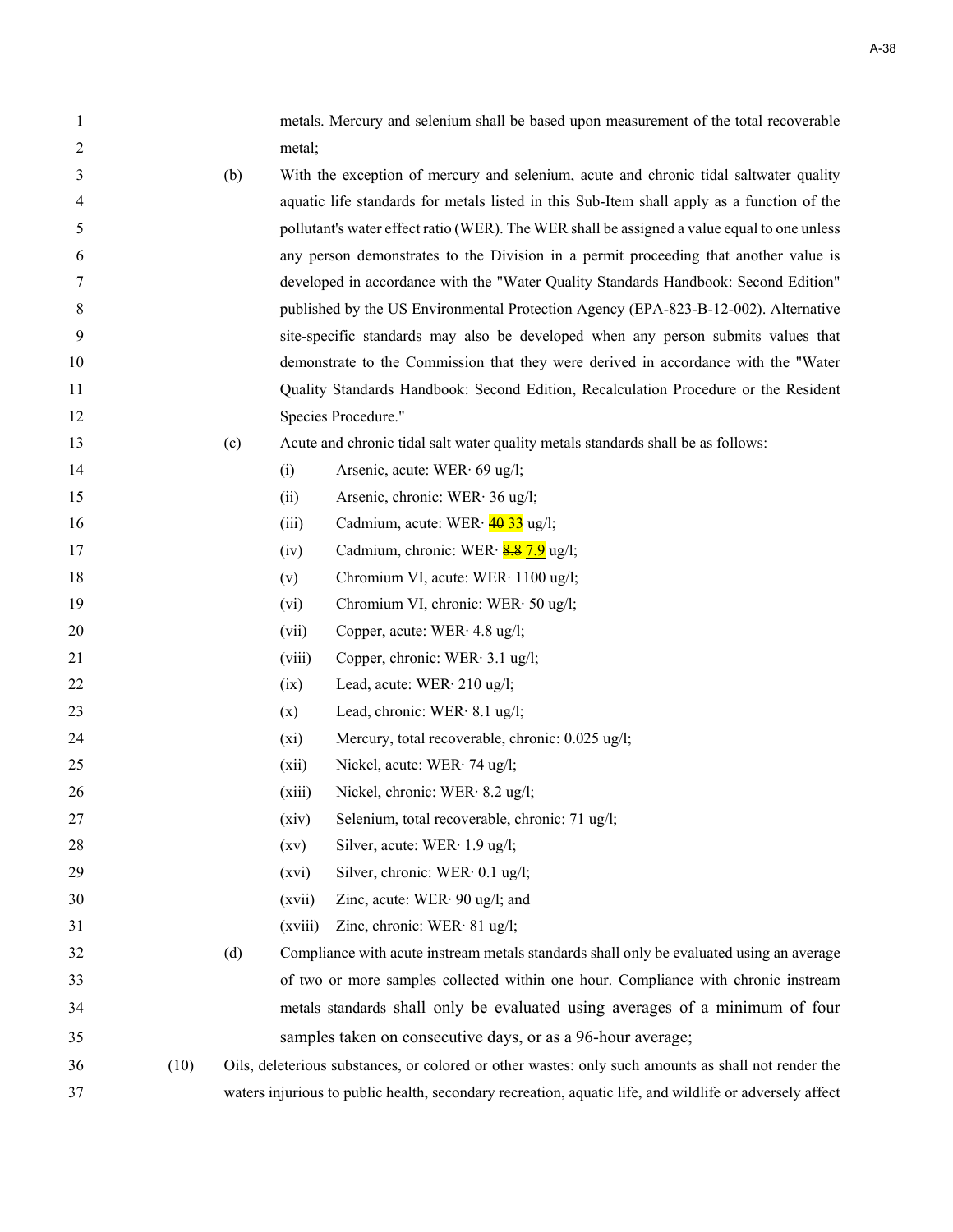| 1  |      | the palatability of fish, aesthetic quality, or impair the waters for any designated uses. For the      |  |  |  |  |  |  |
|----|------|---------------------------------------------------------------------------------------------------------|--|--|--|--|--|--|
| 2  |      | purpose of implementing this Rule, oils, deleterious substances, or colored or other wastes shall       |  |  |  |  |  |  |
| 3  |      | include substances that cause a film or sheen upon or discoloration of the surface of the water or      |  |  |  |  |  |  |
| 4  |      | adjoining shorelines, as described in 40 CFR 110.3, incorporated by reference including any             |  |  |  |  |  |  |
| 5  |      | subsequent amendments and editions. This material is available free of charge at                        |  |  |  |  |  |  |
| 6  |      | https://www.govinfo.gov.                                                                                |  |  |  |  |  |  |
| 7  | (11) | Pesticides:                                                                                             |  |  |  |  |  |  |
| 8  |      | Aldrin: 0.003 ug/l;<br>(a)                                                                              |  |  |  |  |  |  |
| 9  |      | Chlordane: 0.004 ug/l;<br>(b)                                                                           |  |  |  |  |  |  |
| 10 |      | DDT: 0.001 ug/l;<br>(c)                                                                                 |  |  |  |  |  |  |
| 11 |      | Demeton: 0.1 ug/l;<br>(d)                                                                               |  |  |  |  |  |  |
| 12 |      | Dieldrin: 0.002 ug/l;<br>(e)                                                                            |  |  |  |  |  |  |
| 13 |      | Endosulfan: 0.009 ug/l;<br>(f)                                                                          |  |  |  |  |  |  |
| 14 |      | Endrin: 0.002 ug/l;<br>(g)                                                                              |  |  |  |  |  |  |
| 15 |      | Guthion: 0.01 ug/l;<br>(h)                                                                              |  |  |  |  |  |  |
| 16 |      | Heptachlor: 0.004 ug/l;<br>(i)                                                                          |  |  |  |  |  |  |
| 17 |      | Lindane: 0.004 ug/l;<br>(j)                                                                             |  |  |  |  |  |  |
| 18 |      | Methoxychlor: 0.03 ug/l;<br>(k)                                                                         |  |  |  |  |  |  |
| 19 |      | Mirex: 0.001 ug/l;<br>(1)                                                                               |  |  |  |  |  |  |
| 20 |      | Parathion: 0.178 ug/l; and<br>(m)                                                                       |  |  |  |  |  |  |
| 21 |      | Toxaphene: 0.0002 ug/l;<br>(n)                                                                          |  |  |  |  |  |  |
| 22 | (12) | pH: shall be between 6.8 and 8.5, except that swamp waters may have a pH as low as 4.3 if it is the     |  |  |  |  |  |  |
| 23 |      | result of natural conditions;                                                                           |  |  |  |  |  |  |
| 24 | (13) | Phenolic compounds: only such levels as shall not result in fish-flesh tainting or impairment of other  |  |  |  |  |  |  |
| 25 |      | best usage;                                                                                             |  |  |  |  |  |  |
| 26 | (14) | Polychlorinated biphenyls: (total of all PCBs and congeners identified) 0.001 ug/l;                     |  |  |  |  |  |  |
| 27 | (15) | Radioactive substances, based on at least one sample collected per quarter:                             |  |  |  |  |  |  |
| 28 |      | Combined radium-226 and radium-228: the average annual activity level for combined<br>(a)               |  |  |  |  |  |  |
| 29 |      | radium-226, and radium-228 shall not exceed five picoCuries per liter;                                  |  |  |  |  |  |  |
| 30 |      | Alpha Emitters: the average annual gross alpha particle activity (including radium-226, but<br>(b)      |  |  |  |  |  |  |
| 31 |      | excluding radon and uranium) shall not exceed 15 picoCuries per liter;                                  |  |  |  |  |  |  |
| 32 |      | Beta Emitters: the average annual activity level for strontium-90 shall not exceed eight<br>(c)         |  |  |  |  |  |  |
| 33 |      | picoCuries per liter, nor shall the average annual gross beta particle activity (excluding              |  |  |  |  |  |  |
| 34 |      | potassium-40 and other naturally occurring radionuclides exceed 50 picoCuries per liter,                |  |  |  |  |  |  |
| 35 |      | nor shall the average annual activity level for tritium exceed 20,000 picoCuries per liter;             |  |  |  |  |  |  |
| 36 | (16) | Salinity: changes in salinity due to hydrological modifications shall not result in removal of the      |  |  |  |  |  |  |
| 37 |      | functions of a PNA. Projects that are determined by the Director to result in modifications of salinity |  |  |  |  |  |  |